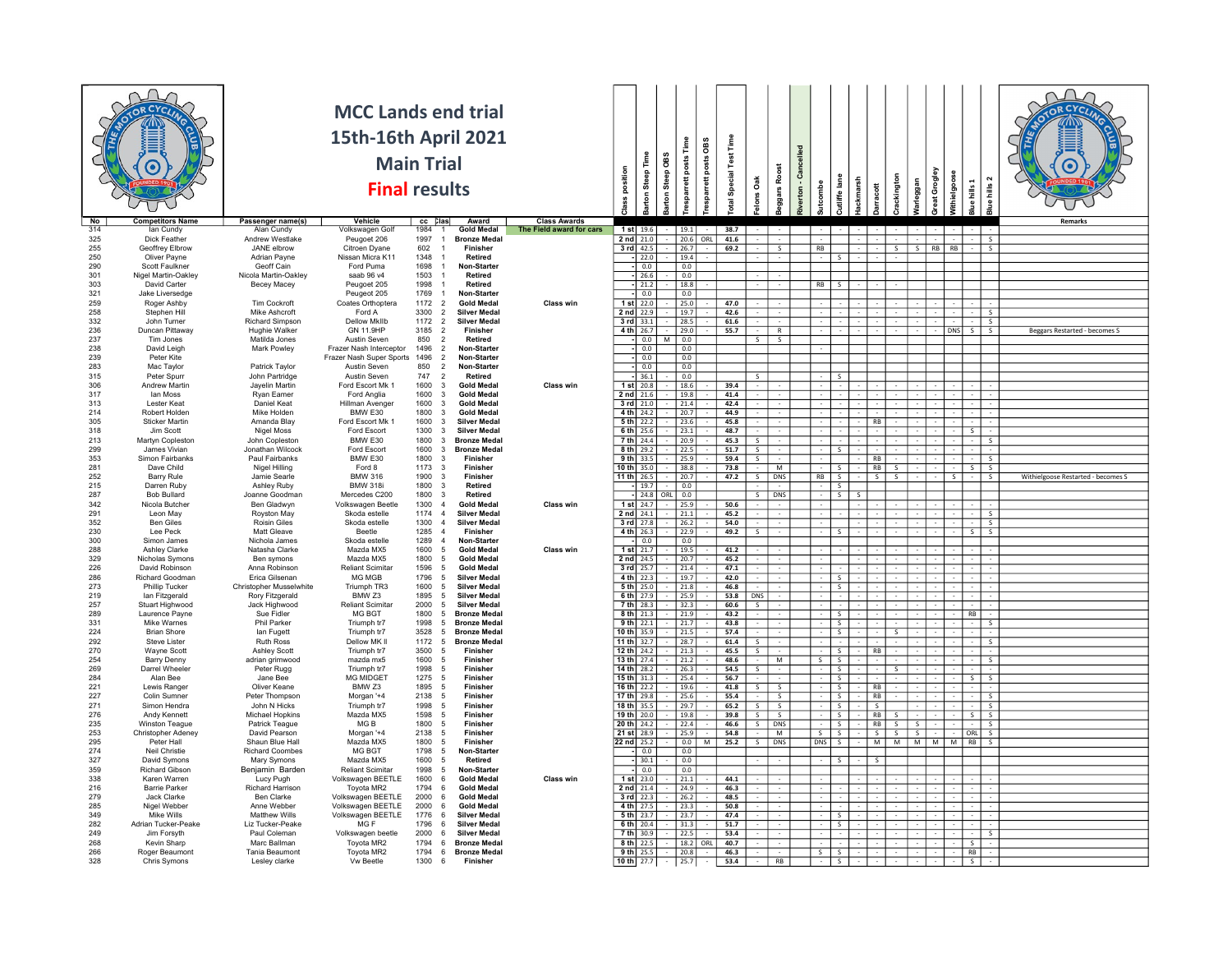| <b>Rob Smith</b><br>Joy Smith<br>Volkswagen Beetle<br>1285<br>Retired<br>0.0<br>30.4<br>S.<br>1796<br>Craig Chippendale<br>Greg Chippendale<br>MG F<br>Non-Starter<br>6<br>$\overline{0.0}$<br>0.0<br>308<br>Paul Jones<br>Tony Hayes<br>VW BEETLE<br>1776<br>6<br>Retired<br>26.0<br>32.8<br>$\overline{\mathbf{s}}$<br>Mike Jones<br><b>Chris Hopkins</b><br><b>VW BEETLE</b><br>1776<br>Retired<br>- 6<br>$-125.1$<br>$\vert 0.0 \vert$<br>993<br>Simon Oates<br>John Werren<br>Liege Roadster<br>$\overline{7}$<br><b>Gold Meda</b><br>Class win<br>$1$ st $21.0$<br>20.2<br>41.2<br>Rob Haworth<br>Flizabeth Haworth<br>993<br><b>Gold Medal</b><br>$2nd$ 24.5<br> 20.7 <br>45.2<br>Liege S<br>$\overline{7}$<br>3 rd 23.9<br>46.1<br>347<br>Ed Wells<br>Andrew Wilks<br><b>Dutton Melos</b><br>1600<br>$\overline{7}$<br><b>Gold Medal</b><br>22.2<br>Mike Pearson<br>Graham Proctor<br>1600<br>241<br><b>Dellow Mkilb</b><br><b>Gold Medal</b><br>$4th$ 25.3<br>21.7<br>47.0<br>$\overline{7}$<br>Philip Horne<br>1984<br><b>Gold Medal</b><br>$5th$ 26.5<br>David Langman<br>Volkswagen Baja<br>$\overline{7}$<br>22.6<br>49.1<br><b>MG MIDGET</b><br>$6th$ 24.9<br>$25.1$<br><b>Bob Blackman</b><br>Robert Robinson-Collins<br>1600<br><b>Gold Medal</b><br>50.0<br>$\overline{7}$<br>Stephen Glasson<br>Sandra Glasson<br>Dellow MK II<br>1172<br><b>Silver Medal</b><br>$7th$ 22.2<br>0.0<br>22.2<br>$\overline{7}$<br>248<br>1993<br><b>Silver Medal</b><br>$8th$ 21.3<br>40.4<br>Duncan Welch<br>Niall Dowse<br>$\sqrt{19.1}$<br>Race corp S1<br>$\overline{7}$<br>s.<br>264<br>Matt Robson<br><b>Bryony Robson</b><br>1598<br><b>Silver Medal</b><br>$9th$ 22.2<br>41.6<br>Rickman Ranger<br>$\overline{7}$<br>19.4<br>S.<br>MG J2<br>847<br>$\overline{7}$<br>10 th 20.6<br>21.2<br>Jon Moores<br>Calvin Moores<br><b>Silver Medal</b><br>41.8<br>$\overline{\mathcal{S}}$<br>Arnold Lane<br>Verdun Webley<br>Marlin Roadster<br>2000<br><b>Silver Medal</b><br>11 th $24.0$<br>22.6<br>46.6<br>$\overline{7}$<br>S<br>$12 th$ 26.5<br>307<br>Dick Bolt<br>Norton Selwood<br>2000<br><b>Silver Medal</b><br>$\boxed{21.1}$<br>47.6<br>Ford Popular<br>$\overline{7}$<br>s.<br>260<br>Lee Sample<br>Kerry Sample<br>Rickman Ranger<br>1620<br><b>Silver Medal</b><br>13 th 28.4<br>20.6<br>49.0<br>$\overline{7}$<br>Nick Gibbs<br>Marlin Roadster<br><b>Silver Medal</b><br>14 th 27.6<br>21.6<br>Withielgoose Restarted - becomes S<br>Lorraine Gibbs<br>1800<br>$\overline{7}$<br>49.2<br>-S.<br>Eric Wall<br><b>Howard Stephens</b><br>Dellow Mk1<br>1600<br><b>Bronze Medal</b><br>$15 th$ 25.0<br>20.6<br>45.6<br>$\overline{7}$<br>$\mathsf{S}$<br>- s<br>Dexter Blain<br>Warren Blain<br>Jago Jeep<br>1600<br><b>Bronze Medal</b><br>16 th $26.3$<br>21.1<br>47.4<br>- S<br>s.<br>356<br>Tony Branson<br>Eric Gordon<br><b>Marlin Roadster</b><br>1900<br>$\overline{7}$<br><b>Bronze Medal</b><br>17 th 23.0<br>26.1<br>49.1<br>RB<br>RB<br>277<br>Peter Adams<br>Shani Adams<br>Austin Marlin<br>1293<br><b>Bronze Medal</b><br>18 th 27.9<br>22.6<br>50.5<br>RB<br>$\overline{7}$<br>$\overline{\mathbf{s}}$<br>Gerry Richards<br>$19 th$ 26.8<br>54.2<br><b>Edward Richards</b><br>Marlin Roadster<br>1993<br><b>Bronze Medal</b><br>27.4<br>$\overline{\mathsf{s}}$<br>RB<br>$\overline{7}$<br>20 th 23.7<br>Ben Beeston<br>Joseph Wilson-Redding<br>Dutton melos<br>1600<br><b>Bronze Medal</b><br>33.2<br>56.9<br>s.<br>- 5<br>$21$ st $22.7$<br>Shaun Adams<br>Scott Adams<br>Marlin Roadster<br>1800<br>Finisher<br>24.2<br>46.9<br>S<br>s.<br><b>RB</b><br>$\overline{7}$<br>Andrew Abraham<br>293<br>Fiona Neale<br>Marlin Roadster<br>2000<br>Finisher<br>22 nd 23.8<br>25.8<br>49.6<br>$\overline{\mathsf{S}}$<br>RB M<br>220<br><b>Marlin Roadster</b><br>1700<br>Simon Barton<br>Alan Murrell<br>Non-Starter<br>$\vert 0.0 \vert$<br>0.0<br>$\overline{7}$<br>Greg Hilson<br>Paul Hilson<br>Marlin Roadster<br>1993<br>Retired<br>$\overline{7}$<br>0.0<br>0.0<br>M<br>Mike Tucker<br>Eloise Tucker<br>Morris Minor 1000<br>1997<br>24.6<br>0.0<br>$\overline{7}$<br>Retired<br>$\mathsf{S}$<br>Jon White<br>Marlin Roadster<br>298<br>cheryl maycock<br>1800<br>Retired<br>22.0<br>21.1<br>1795<br>326<br>Peter Gribble<br><b>Marlin Roadster</b><br>RB<br>Nigel Bone<br>$\overline{7}$<br>Retired<br>30.0<br>21.4 ORL<br>1798<br>330<br>Paul Allaway<br>Dee Champion<br>Marlin Roadster<br>$\overline{7}$<br>Non-Starter<br>0.0<br>0.0<br>Thomas Hunt<br><b>Richard Humphrey</b><br>Liege R<br>850<br>Retired<br>$-123.9$<br>0.0<br>$\overline{7}$<br>David Middleditch<br>Robert Milligan<br>1600<br>Dutton Phaeton<br>Retired<br>19.4<br>20.7<br>850<br>351<br>David Richards<br>Mark Prouse<br>Liege R<br>$\overline{7}$<br>Non-Starter<br>$\overline{0.0}$<br>0.0<br>296<br>Nigel Jones<br>David Hunt<br>MG Special Kraken<br>1700<br><b>Gold Medal</b><br>Class win<br>1 st 19.4<br>43.8<br>8<br>24.4<br>FORD SPORTS<br>Jonathan Prance<br>Mark Glover<br>1600<br><b>Gold Medal</b><br>2 nd 22.0<br>22.6<br>44.6<br>-8<br><b>Richard Coles</b><br>John Coles<br>Volkswagen Buggy<br>1915<br><b>Gold Medal</b><br>$3$ rd $24.1$<br>47.5<br>8<br>23.4<br>343<br>Kelly Thomas<br>Cannon Sports<br>1600<br>4 th 19.7<br>38.7<br><b>Emma Wall</b><br><b>Silver Medal</b><br>$19.0$ ORI<br>-8<br>232<br>Tom Jones<br>Mathew Jones<br>TJE SNIPE<br>1700<br>8<br><b>Silver Medal</b><br>$5th$ 20.2<br>18.7<br>38.9<br>Gareth White<br>Ashleigh White<br>Marlin Roadster<br>$6th$ 22.8<br>3528<br><b>Silver Medal</b><br>21.6<br>M<br>-8<br>44.4<br><b>Stuart Holton</b><br>Graham Warr<br>Salamander Trials<br>1900<br>8<br><b>Silver Medal</b><br>7 th 20.3<br>26.1<br>46.4<br>s<br>Colin Clarke<br>Jonathan Clarke<br>Volkswagen Fugative<br>1911<br><b>Silver Medal</b><br>8 th 26.6<br>49.2<br>8<br>22.6<br><b>RB</b><br>240<br>Stephen Bailey<br>Keith Johnston<br>MG Midge<br>1620<br>8<br><b>Silver Medal</b><br>9 th 40.2<br>31.6<br>71.8<br>s.<br>267<br>Kevin Upton<br>Thomas Upton<br>volkswagen special<br>1781<br><b>Bronze Medal</b><br>$10th$ 22.5<br>24.1<br>46.6<br>$\overline{\mathsf{S}}$<br>8<br>$\overline{\mathsf{s}}$<br>357<br>Daniel Coplestor<br>Kevin Copleston<br>Volkswagen Buggy<br>2466<br>8<br>Finisher<br>11 th 29.5<br>26.9<br>56.4<br>$\mathsf{S}$<br>S.<br>S.<br>Sam Lindsay<br>Amy Shelford<br>Volkswagen Sandrail<br>1776<br>Finisher<br>$12 th$ 30.2<br>29.2<br>59.4<br>8<br>S.<br>s.<br>$\sim$<br>S I<br>13 th $24.4$<br><b>Brian Partridge</b><br><b>Richard Nikel</b><br>Cannon Ridge<br>1980<br>-8<br>Finisher<br>20.2<br>44.6<br>$\overline{\mathsf{s}}$<br><b>ORL</b><br>-S.<br>S.<br>218<br>Kevin Lindsay<br>James Padginton<br>Volkswagen Buggy<br>1776<br>Non-Starter<br>$-0.0$<br>0.0<br>8<br>Stephen Harris<br><b>Dominic Harris</b><br>Kraken K5<br>1600<br>8<br>Non-Starter<br>$\overline{0.0}$<br>0.0<br>Keith Newton<br>1700<br>Withielgoose Restarted - becomes S<br><b>Woody Reeves</b><br>Cannon Sports<br>8<br>Retired<br>24.7<br>20.5<br><b>DNS</b><br>Matt Johnston<br>Troll T6<br>1700<br>Non-Starter<br>$\boxed{0.0}$<br>0.0<br>Russell Clarke<br>8<br>39.5<br>304<br><b>Brian Hampson</b><br>Alex Hampson<br>Suzuki X90<br>1590 90<br><b>Gold Medal</b><br>Class win<br>$1$ st $19.4$<br>20.1<br>225<br>1590<br>$2$ nd $23.5$<br>Neal Vile<br>suzuki X90<br>90<br><b>Gold Medal</b><br>20.3<br>43.8<br>Jane Vile<br><b>Nigel Eveleigh</b><br>suzuki X-90<br>1600 90<br>3 rd 25.3<br>46.7<br>lan Andrew<br><b>Gold Medal</b><br>21.4<br>Barry Redmayne<br>Anne Redmayne<br>Suzuki X-90<br>1590 90<br>Gold Medal<br>4 th $29.2$<br>24.2<br>53.4<br>Simon Lewis<br>$5th$ 24.6<br>Charlotte Lewis<br>Suzuki X90<br>1590 90<br><b>Silver Medal</b><br>23.7<br>48.3<br>$\overline{\phantom{a}}$<br>334<br>Mark White<br>Michael Brown<br>$6th$ 26.7<br>suzuki X-90<br>1600 90<br><b>Silver Medal</b><br>25.7<br>52.4<br>- 5<br>323<br>Michael Vanstone<br>Jennifer Vanstone<br>1590 90<br>$7 th$ 29.3<br>53.0<br>suzuki x90<br><b>Silver Medal</b><br>23.7<br><b>RB</b><br>S.<br>$8th$ 25.5<br>21.6<br>Michael Greenwood<br>Andrew Cook (# 8546)<br>1590 90<br>47.1<br>$\overline{\mathsf{S}}$<br>suzuki x90<br><b>Bronze Medal</b><br>$\leq$<br>$\sim$<br><b>Graham Pluess</b><br>Lynn Pluess<br>suzuki X90<br>1590<br>90<br><b>Bronze Medal</b><br>9 th 26.6<br>22.1<br>48.7<br>$\overline{\mathsf{S}}$<br>358<br>$10 th$ 27.1<br>49.1<br>John Adams<br>Pauline Adams<br>1590 90<br>22.0<br>R<br>Suzuki X-90<br><b>Bronze Medal</b><br>233<br>Jeremy Salter<br>Joy Fletcher<br>Suzuki X90<br>1590<br>90<br>11 th $28.6$<br>51.0<br><b>Bronze Medal</b><br>22.4<br>DNS<br>DNS<br>222<br>Alison Brooks<br>$12 th$ 22.0<br>$29.1$<br>Paul Brooks<br>Suzuki X-90<br>1590 90<br><b>Bronze Medal</b><br>51.1<br>$\overline{\mathbf{s}}$<br>डा<br>$\sim$<br>Jonathan Toulmin<br>Pat Toulmin<br>Suzuki X-90<br>1590 90<br>Finisher<br>$13 th$ 25.6<br>24.2<br>49.8<br>$\mathsf{s}$<br>14 th $27.7$<br>50.8<br><b>Brian Alexander</b><br><b>Barry True</b><br>Suzuki X-90<br>1590 90<br>23.1<br>Finisher<br><b>DNS</b><br>ORL I<br>S.<br>265<br>David Parr<br><b>Andrew Moir</b><br>Suzuki X90<br>1590 90<br>Finisher<br>15 th 33.7<br>26.1<br>59.8<br>M<br>S<br>s<br>S.<br>228<br>Derek Reynolds<br>Catherine Lawrence<br>1590 90<br>16 th 32.7<br>23.6<br>56.3<br>$\overline{\mathsf{s}}$<br>$\overline{\mathsf{s}}$<br>$S$ $S$ $S$<br>$s$ s<br>Suzuki X90<br>Finisher<br>$\sim$<br>Peter Mountain<br>Jim Mountain<br>Suzuki X90<br>1600 90<br>Retired<br>26.4<br>0.0<br>$\overline{\mathsf{S}}$<br>$\mathsf{S}$<br>Ken Greenfield<br>Suzuki X90<br>1590 90<br>$- 0.0$<br>0.0<br>John Massev<br>Non-Starter | No  | <b>Competitors Name</b> | Passenger name(s) | <b>MCC Lands end trial</b><br>15th-16th April 2021<br><b>Final results</b><br>Vehicle | <b>Main Trial</b><br>cc Clas | Award | <b>Class Awards</b> | position<br>ass | Time<br>Steep <sup>-</sup><br>arton | arton Steep OBS | Time<br>OBS<br>esparrett posts<br>esparrett posts | otal Special Test Time | $\tilde{\mathbf{g}}$<br>lons | Roost<br>sqars | lled<br>ౘ<br>verton- | tcombe | utliffe lane<br>ackmarsh | $\frac{4}{5}$ | ackington | naggar | Great Grogley<br>Vithielgoose | lue hills 2<br>hills <sub>1</sub><br>å | Remarks |
|-----------------------------------------------------------------------------------------------------------------------------------------------------------------------------------------------------------------------------------------------------------------------------------------------------------------------------------------------------------------------------------------------------------------------------------------------------------------------------------------------------------------------------------------------------------------------------------------------------------------------------------------------------------------------------------------------------------------------------------------------------------------------------------------------------------------------------------------------------------------------------------------------------------------------------------------------------------------------------------------------------------------------------------------------------------------------------------------------------------------------------------------------------------------------------------------------------------------------------------------------------------------------------------------------------------------------------------------------------------------------------------------------------------------------------------------------------------------------------------------------------------------------------------------------------------------------------------------------------------------------------------------------------------------------------------------------------------------------------------------------------------------------------------------------------------------------------------------------------------------------------------------------------------------------------------------------------------------------------------------------------------------------------------------------------------------------------------------------------------------------------------------------------------------------------------------------------------------------------------------------------------------------------------------------------------------------------------------------------------------------------------------------------------------------------------------------------------------------------------------------------------------------------------------------------------------------------------------------------------------------------------------------------------------------------------------------------------------------------------------------------------------------------------------------------------------------------------------------------------------------------------------------------------------------------------------------------------------------------------------------------------------------------------------------------------------------------------------------------------------------------------------------------------------------------------------------------------------------------------------------------------------------------------------------------------------------------------------------------------------------------------------------------------------------------------------------------------------------------------------------------------------------------------------------------------------------------------------------------------------------------------------------------------------------------------------------------------------------------------------------------------------------------------------------------------------------------------------------------------------------------------------------------------------------------------------------------------------------------------------------------------------------------------------------------------------------------------------------------------------------------------------------------------------------------------------------------------------------------------------------------------------------------------------------------------------------------------------------------------------------------------------------------------------------------------------------------------------------------------------------------------------------------------------------------------------------------------------------------------------------------------------------------------------------------------------------------------------------------------------------------------------------------------------------------------------------------------------------------------------------------------------------------------------------------------------------------------------------------------------------------------------------------------------------------------------------------------------------------------------------------------------------------------------------------------------------------------------------------------------------------------------------------------------------------------------------------------------------------------------------------------------------------------------------------------------------------------------------------------------------------------------------------------------------------------------------------------------------------------------------------------------------------------------------------------------------------------------------------------------------------------------------------------------------------------------------------------------------------------------------------------------------------------------------------------------------------------------------------------------------------------------------------------------------------------------------------------------------------------------------------------------------------------------------------------------------------------------------------------------------------------------------------------------------------------------------------------------------------------------------------------------------------------------------------------------------------------------------------------------------------------------------------------------------------------------------------------------------------------------------------------------------------------------------------------------------------------------------------------------------------------------------------------------------------------------------------------------------------------------------------------------------------------------------------------------------------------------------------------------------------------------------------------------------------------------------------------------------------------------------------------------------------------------------------------------------------------------------------------------------------------------------------------------------------------------------------------------------------------------------------------------------------------------------------------------------------------------------------------------------------------------------------------------------------------------------------------------------------------------------------------------------------------------------------------------------------------------------------------------------------------------------------------------------------------------------------------------------------------------------------------------------------------------------------------------------------------------------------------------------------------------------------------------------------------------------------------------------------------------------------------------------------------------------------------------------------------------------------------------------------------------------------------------------------------------------------------------------------------------------------------------------------------------------------------------------------------------------------------------------------------------------------------------------------------------------------------------------------------------------------------------------------------------------------------------------------------------------------------------------------------------------------------------------------------------------------------------------------------------------------------------------------------------------------------------------------------------------------------------------------------------------------------------------------------------------------------------------------------------------------------------------------------------------------------------------------------------------------------------------------------------------------------------------------------------------------------------------------------------------------------------------------------------------------------------------------------------------------------------------------------------------------------------------------------------------------------------------------------------------------------------------------------------------------------------------------|-----|-------------------------|-------------------|---------------------------------------------------------------------------------------|------------------------------|-------|---------------------|-----------------|-------------------------------------|-----------------|---------------------------------------------------|------------------------|------------------------------|----------------|----------------------|--------|--------------------------|---------------|-----------|--------|-------------------------------|----------------------------------------|---------|
|                                                                                                                                                                                                                                                                                                                                                                                                                                                                                                                                                                                                                                                                                                                                                                                                                                                                                                                                                                                                                                                                                                                                                                                                                                                                                                                                                                                                                                                                                                                                                                                                                                                                                                                                                                                                                                                                                                                                                                                                                                                                                                                                                                                                                                                                                                                                                                                                                                                                                                                                                                                                                                                                                                                                                                                                                                                                                                                                                                                                                                                                                                                                                                                                                                                                                                                                                                                                                                                                                                                                                                                                                                                                                                                                                                                                                                                                                                                                                                                                                                                                                                                                                                                                                                                                                                                                                                                                                                                                                                                                                                                                                                                                                                                                                                                                                                                                                                                                                                                                                                                                                                                                                                                                                                                                                                                                                                                                                                                                                                                                                                                                                                                                                                                                                                                                                                                                                                                                                                                                                                                                                                                                                                                                                                                                                                                                                                                                                                                                                                                                                                                                                                                                                                                                                                                                                                                                                                                                                                                                                                                                                                                                                                                                                                                                                                                                                                                                                                                                                                                                                                                                                                                                                                                                                                                                                                                                                                                                                                                                                                                                                                                                                                                                                                                                                                                                                                                                                                                                                                                                                                                                                                                                                                                                                                                                                                                                                                                                                                                                                                                                                                                                                                                                                                                                                                                                                                                                                                                                                                                                                                                                                                                                                                     | 245 |                         |                   |                                                                                       |                              |       |                     |                 |                                     |                 |                                                   |                        |                              |                |                      |        |                          |               |           |        |                               |                                        |         |
|                                                                                                                                                                                                                                                                                                                                                                                                                                                                                                                                                                                                                                                                                                                                                                                                                                                                                                                                                                                                                                                                                                                                                                                                                                                                                                                                                                                                                                                                                                                                                                                                                                                                                                                                                                                                                                                                                                                                                                                                                                                                                                                                                                                                                                                                                                                                                                                                                                                                                                                                                                                                                                                                                                                                                                                                                                                                                                                                                                                                                                                                                                                                                                                                                                                                                                                                                                                                                                                                                                                                                                                                                                                                                                                                                                                                                                                                                                                                                                                                                                                                                                                                                                                                                                                                                                                                                                                                                                                                                                                                                                                                                                                                                                                                                                                                                                                                                                                                                                                                                                                                                                                                                                                                                                                                                                                                                                                                                                                                                                                                                                                                                                                                                                                                                                                                                                                                                                                                                                                                                                                                                                                                                                                                                                                                                                                                                                                                                                                                                                                                                                                                                                                                                                                                                                                                                                                                                                                                                                                                                                                                                                                                                                                                                                                                                                                                                                                                                                                                                                                                                                                                                                                                                                                                                                                                                                                                                                                                                                                                                                                                                                                                                                                                                                                                                                                                                                                                                                                                                                                                                                                                                                                                                                                                                                                                                                                                                                                                                                                                                                                                                                                                                                                                                                                                                                                                                                                                                                                                                                                                                                                                                                                                                                     | 251 |                         |                   |                                                                                       |                              |       |                     |                 |                                     |                 |                                                   |                        |                              |                |                      |        |                          |               |           |        |                               |                                        |         |
|                                                                                                                                                                                                                                                                                                                                                                                                                                                                                                                                                                                                                                                                                                                                                                                                                                                                                                                                                                                                                                                                                                                                                                                                                                                                                                                                                                                                                                                                                                                                                                                                                                                                                                                                                                                                                                                                                                                                                                                                                                                                                                                                                                                                                                                                                                                                                                                                                                                                                                                                                                                                                                                                                                                                                                                                                                                                                                                                                                                                                                                                                                                                                                                                                                                                                                                                                                                                                                                                                                                                                                                                                                                                                                                                                                                                                                                                                                                                                                                                                                                                                                                                                                                                                                                                                                                                                                                                                                                                                                                                                                                                                                                                                                                                                                                                                                                                                                                                                                                                                                                                                                                                                                                                                                                                                                                                                                                                                                                                                                                                                                                                                                                                                                                                                                                                                                                                                                                                                                                                                                                                                                                                                                                                                                                                                                                                                                                                                                                                                                                                                                                                                                                                                                                                                                                                                                                                                                                                                                                                                                                                                                                                                                                                                                                                                                                                                                                                                                                                                                                                                                                                                                                                                                                                                                                                                                                                                                                                                                                                                                                                                                                                                                                                                                                                                                                                                                                                                                                                                                                                                                                                                                                                                                                                                                                                                                                                                                                                                                                                                                                                                                                                                                                                                                                                                                                                                                                                                                                                                                                                                                                                                                                                                                     | 309 |                         |                   |                                                                                       |                              |       |                     |                 |                                     |                 |                                                   |                        |                              |                |                      |        |                          |               |           |        |                               |                                        |         |
|                                                                                                                                                                                                                                                                                                                                                                                                                                                                                                                                                                                                                                                                                                                                                                                                                                                                                                                                                                                                                                                                                                                                                                                                                                                                                                                                                                                                                                                                                                                                                                                                                                                                                                                                                                                                                                                                                                                                                                                                                                                                                                                                                                                                                                                                                                                                                                                                                                                                                                                                                                                                                                                                                                                                                                                                                                                                                                                                                                                                                                                                                                                                                                                                                                                                                                                                                                                                                                                                                                                                                                                                                                                                                                                                                                                                                                                                                                                                                                                                                                                                                                                                                                                                                                                                                                                                                                                                                                                                                                                                                                                                                                                                                                                                                                                                                                                                                                                                                                                                                                                                                                                                                                                                                                                                                                                                                                                                                                                                                                                                                                                                                                                                                                                                                                                                                                                                                                                                                                                                                                                                                                                                                                                                                                                                                                                                                                                                                                                                                                                                                                                                                                                                                                                                                                                                                                                                                                                                                                                                                                                                                                                                                                                                                                                                                                                                                                                                                                                                                                                                                                                                                                                                                                                                                                                                                                                                                                                                                                                                                                                                                                                                                                                                                                                                                                                                                                                                                                                                                                                                                                                                                                                                                                                                                                                                                                                                                                                                                                                                                                                                                                                                                                                                                                                                                                                                                                                                                                                                                                                                                                                                                                                                                                     | 319 |                         |                   |                                                                                       |                              |       |                     |                 |                                     |                 |                                                   |                        |                              |                |                      |        |                          |               |           |        |                               |                                        |         |
|                                                                                                                                                                                                                                                                                                                                                                                                                                                                                                                                                                                                                                                                                                                                                                                                                                                                                                                                                                                                                                                                                                                                                                                                                                                                                                                                                                                                                                                                                                                                                                                                                                                                                                                                                                                                                                                                                                                                                                                                                                                                                                                                                                                                                                                                                                                                                                                                                                                                                                                                                                                                                                                                                                                                                                                                                                                                                                                                                                                                                                                                                                                                                                                                                                                                                                                                                                                                                                                                                                                                                                                                                                                                                                                                                                                                                                                                                                                                                                                                                                                                                                                                                                                                                                                                                                                                                                                                                                                                                                                                                                                                                                                                                                                                                                                                                                                                                                                                                                                                                                                                                                                                                                                                                                                                                                                                                                                                                                                                                                                                                                                                                                                                                                                                                                                                                                                                                                                                                                                                                                                                                                                                                                                                                                                                                                                                                                                                                                                                                                                                                                                                                                                                                                                                                                                                                                                                                                                                                                                                                                                                                                                                                                                                                                                                                                                                                                                                                                                                                                                                                                                                                                                                                                                                                                                                                                                                                                                                                                                                                                                                                                                                                                                                                                                                                                                                                                                                                                                                                                                                                                                                                                                                                                                                                                                                                                                                                                                                                                                                                                                                                                                                                                                                                                                                                                                                                                                                                                                                                                                                                                                                                                                                                                     | 320 |                         |                   |                                                                                       |                              |       |                     |                 |                                     |                 |                                                   |                        |                              |                |                      |        |                          |               |           |        |                               |                                        |         |
|                                                                                                                                                                                                                                                                                                                                                                                                                                                                                                                                                                                                                                                                                                                                                                                                                                                                                                                                                                                                                                                                                                                                                                                                                                                                                                                                                                                                                                                                                                                                                                                                                                                                                                                                                                                                                                                                                                                                                                                                                                                                                                                                                                                                                                                                                                                                                                                                                                                                                                                                                                                                                                                                                                                                                                                                                                                                                                                                                                                                                                                                                                                                                                                                                                                                                                                                                                                                                                                                                                                                                                                                                                                                                                                                                                                                                                                                                                                                                                                                                                                                                                                                                                                                                                                                                                                                                                                                                                                                                                                                                                                                                                                                                                                                                                                                                                                                                                                                                                                                                                                                                                                                                                                                                                                                                                                                                                                                                                                                                                                                                                                                                                                                                                                                                                                                                                                                                                                                                                                                                                                                                                                                                                                                                                                                                                                                                                                                                                                                                                                                                                                                                                                                                                                                                                                                                                                                                                                                                                                                                                                                                                                                                                                                                                                                                                                                                                                                                                                                                                                                                                                                                                                                                                                                                                                                                                                                                                                                                                                                                                                                                                                                                                                                                                                                                                                                                                                                                                                                                                                                                                                                                                                                                                                                                                                                                                                                                                                                                                                                                                                                                                                                                                                                                                                                                                                                                                                                                                                                                                                                                                                                                                                                                                     |     |                         |                   |                                                                                       |                              |       |                     |                 |                                     |                 |                                                   |                        |                              |                |                      |        |                          |               |           |        |                               |                                        |         |
|                                                                                                                                                                                                                                                                                                                                                                                                                                                                                                                                                                                                                                                                                                                                                                                                                                                                                                                                                                                                                                                                                                                                                                                                                                                                                                                                                                                                                                                                                                                                                                                                                                                                                                                                                                                                                                                                                                                                                                                                                                                                                                                                                                                                                                                                                                                                                                                                                                                                                                                                                                                                                                                                                                                                                                                                                                                                                                                                                                                                                                                                                                                                                                                                                                                                                                                                                                                                                                                                                                                                                                                                                                                                                                                                                                                                                                                                                                                                                                                                                                                                                                                                                                                                                                                                                                                                                                                                                                                                                                                                                                                                                                                                                                                                                                                                                                                                                                                                                                                                                                                                                                                                                                                                                                                                                                                                                                                                                                                                                                                                                                                                                                                                                                                                                                                                                                                                                                                                                                                                                                                                                                                                                                                                                                                                                                                                                                                                                                                                                                                                                                                                                                                                                                                                                                                                                                                                                                                                                                                                                                                                                                                                                                                                                                                                                                                                                                                                                                                                                                                                                                                                                                                                                                                                                                                                                                                                                                                                                                                                                                                                                                                                                                                                                                                                                                                                                                                                                                                                                                                                                                                                                                                                                                                                                                                                                                                                                                                                                                                                                                                                                                                                                                                                                                                                                                                                                                                                                                                                                                                                                                                                                                                                                                     | 275 |                         |                   |                                                                                       |                              |       |                     |                 |                                     |                 |                                                   |                        |                              |                |                      |        |                          |               |           |        |                               |                                        |         |
|                                                                                                                                                                                                                                                                                                                                                                                                                                                                                                                                                                                                                                                                                                                                                                                                                                                                                                                                                                                                                                                                                                                                                                                                                                                                                                                                                                                                                                                                                                                                                                                                                                                                                                                                                                                                                                                                                                                                                                                                                                                                                                                                                                                                                                                                                                                                                                                                                                                                                                                                                                                                                                                                                                                                                                                                                                                                                                                                                                                                                                                                                                                                                                                                                                                                                                                                                                                                                                                                                                                                                                                                                                                                                                                                                                                                                                                                                                                                                                                                                                                                                                                                                                                                                                                                                                                                                                                                                                                                                                                                                                                                                                                                                                                                                                                                                                                                                                                                                                                                                                                                                                                                                                                                                                                                                                                                                                                                                                                                                                                                                                                                                                                                                                                                                                                                                                                                                                                                                                                                                                                                                                                                                                                                                                                                                                                                                                                                                                                                                                                                                                                                                                                                                                                                                                                                                                                                                                                                                                                                                                                                                                                                                                                                                                                                                                                                                                                                                                                                                                                                                                                                                                                                                                                                                                                                                                                                                                                                                                                                                                                                                                                                                                                                                                                                                                                                                                                                                                                                                                                                                                                                                                                                                                                                                                                                                                                                                                                                                                                                                                                                                                                                                                                                                                                                                                                                                                                                                                                                                                                                                                                                                                                                                                     | 310 |                         |                   |                                                                                       |                              |       |                     |                 |                                     |                 |                                                   |                        |                              |                |                      |        |                          |               |           |        |                               |                                        |         |
|                                                                                                                                                                                                                                                                                                                                                                                                                                                                                                                                                                                                                                                                                                                                                                                                                                                                                                                                                                                                                                                                                                                                                                                                                                                                                                                                                                                                                                                                                                                                                                                                                                                                                                                                                                                                                                                                                                                                                                                                                                                                                                                                                                                                                                                                                                                                                                                                                                                                                                                                                                                                                                                                                                                                                                                                                                                                                                                                                                                                                                                                                                                                                                                                                                                                                                                                                                                                                                                                                                                                                                                                                                                                                                                                                                                                                                                                                                                                                                                                                                                                                                                                                                                                                                                                                                                                                                                                                                                                                                                                                                                                                                                                                                                                                                                                                                                                                                                                                                                                                                                                                                                                                                                                                                                                                                                                                                                                                                                                                                                                                                                                                                                                                                                                                                                                                                                                                                                                                                                                                                                                                                                                                                                                                                                                                                                                                                                                                                                                                                                                                                                                                                                                                                                                                                                                                                                                                                                                                                                                                                                                                                                                                                                                                                                                                                                                                                                                                                                                                                                                                                                                                                                                                                                                                                                                                                                                                                                                                                                                                                                                                                                                                                                                                                                                                                                                                                                                                                                                                                                                                                                                                                                                                                                                                                                                                                                                                                                                                                                                                                                                                                                                                                                                                                                                                                                                                                                                                                                                                                                                                                                                                                                                                                     | 316 |                         |                   |                                                                                       |                              |       |                     |                 |                                     |                 |                                                   |                        |                              |                |                      |        |                          |               |           |        |                               |                                        |         |
|                                                                                                                                                                                                                                                                                                                                                                                                                                                                                                                                                                                                                                                                                                                                                                                                                                                                                                                                                                                                                                                                                                                                                                                                                                                                                                                                                                                                                                                                                                                                                                                                                                                                                                                                                                                                                                                                                                                                                                                                                                                                                                                                                                                                                                                                                                                                                                                                                                                                                                                                                                                                                                                                                                                                                                                                                                                                                                                                                                                                                                                                                                                                                                                                                                                                                                                                                                                                                                                                                                                                                                                                                                                                                                                                                                                                                                                                                                                                                                                                                                                                                                                                                                                                                                                                                                                                                                                                                                                                                                                                                                                                                                                                                                                                                                                                                                                                                                                                                                                                                                                                                                                                                                                                                                                                                                                                                                                                                                                                                                                                                                                                                                                                                                                                                                                                                                                                                                                                                                                                                                                                                                                                                                                                                                                                                                                                                                                                                                                                                                                                                                                                                                                                                                                                                                                                                                                                                                                                                                                                                                                                                                                                                                                                                                                                                                                                                                                                                                                                                                                                                                                                                                                                                                                                                                                                                                                                                                                                                                                                                                                                                                                                                                                                                                                                                                                                                                                                                                                                                                                                                                                                                                                                                                                                                                                                                                                                                                                                                                                                                                                                                                                                                                                                                                                                                                                                                                                                                                                                                                                                                                                                                                                                                                     |     |                         |                   |                                                                                       |                              |       |                     |                 |                                     |                 |                                                   |                        |                              |                |                      |        |                          |               |           |        |                               |                                        |         |
|                                                                                                                                                                                                                                                                                                                                                                                                                                                                                                                                                                                                                                                                                                                                                                                                                                                                                                                                                                                                                                                                                                                                                                                                                                                                                                                                                                                                                                                                                                                                                                                                                                                                                                                                                                                                                                                                                                                                                                                                                                                                                                                                                                                                                                                                                                                                                                                                                                                                                                                                                                                                                                                                                                                                                                                                                                                                                                                                                                                                                                                                                                                                                                                                                                                                                                                                                                                                                                                                                                                                                                                                                                                                                                                                                                                                                                                                                                                                                                                                                                                                                                                                                                                                                                                                                                                                                                                                                                                                                                                                                                                                                                                                                                                                                                                                                                                                                                                                                                                                                                                                                                                                                                                                                                                                                                                                                                                                                                                                                                                                                                                                                                                                                                                                                                                                                                                                                                                                                                                                                                                                                                                                                                                                                                                                                                                                                                                                                                                                                                                                                                                                                                                                                                                                                                                                                                                                                                                                                                                                                                                                                                                                                                                                                                                                                                                                                                                                                                                                                                                                                                                                                                                                                                                                                                                                                                                                                                                                                                                                                                                                                                                                                                                                                                                                                                                                                                                                                                                                                                                                                                                                                                                                                                                                                                                                                                                                                                                                                                                                                                                                                                                                                                                                                                                                                                                                                                                                                                                                                                                                                                                                                                                                                                     | 322 |                         |                   |                                                                                       |                              |       |                     |                 |                                     |                 |                                                   |                        |                              |                |                      |        |                          |               |           |        |                               |                                        |         |
|                                                                                                                                                                                                                                                                                                                                                                                                                                                                                                                                                                                                                                                                                                                                                                                                                                                                                                                                                                                                                                                                                                                                                                                                                                                                                                                                                                                                                                                                                                                                                                                                                                                                                                                                                                                                                                                                                                                                                                                                                                                                                                                                                                                                                                                                                                                                                                                                                                                                                                                                                                                                                                                                                                                                                                                                                                                                                                                                                                                                                                                                                                                                                                                                                                                                                                                                                                                                                                                                                                                                                                                                                                                                                                                                                                                                                                                                                                                                                                                                                                                                                                                                                                                                                                                                                                                                                                                                                                                                                                                                                                                                                                                                                                                                                                                                                                                                                                                                                                                                                                                                                                                                                                                                                                                                                                                                                                                                                                                                                                                                                                                                                                                                                                                                                                                                                                                                                                                                                                                                                                                                                                                                                                                                                                                                                                                                                                                                                                                                                                                                                                                                                                                                                                                                                                                                                                                                                                                                                                                                                                                                                                                                                                                                                                                                                                                                                                                                                                                                                                                                                                                                                                                                                                                                                                                                                                                                                                                                                                                                                                                                                                                                                                                                                                                                                                                                                                                                                                                                                                                                                                                                                                                                                                                                                                                                                                                                                                                                                                                                                                                                                                                                                                                                                                                                                                                                                                                                                                                                                                                                                                                                                                                                                                     | 242 |                         |                   |                                                                                       |                              |       |                     |                 |                                     |                 |                                                   |                        |                              |                |                      |        |                          |               |           |        |                               |                                        |         |
|                                                                                                                                                                                                                                                                                                                                                                                                                                                                                                                                                                                                                                                                                                                                                                                                                                                                                                                                                                                                                                                                                                                                                                                                                                                                                                                                                                                                                                                                                                                                                                                                                                                                                                                                                                                                                                                                                                                                                                                                                                                                                                                                                                                                                                                                                                                                                                                                                                                                                                                                                                                                                                                                                                                                                                                                                                                                                                                                                                                                                                                                                                                                                                                                                                                                                                                                                                                                                                                                                                                                                                                                                                                                                                                                                                                                                                                                                                                                                                                                                                                                                                                                                                                                                                                                                                                                                                                                                                                                                                                                                                                                                                                                                                                                                                                                                                                                                                                                                                                                                                                                                                                                                                                                                                                                                                                                                                                                                                                                                                                                                                                                                                                                                                                                                                                                                                                                                                                                                                                                                                                                                                                                                                                                                                                                                                                                                                                                                                                                                                                                                                                                                                                                                                                                                                                                                                                                                                                                                                                                                                                                                                                                                                                                                                                                                                                                                                                                                                                                                                                                                                                                                                                                                                                                                                                                                                                                                                                                                                                                                                                                                                                                                                                                                                                                                                                                                                                                                                                                                                                                                                                                                                                                                                                                                                                                                                                                                                                                                                                                                                                                                                                                                                                                                                                                                                                                                                                                                                                                                                                                                                                                                                                                                                     |     |                         |                   |                                                                                       |                              |       |                     |                 |                                     |                 |                                                   |                        |                              |                |                      |        |                          |               |           |        |                               |                                        |         |
|                                                                                                                                                                                                                                                                                                                                                                                                                                                                                                                                                                                                                                                                                                                                                                                                                                                                                                                                                                                                                                                                                                                                                                                                                                                                                                                                                                                                                                                                                                                                                                                                                                                                                                                                                                                                                                                                                                                                                                                                                                                                                                                                                                                                                                                                                                                                                                                                                                                                                                                                                                                                                                                                                                                                                                                                                                                                                                                                                                                                                                                                                                                                                                                                                                                                                                                                                                                                                                                                                                                                                                                                                                                                                                                                                                                                                                                                                                                                                                                                                                                                                                                                                                                                                                                                                                                                                                                                                                                                                                                                                                                                                                                                                                                                                                                                                                                                                                                                                                                                                                                                                                                                                                                                                                                                                                                                                                                                                                                                                                                                                                                                                                                                                                                                                                                                                                                                                                                                                                                                                                                                                                                                                                                                                                                                                                                                                                                                                                                                                                                                                                                                                                                                                                                                                                                                                                                                                                                                                                                                                                                                                                                                                                                                                                                                                                                                                                                                                                                                                                                                                                                                                                                                                                                                                                                                                                                                                                                                                                                                                                                                                                                                                                                                                                                                                                                                                                                                                                                                                                                                                                                                                                                                                                                                                                                                                                                                                                                                                                                                                                                                                                                                                                                                                                                                                                                                                                                                                                                                                                                                                                                                                                                                                                     | 223 |                         |                   |                                                                                       |                              |       |                     |                 |                                     |                 |                                                   |                        |                              |                |                      |        |                          |               |           |        |                               |                                        |         |
|                                                                                                                                                                                                                                                                                                                                                                                                                                                                                                                                                                                                                                                                                                                                                                                                                                                                                                                                                                                                                                                                                                                                                                                                                                                                                                                                                                                                                                                                                                                                                                                                                                                                                                                                                                                                                                                                                                                                                                                                                                                                                                                                                                                                                                                                                                                                                                                                                                                                                                                                                                                                                                                                                                                                                                                                                                                                                                                                                                                                                                                                                                                                                                                                                                                                                                                                                                                                                                                                                                                                                                                                                                                                                                                                                                                                                                                                                                                                                                                                                                                                                                                                                                                                                                                                                                                                                                                                                                                                                                                                                                                                                                                                                                                                                                                                                                                                                                                                                                                                                                                                                                                                                                                                                                                                                                                                                                                                                                                                                                                                                                                                                                                                                                                                                                                                                                                                                                                                                                                                                                                                                                                                                                                                                                                                                                                                                                                                                                                                                                                                                                                                                                                                                                                                                                                                                                                                                                                                                                                                                                                                                                                                                                                                                                                                                                                                                                                                                                                                                                                                                                                                                                                                                                                                                                                                                                                                                                                                                                                                                                                                                                                                                                                                                                                                                                                                                                                                                                                                                                                                                                                                                                                                                                                                                                                                                                                                                                                                                                                                                                                                                                                                                                                                                                                                                                                                                                                                                                                                                                                                                                                                                                                                                                     | 344 |                         |                   |                                                                                       |                              |       |                     |                 |                                     |                 |                                                   |                        |                              |                |                      |        |                          |               |           |        |                               |                                        |         |
|                                                                                                                                                                                                                                                                                                                                                                                                                                                                                                                                                                                                                                                                                                                                                                                                                                                                                                                                                                                                                                                                                                                                                                                                                                                                                                                                                                                                                                                                                                                                                                                                                                                                                                                                                                                                                                                                                                                                                                                                                                                                                                                                                                                                                                                                                                                                                                                                                                                                                                                                                                                                                                                                                                                                                                                                                                                                                                                                                                                                                                                                                                                                                                                                                                                                                                                                                                                                                                                                                                                                                                                                                                                                                                                                                                                                                                                                                                                                                                                                                                                                                                                                                                                                                                                                                                                                                                                                                                                                                                                                                                                                                                                                                                                                                                                                                                                                                                                                                                                                                                                                                                                                                                                                                                                                                                                                                                                                                                                                                                                                                                                                                                                                                                                                                                                                                                                                                                                                                                                                                                                                                                                                                                                                                                                                                                                                                                                                                                                                                                                                                                                                                                                                                                                                                                                                                                                                                                                                                                                                                                                                                                                                                                                                                                                                                                                                                                                                                                                                                                                                                                                                                                                                                                                                                                                                                                                                                                                                                                                                                                                                                                                                                                                                                                                                                                                                                                                                                                                                                                                                                                                                                                                                                                                                                                                                                                                                                                                                                                                                                                                                                                                                                                                                                                                                                                                                                                                                                                                                                                                                                                                                                                                                                                     | 243 |                         |                   |                                                                                       |                              |       |                     |                 |                                     |                 |                                                   |                        |                              |                |                      |        |                          |               |           |        |                               |                                        |         |
|                                                                                                                                                                                                                                                                                                                                                                                                                                                                                                                                                                                                                                                                                                                                                                                                                                                                                                                                                                                                                                                                                                                                                                                                                                                                                                                                                                                                                                                                                                                                                                                                                                                                                                                                                                                                                                                                                                                                                                                                                                                                                                                                                                                                                                                                                                                                                                                                                                                                                                                                                                                                                                                                                                                                                                                                                                                                                                                                                                                                                                                                                                                                                                                                                                                                                                                                                                                                                                                                                                                                                                                                                                                                                                                                                                                                                                                                                                                                                                                                                                                                                                                                                                                                                                                                                                                                                                                                                                                                                                                                                                                                                                                                                                                                                                                                                                                                                                                                                                                                                                                                                                                                                                                                                                                                                                                                                                                                                                                                                                                                                                                                                                                                                                                                                                                                                                                                                                                                                                                                                                                                                                                                                                                                                                                                                                                                                                                                                                                                                                                                                                                                                                                                                                                                                                                                                                                                                                                                                                                                                                                                                                                                                                                                                                                                                                                                                                                                                                                                                                                                                                                                                                                                                                                                                                                                                                                                                                                                                                                                                                                                                                                                                                                                                                                                                                                                                                                                                                                                                                                                                                                                                                                                                                                                                                                                                                                                                                                                                                                                                                                                                                                                                                                                                                                                                                                                                                                                                                                                                                                                                                                                                                                                                                     |     |                         |                   |                                                                                       |                              |       |                     |                 |                                     |                 |                                                   |                        |                              |                |                      |        |                          |               |           |        |                               |                                        |         |
|                                                                                                                                                                                                                                                                                                                                                                                                                                                                                                                                                                                                                                                                                                                                                                                                                                                                                                                                                                                                                                                                                                                                                                                                                                                                                                                                                                                                                                                                                                                                                                                                                                                                                                                                                                                                                                                                                                                                                                                                                                                                                                                                                                                                                                                                                                                                                                                                                                                                                                                                                                                                                                                                                                                                                                                                                                                                                                                                                                                                                                                                                                                                                                                                                                                                                                                                                                                                                                                                                                                                                                                                                                                                                                                                                                                                                                                                                                                                                                                                                                                                                                                                                                                                                                                                                                                                                                                                                                                                                                                                                                                                                                                                                                                                                                                                                                                                                                                                                                                                                                                                                                                                                                                                                                                                                                                                                                                                                                                                                                                                                                                                                                                                                                                                                                                                                                                                                                                                                                                                                                                                                                                                                                                                                                                                                                                                                                                                                                                                                                                                                                                                                                                                                                                                                                                                                                                                                                                                                                                                                                                                                                                                                                                                                                                                                                                                                                                                                                                                                                                                                                                                                                                                                                                                                                                                                                                                                                                                                                                                                                                                                                                                                                                                                                                                                                                                                                                                                                                                                                                                                                                                                                                                                                                                                                                                                                                                                                                                                                                                                                                                                                                                                                                                                                                                                                                                                                                                                                                                                                                                                                                                                                                                                                     | 350 |                         |                   |                                                                                       |                              |       |                     |                 |                                     |                 |                                                   |                        |                              |                |                      |        |                          |               |           |        |                               |                                        |         |
|                                                                                                                                                                                                                                                                                                                                                                                                                                                                                                                                                                                                                                                                                                                                                                                                                                                                                                                                                                                                                                                                                                                                                                                                                                                                                                                                                                                                                                                                                                                                                                                                                                                                                                                                                                                                                                                                                                                                                                                                                                                                                                                                                                                                                                                                                                                                                                                                                                                                                                                                                                                                                                                                                                                                                                                                                                                                                                                                                                                                                                                                                                                                                                                                                                                                                                                                                                                                                                                                                                                                                                                                                                                                                                                                                                                                                                                                                                                                                                                                                                                                                                                                                                                                                                                                                                                                                                                                                                                                                                                                                                                                                                                                                                                                                                                                                                                                                                                                                                                                                                                                                                                                                                                                                                                                                                                                                                                                                                                                                                                                                                                                                                                                                                                                                                                                                                                                                                                                                                                                                                                                                                                                                                                                                                                                                                                                                                                                                                                                                                                                                                                                                                                                                                                                                                                                                                                                                                                                                                                                                                                                                                                                                                                                                                                                                                                                                                                                                                                                                                                                                                                                                                                                                                                                                                                                                                                                                                                                                                                                                                                                                                                                                                                                                                                                                                                                                                                                                                                                                                                                                                                                                                                                                                                                                                                                                                                                                                                                                                                                                                                                                                                                                                                                                                                                                                                                                                                                                                                                                                                                                                                                                                                                                                     | 244 |                         |                   |                                                                                       |                              |       |                     |                 |                                     |                 |                                                   |                        |                              |                |                      |        |                          |               |           |        |                               |                                        |         |
|                                                                                                                                                                                                                                                                                                                                                                                                                                                                                                                                                                                                                                                                                                                                                                                                                                                                                                                                                                                                                                                                                                                                                                                                                                                                                                                                                                                                                                                                                                                                                                                                                                                                                                                                                                                                                                                                                                                                                                                                                                                                                                                                                                                                                                                                                                                                                                                                                                                                                                                                                                                                                                                                                                                                                                                                                                                                                                                                                                                                                                                                                                                                                                                                                                                                                                                                                                                                                                                                                                                                                                                                                                                                                                                                                                                                                                                                                                                                                                                                                                                                                                                                                                                                                                                                                                                                                                                                                                                                                                                                                                                                                                                                                                                                                                                                                                                                                                                                                                                                                                                                                                                                                                                                                                                                                                                                                                                                                                                                                                                                                                                                                                                                                                                                                                                                                                                                                                                                                                                                                                                                                                                                                                                                                                                                                                                                                                                                                                                                                                                                                                                                                                                                                                                                                                                                                                                                                                                                                                                                                                                                                                                                                                                                                                                                                                                                                                                                                                                                                                                                                                                                                                                                                                                                                                                                                                                                                                                                                                                                                                                                                                                                                                                                                                                                                                                                                                                                                                                                                                                                                                                                                                                                                                                                                                                                                                                                                                                                                                                                                                                                                                                                                                                                                                                                                                                                                                                                                                                                                                                                                                                                                                                                                                     | 278 |                         |                   |                                                                                       |                              |       |                     |                 |                                     |                 |                                                   |                        |                              |                |                      |        |                          |               |           |        |                               |                                        |         |
|                                                                                                                                                                                                                                                                                                                                                                                                                                                                                                                                                                                                                                                                                                                                                                                                                                                                                                                                                                                                                                                                                                                                                                                                                                                                                                                                                                                                                                                                                                                                                                                                                                                                                                                                                                                                                                                                                                                                                                                                                                                                                                                                                                                                                                                                                                                                                                                                                                                                                                                                                                                                                                                                                                                                                                                                                                                                                                                                                                                                                                                                                                                                                                                                                                                                                                                                                                                                                                                                                                                                                                                                                                                                                                                                                                                                                                                                                                                                                                                                                                                                                                                                                                                                                                                                                                                                                                                                                                                                                                                                                                                                                                                                                                                                                                                                                                                                                                                                                                                                                                                                                                                                                                                                                                                                                                                                                                                                                                                                                                                                                                                                                                                                                                                                                                                                                                                                                                                                                                                                                                                                                                                                                                                                                                                                                                                                                                                                                                                                                                                                                                                                                                                                                                                                                                                                                                                                                                                                                                                                                                                                                                                                                                                                                                                                                                                                                                                                                                                                                                                                                                                                                                                                                                                                                                                                                                                                                                                                                                                                                                                                                                                                                                                                                                                                                                                                                                                                                                                                                                                                                                                                                                                                                                                                                                                                                                                                                                                                                                                                                                                                                                                                                                                                                                                                                                                                                                                                                                                                                                                                                                                                                                                                                                     |     |                         |                   |                                                                                       |                              |       |                     |                 |                                     |                 |                                                   |                        |                              |                |                      |        |                          |               |           |        |                               |                                        |         |
|                                                                                                                                                                                                                                                                                                                                                                                                                                                                                                                                                                                                                                                                                                                                                                                                                                                                                                                                                                                                                                                                                                                                                                                                                                                                                                                                                                                                                                                                                                                                                                                                                                                                                                                                                                                                                                                                                                                                                                                                                                                                                                                                                                                                                                                                                                                                                                                                                                                                                                                                                                                                                                                                                                                                                                                                                                                                                                                                                                                                                                                                                                                                                                                                                                                                                                                                                                                                                                                                                                                                                                                                                                                                                                                                                                                                                                                                                                                                                                                                                                                                                                                                                                                                                                                                                                                                                                                                                                                                                                                                                                                                                                                                                                                                                                                                                                                                                                                                                                                                                                                                                                                                                                                                                                                                                                                                                                                                                                                                                                                                                                                                                                                                                                                                                                                                                                                                                                                                                                                                                                                                                                                                                                                                                                                                                                                                                                                                                                                                                                                                                                                                                                                                                                                                                                                                                                                                                                                                                                                                                                                                                                                                                                                                                                                                                                                                                                                                                                                                                                                                                                                                                                                                                                                                                                                                                                                                                                                                                                                                                                                                                                                                                                                                                                                                                                                                                                                                                                                                                                                                                                                                                                                                                                                                                                                                                                                                                                                                                                                                                                                                                                                                                                                                                                                                                                                                                                                                                                                                                                                                                                                                                                                                                                     | 261 |                         |                   |                                                                                       |                              |       |                     |                 |                                     |                 |                                                   |                        |                              |                |                      |        |                          |               |           |        |                               |                                        |         |
|                                                                                                                                                                                                                                                                                                                                                                                                                                                                                                                                                                                                                                                                                                                                                                                                                                                                                                                                                                                                                                                                                                                                                                                                                                                                                                                                                                                                                                                                                                                                                                                                                                                                                                                                                                                                                                                                                                                                                                                                                                                                                                                                                                                                                                                                                                                                                                                                                                                                                                                                                                                                                                                                                                                                                                                                                                                                                                                                                                                                                                                                                                                                                                                                                                                                                                                                                                                                                                                                                                                                                                                                                                                                                                                                                                                                                                                                                                                                                                                                                                                                                                                                                                                                                                                                                                                                                                                                                                                                                                                                                                                                                                                                                                                                                                                                                                                                                                                                                                                                                                                                                                                                                                                                                                                                                                                                                                                                                                                                                                                                                                                                                                                                                                                                                                                                                                                                                                                                                                                                                                                                                                                                                                                                                                                                                                                                                                                                                                                                                                                                                                                                                                                                                                                                                                                                                                                                                                                                                                                                                                                                                                                                                                                                                                                                                                                                                                                                                                                                                                                                                                                                                                                                                                                                                                                                                                                                                                                                                                                                                                                                                                                                                                                                                                                                                                                                                                                                                                                                                                                                                                                                                                                                                                                                                                                                                                                                                                                                                                                                                                                                                                                                                                                                                                                                                                                                                                                                                                                                                                                                                                                                                                                                                                     | 272 |                         |                   |                                                                                       |                              |       |                     |                 |                                     |                 |                                                   |                        |                              |                |                      |        |                          |               |           |        |                               |                                        |         |
|                                                                                                                                                                                                                                                                                                                                                                                                                                                                                                                                                                                                                                                                                                                                                                                                                                                                                                                                                                                                                                                                                                                                                                                                                                                                                                                                                                                                                                                                                                                                                                                                                                                                                                                                                                                                                                                                                                                                                                                                                                                                                                                                                                                                                                                                                                                                                                                                                                                                                                                                                                                                                                                                                                                                                                                                                                                                                                                                                                                                                                                                                                                                                                                                                                                                                                                                                                                                                                                                                                                                                                                                                                                                                                                                                                                                                                                                                                                                                                                                                                                                                                                                                                                                                                                                                                                                                                                                                                                                                                                                                                                                                                                                                                                                                                                                                                                                                                                                                                                                                                                                                                                                                                                                                                                                                                                                                                                                                                                                                                                                                                                                                                                                                                                                                                                                                                                                                                                                                                                                                                                                                                                                                                                                                                                                                                                                                                                                                                                                                                                                                                                                                                                                                                                                                                                                                                                                                                                                                                                                                                                                                                                                                                                                                                                                                                                                                                                                                                                                                                                                                                                                                                                                                                                                                                                                                                                                                                                                                                                                                                                                                                                                                                                                                                                                                                                                                                                                                                                                                                                                                                                                                                                                                                                                                                                                                                                                                                                                                                                                                                                                                                                                                                                                                                                                                                                                                                                                                                                                                                                                                                                                                                                                                                     |     |                         |                   |                                                                                       |                              |       |                     |                 |                                     |                 |                                                   |                        |                              |                |                      |        |                          |               |           |        |                               |                                        |         |
|                                                                                                                                                                                                                                                                                                                                                                                                                                                                                                                                                                                                                                                                                                                                                                                                                                                                                                                                                                                                                                                                                                                                                                                                                                                                                                                                                                                                                                                                                                                                                                                                                                                                                                                                                                                                                                                                                                                                                                                                                                                                                                                                                                                                                                                                                                                                                                                                                                                                                                                                                                                                                                                                                                                                                                                                                                                                                                                                                                                                                                                                                                                                                                                                                                                                                                                                                                                                                                                                                                                                                                                                                                                                                                                                                                                                                                                                                                                                                                                                                                                                                                                                                                                                                                                                                                                                                                                                                                                                                                                                                                                                                                                                                                                                                                                                                                                                                                                                                                                                                                                                                                                                                                                                                                                                                                                                                                                                                                                                                                                                                                                                                                                                                                                                                                                                                                                                                                                                                                                                                                                                                                                                                                                                                                                                                                                                                                                                                                                                                                                                                                                                                                                                                                                                                                                                                                                                                                                                                                                                                                                                                                                                                                                                                                                                                                                                                                                                                                                                                                                                                                                                                                                                                                                                                                                                                                                                                                                                                                                                                                                                                                                                                                                                                                                                                                                                                                                                                                                                                                                                                                                                                                                                                                                                                                                                                                                                                                                                                                                                                                                                                                                                                                                                                                                                                                                                                                                                                                                                                                                                                                                                                                                                                                     |     |                         |                   |                                                                                       |                              |       |                     |                 |                                     |                 |                                                   |                        |                              |                |                      |        |                          |               |           |        |                               |                                        |         |
|                                                                                                                                                                                                                                                                                                                                                                                                                                                                                                                                                                                                                                                                                                                                                                                                                                                                                                                                                                                                                                                                                                                                                                                                                                                                                                                                                                                                                                                                                                                                                                                                                                                                                                                                                                                                                                                                                                                                                                                                                                                                                                                                                                                                                                                                                                                                                                                                                                                                                                                                                                                                                                                                                                                                                                                                                                                                                                                                                                                                                                                                                                                                                                                                                                                                                                                                                                                                                                                                                                                                                                                                                                                                                                                                                                                                                                                                                                                                                                                                                                                                                                                                                                                                                                                                                                                                                                                                                                                                                                                                                                                                                                                                                                                                                                                                                                                                                                                                                                                                                                                                                                                                                                                                                                                                                                                                                                                                                                                                                                                                                                                                                                                                                                                                                                                                                                                                                                                                                                                                                                                                                                                                                                                                                                                                                                                                                                                                                                                                                                                                                                                                                                                                                                                                                                                                                                                                                                                                                                                                                                                                                                                                                                                                                                                                                                                                                                                                                                                                                                                                                                                                                                                                                                                                                                                                                                                                                                                                                                                                                                                                                                                                                                                                                                                                                                                                                                                                                                                                                                                                                                                                                                                                                                                                                                                                                                                                                                                                                                                                                                                                                                                                                                                                                                                                                                                                                                                                                                                                                                                                                                                                                                                                                                     | 337 |                         |                   |                                                                                       |                              |       |                     |                 |                                     |                 |                                                   |                        |                              |                |                      |        |                          |               |           |        |                               |                                        |         |
|                                                                                                                                                                                                                                                                                                                                                                                                                                                                                                                                                                                                                                                                                                                                                                                                                                                                                                                                                                                                                                                                                                                                                                                                                                                                                                                                                                                                                                                                                                                                                                                                                                                                                                                                                                                                                                                                                                                                                                                                                                                                                                                                                                                                                                                                                                                                                                                                                                                                                                                                                                                                                                                                                                                                                                                                                                                                                                                                                                                                                                                                                                                                                                                                                                                                                                                                                                                                                                                                                                                                                                                                                                                                                                                                                                                                                                                                                                                                                                                                                                                                                                                                                                                                                                                                                                                                                                                                                                                                                                                                                                                                                                                                                                                                                                                                                                                                                                                                                                                                                                                                                                                                                                                                                                                                                                                                                                                                                                                                                                                                                                                                                                                                                                                                                                                                                                                                                                                                                                                                                                                                                                                                                                                                                                                                                                                                                                                                                                                                                                                                                                                                                                                                                                                                                                                                                                                                                                                                                                                                                                                                                                                                                                                                                                                                                                                                                                                                                                                                                                                                                                                                                                                                                                                                                                                                                                                                                                                                                                                                                                                                                                                                                                                                                                                                                                                                                                                                                                                                                                                                                                                                                                                                                                                                                                                                                                                                                                                                                                                                                                                                                                                                                                                                                                                                                                                                                                                                                                                                                                                                                                                                                                                                                                     | 346 |                         |                   |                                                                                       |                              |       |                     |                 |                                     |                 |                                                   |                        |                              |                |                      |        |                          |               |           |        |                               |                                        |         |
|                                                                                                                                                                                                                                                                                                                                                                                                                                                                                                                                                                                                                                                                                                                                                                                                                                                                                                                                                                                                                                                                                                                                                                                                                                                                                                                                                                                                                                                                                                                                                                                                                                                                                                                                                                                                                                                                                                                                                                                                                                                                                                                                                                                                                                                                                                                                                                                                                                                                                                                                                                                                                                                                                                                                                                                                                                                                                                                                                                                                                                                                                                                                                                                                                                                                                                                                                                                                                                                                                                                                                                                                                                                                                                                                                                                                                                                                                                                                                                                                                                                                                                                                                                                                                                                                                                                                                                                                                                                                                                                                                                                                                                                                                                                                                                                                                                                                                                                                                                                                                                                                                                                                                                                                                                                                                                                                                                                                                                                                                                                                                                                                                                                                                                                                                                                                                                                                                                                                                                                                                                                                                                                                                                                                                                                                                                                                                                                                                                                                                                                                                                                                                                                                                                                                                                                                                                                                                                                                                                                                                                                                                                                                                                                                                                                                                                                                                                                                                                                                                                                                                                                                                                                                                                                                                                                                                                                                                                                                                                                                                                                                                                                                                                                                                                                                                                                                                                                                                                                                                                                                                                                                                                                                                                                                                                                                                                                                                                                                                                                                                                                                                                                                                                                                                                                                                                                                                                                                                                                                                                                                                                                                                                                                                                     |     |                         |                   |                                                                                       |                              |       |                     |                 |                                     |                 |                                                   |                        |                              |                |                      |        |                          |               |           |        |                               |                                        |         |
|                                                                                                                                                                                                                                                                                                                                                                                                                                                                                                                                                                                                                                                                                                                                                                                                                                                                                                                                                                                                                                                                                                                                                                                                                                                                                                                                                                                                                                                                                                                                                                                                                                                                                                                                                                                                                                                                                                                                                                                                                                                                                                                                                                                                                                                                                                                                                                                                                                                                                                                                                                                                                                                                                                                                                                                                                                                                                                                                                                                                                                                                                                                                                                                                                                                                                                                                                                                                                                                                                                                                                                                                                                                                                                                                                                                                                                                                                                                                                                                                                                                                                                                                                                                                                                                                                                                                                                                                                                                                                                                                                                                                                                                                                                                                                                                                                                                                                                                                                                                                                                                                                                                                                                                                                                                                                                                                                                                                                                                                                                                                                                                                                                                                                                                                                                                                                                                                                                                                                                                                                                                                                                                                                                                                                                                                                                                                                                                                                                                                                                                                                                                                                                                                                                                                                                                                                                                                                                                                                                                                                                                                                                                                                                                                                                                                                                                                                                                                                                                                                                                                                                                                                                                                                                                                                                                                                                                                                                                                                                                                                                                                                                                                                                                                                                                                                                                                                                                                                                                                                                                                                                                                                                                                                                                                                                                                                                                                                                                                                                                                                                                                                                                                                                                                                                                                                                                                                                                                                                                                                                                                                                                                                                                                                                     | 333 |                         |                   |                                                                                       |                              |       |                     |                 |                                     |                 |                                                   |                        |                              |                |                      |        |                          |               |           |        |                               |                                        |         |
|                                                                                                                                                                                                                                                                                                                                                                                                                                                                                                                                                                                                                                                                                                                                                                                                                                                                                                                                                                                                                                                                                                                                                                                                                                                                                                                                                                                                                                                                                                                                                                                                                                                                                                                                                                                                                                                                                                                                                                                                                                                                                                                                                                                                                                                                                                                                                                                                                                                                                                                                                                                                                                                                                                                                                                                                                                                                                                                                                                                                                                                                                                                                                                                                                                                                                                                                                                                                                                                                                                                                                                                                                                                                                                                                                                                                                                                                                                                                                                                                                                                                                                                                                                                                                                                                                                                                                                                                                                                                                                                                                                                                                                                                                                                                                                                                                                                                                                                                                                                                                                                                                                                                                                                                                                                                                                                                                                                                                                                                                                                                                                                                                                                                                                                                                                                                                                                                                                                                                                                                                                                                                                                                                                                                                                                                                                                                                                                                                                                                                                                                                                                                                                                                                                                                                                                                                                                                                                                                                                                                                                                                                                                                                                                                                                                                                                                                                                                                                                                                                                                                                                                                                                                                                                                                                                                                                                                                                                                                                                                                                                                                                                                                                                                                                                                                                                                                                                                                                                                                                                                                                                                                                                                                                                                                                                                                                                                                                                                                                                                                                                                                                                                                                                                                                                                                                                                                                                                                                                                                                                                                                                                                                                                                                                     | 294 |                         |                   |                                                                                       |                              |       |                     |                 |                                     |                 |                                                   |                        |                              |                |                      |        |                          |               |           |        |                               |                                        |         |
|                                                                                                                                                                                                                                                                                                                                                                                                                                                                                                                                                                                                                                                                                                                                                                                                                                                                                                                                                                                                                                                                                                                                                                                                                                                                                                                                                                                                                                                                                                                                                                                                                                                                                                                                                                                                                                                                                                                                                                                                                                                                                                                                                                                                                                                                                                                                                                                                                                                                                                                                                                                                                                                                                                                                                                                                                                                                                                                                                                                                                                                                                                                                                                                                                                                                                                                                                                                                                                                                                                                                                                                                                                                                                                                                                                                                                                                                                                                                                                                                                                                                                                                                                                                                                                                                                                                                                                                                                                                                                                                                                                                                                                                                                                                                                                                                                                                                                                                                                                                                                                                                                                                                                                                                                                                                                                                                                                                                                                                                                                                                                                                                                                                                                                                                                                                                                                                                                                                                                                                                                                                                                                                                                                                                                                                                                                                                                                                                                                                                                                                                                                                                                                                                                                                                                                                                                                                                                                                                                                                                                                                                                                                                                                                                                                                                                                                                                                                                                                                                                                                                                                                                                                                                                                                                                                                                                                                                                                                                                                                                                                                                                                                                                                                                                                                                                                                                                                                                                                                                                                                                                                                                                                                                                                                                                                                                                                                                                                                                                                                                                                                                                                                                                                                                                                                                                                                                                                                                                                                                                                                                                                                                                                                                                                     |     |                         |                   |                                                                                       |                              |       |                     |                 |                                     |                 |                                                   |                        |                              |                |                      |        |                          |               |           |        |                               |                                        |         |
|                                                                                                                                                                                                                                                                                                                                                                                                                                                                                                                                                                                                                                                                                                                                                                                                                                                                                                                                                                                                                                                                                                                                                                                                                                                                                                                                                                                                                                                                                                                                                                                                                                                                                                                                                                                                                                                                                                                                                                                                                                                                                                                                                                                                                                                                                                                                                                                                                                                                                                                                                                                                                                                                                                                                                                                                                                                                                                                                                                                                                                                                                                                                                                                                                                                                                                                                                                                                                                                                                                                                                                                                                                                                                                                                                                                                                                                                                                                                                                                                                                                                                                                                                                                                                                                                                                                                                                                                                                                                                                                                                                                                                                                                                                                                                                                                                                                                                                                                                                                                                                                                                                                                                                                                                                                                                                                                                                                                                                                                                                                                                                                                                                                                                                                                                                                                                                                                                                                                                                                                                                                                                                                                                                                                                                                                                                                                                                                                                                                                                                                                                                                                                                                                                                                                                                                                                                                                                                                                                                                                                                                                                                                                                                                                                                                                                                                                                                                                                                                                                                                                                                                                                                                                                                                                                                                                                                                                                                                                                                                                                                                                                                                                                                                                                                                                                                                                                                                                                                                                                                                                                                                                                                                                                                                                                                                                                                                                                                                                                                                                                                                                                                                                                                                                                                                                                                                                                                                                                                                                                                                                                                                                                                                                                                     | 297 |                         |                   |                                                                                       |                              |       |                     |                 |                                     |                 |                                                   |                        |                              |                |                      |        |                          |               |           |        |                               |                                        |         |
|                                                                                                                                                                                                                                                                                                                                                                                                                                                                                                                                                                                                                                                                                                                                                                                                                                                                                                                                                                                                                                                                                                                                                                                                                                                                                                                                                                                                                                                                                                                                                                                                                                                                                                                                                                                                                                                                                                                                                                                                                                                                                                                                                                                                                                                                                                                                                                                                                                                                                                                                                                                                                                                                                                                                                                                                                                                                                                                                                                                                                                                                                                                                                                                                                                                                                                                                                                                                                                                                                                                                                                                                                                                                                                                                                                                                                                                                                                                                                                                                                                                                                                                                                                                                                                                                                                                                                                                                                                                                                                                                                                                                                                                                                                                                                                                                                                                                                                                                                                                                                                                                                                                                                                                                                                                                                                                                                                                                                                                                                                                                                                                                                                                                                                                                                                                                                                                                                                                                                                                                                                                                                                                                                                                                                                                                                                                                                                                                                                                                                                                                                                                                                                                                                                                                                                                                                                                                                                                                                                                                                                                                                                                                                                                                                                                                                                                                                                                                                                                                                                                                                                                                                                                                                                                                                                                                                                                                                                                                                                                                                                                                                                                                                                                                                                                                                                                                                                                                                                                                                                                                                                                                                                                                                                                                                                                                                                                                                                                                                                                                                                                                                                                                                                                                                                                                                                                                                                                                                                                                                                                                                                                                                                                                                                     | 312 |                         |                   |                                                                                       |                              |       |                     |                 |                                     |                 |                                                   |                        |                              |                |                      |        |                          |               |           |        |                               |                                        |         |
|                                                                                                                                                                                                                                                                                                                                                                                                                                                                                                                                                                                                                                                                                                                                                                                                                                                                                                                                                                                                                                                                                                                                                                                                                                                                                                                                                                                                                                                                                                                                                                                                                                                                                                                                                                                                                                                                                                                                                                                                                                                                                                                                                                                                                                                                                                                                                                                                                                                                                                                                                                                                                                                                                                                                                                                                                                                                                                                                                                                                                                                                                                                                                                                                                                                                                                                                                                                                                                                                                                                                                                                                                                                                                                                                                                                                                                                                                                                                                                                                                                                                                                                                                                                                                                                                                                                                                                                                                                                                                                                                                                                                                                                                                                                                                                                                                                                                                                                                                                                                                                                                                                                                                                                                                                                                                                                                                                                                                                                                                                                                                                                                                                                                                                                                                                                                                                                                                                                                                                                                                                                                                                                                                                                                                                                                                                                                                                                                                                                                                                                                                                                                                                                                                                                                                                                                                                                                                                                                                                                                                                                                                                                                                                                                                                                                                                                                                                                                                                                                                                                                                                                                                                                                                                                                                                                                                                                                                                                                                                                                                                                                                                                                                                                                                                                                                                                                                                                                                                                                                                                                                                                                                                                                                                                                                                                                                                                                                                                                                                                                                                                                                                                                                                                                                                                                                                                                                                                                                                                                                                                                                                                                                                                                                                     | 280 |                         |                   |                                                                                       |                              |       |                     |                 |                                     |                 |                                                   |                        |                              |                |                      |        |                          |               |           |        |                               |                                        |         |
|                                                                                                                                                                                                                                                                                                                                                                                                                                                                                                                                                                                                                                                                                                                                                                                                                                                                                                                                                                                                                                                                                                                                                                                                                                                                                                                                                                                                                                                                                                                                                                                                                                                                                                                                                                                                                                                                                                                                                                                                                                                                                                                                                                                                                                                                                                                                                                                                                                                                                                                                                                                                                                                                                                                                                                                                                                                                                                                                                                                                                                                                                                                                                                                                                                                                                                                                                                                                                                                                                                                                                                                                                                                                                                                                                                                                                                                                                                                                                                                                                                                                                                                                                                                                                                                                                                                                                                                                                                                                                                                                                                                                                                                                                                                                                                                                                                                                                                                                                                                                                                                                                                                                                                                                                                                                                                                                                                                                                                                                                                                                                                                                                                                                                                                                                                                                                                                                                                                                                                                                                                                                                                                                                                                                                                                                                                                                                                                                                                                                                                                                                                                                                                                                                                                                                                                                                                                                                                                                                                                                                                                                                                                                                                                                                                                                                                                                                                                                                                                                                                                                                                                                                                                                                                                                                                                                                                                                                                                                                                                                                                                                                                                                                                                                                                                                                                                                                                                                                                                                                                                                                                                                                                                                                                                                                                                                                                                                                                                                                                                                                                                                                                                                                                                                                                                                                                                                                                                                                                                                                                                                                                                                                                                                                                     |     |                         |                   |                                                                                       |                              |       |                     |                 |                                     |                 |                                                   |                        |                              |                |                      |        |                          |               |           |        |                               |                                        |         |
|                                                                                                                                                                                                                                                                                                                                                                                                                                                                                                                                                                                                                                                                                                                                                                                                                                                                                                                                                                                                                                                                                                                                                                                                                                                                                                                                                                                                                                                                                                                                                                                                                                                                                                                                                                                                                                                                                                                                                                                                                                                                                                                                                                                                                                                                                                                                                                                                                                                                                                                                                                                                                                                                                                                                                                                                                                                                                                                                                                                                                                                                                                                                                                                                                                                                                                                                                                                                                                                                                                                                                                                                                                                                                                                                                                                                                                                                                                                                                                                                                                                                                                                                                                                                                                                                                                                                                                                                                                                                                                                                                                                                                                                                                                                                                                                                                                                                                                                                                                                                                                                                                                                                                                                                                                                                                                                                                                                                                                                                                                                                                                                                                                                                                                                                                                                                                                                                                                                                                                                                                                                                                                                                                                                                                                                                                                                                                                                                                                                                                                                                                                                                                                                                                                                                                                                                                                                                                                                                                                                                                                                                                                                                                                                                                                                                                                                                                                                                                                                                                                                                                                                                                                                                                                                                                                                                                                                                                                                                                                                                                                                                                                                                                                                                                                                                                                                                                                                                                                                                                                                                                                                                                                                                                                                                                                                                                                                                                                                                                                                                                                                                                                                                                                                                                                                                                                                                                                                                                                                                                                                                                                                                                                                                                                     |     |                         |                   |                                                                                       |                              |       |                     |                 |                                     |                 |                                                   |                        |                              |                |                      |        |                          |               |           |        |                               |                                        |         |
|                                                                                                                                                                                                                                                                                                                                                                                                                                                                                                                                                                                                                                                                                                                                                                                                                                                                                                                                                                                                                                                                                                                                                                                                                                                                                                                                                                                                                                                                                                                                                                                                                                                                                                                                                                                                                                                                                                                                                                                                                                                                                                                                                                                                                                                                                                                                                                                                                                                                                                                                                                                                                                                                                                                                                                                                                                                                                                                                                                                                                                                                                                                                                                                                                                                                                                                                                                                                                                                                                                                                                                                                                                                                                                                                                                                                                                                                                                                                                                                                                                                                                                                                                                                                                                                                                                                                                                                                                                                                                                                                                                                                                                                                                                                                                                                                                                                                                                                                                                                                                                                                                                                                                                                                                                                                                                                                                                                                                                                                                                                                                                                                                                                                                                                                                                                                                                                                                                                                                                                                                                                                                                                                                                                                                                                                                                                                                                                                                                                                                                                                                                                                                                                                                                                                                                                                                                                                                                                                                                                                                                                                                                                                                                                                                                                                                                                                                                                                                                                                                                                                                                                                                                                                                                                                                                                                                                                                                                                                                                                                                                                                                                                                                                                                                                                                                                                                                                                                                                                                                                                                                                                                                                                                                                                                                                                                                                                                                                                                                                                                                                                                                                                                                                                                                                                                                                                                                                                                                                                                                                                                                                                                                                                                                                     | 217 |                         |                   |                                                                                       |                              |       |                     |                 |                                     |                 |                                                   |                        |                              |                |                      |        |                          |               |           |        |                               |                                        |         |
|                                                                                                                                                                                                                                                                                                                                                                                                                                                                                                                                                                                                                                                                                                                                                                                                                                                                                                                                                                                                                                                                                                                                                                                                                                                                                                                                                                                                                                                                                                                                                                                                                                                                                                                                                                                                                                                                                                                                                                                                                                                                                                                                                                                                                                                                                                                                                                                                                                                                                                                                                                                                                                                                                                                                                                                                                                                                                                                                                                                                                                                                                                                                                                                                                                                                                                                                                                                                                                                                                                                                                                                                                                                                                                                                                                                                                                                                                                                                                                                                                                                                                                                                                                                                                                                                                                                                                                                                                                                                                                                                                                                                                                                                                                                                                                                                                                                                                                                                                                                                                                                                                                                                                                                                                                                                                                                                                                                                                                                                                                                                                                                                                                                                                                                                                                                                                                                                                                                                                                                                                                                                                                                                                                                                                                                                                                                                                                                                                                                                                                                                                                                                                                                                                                                                                                                                                                                                                                                                                                                                                                                                                                                                                                                                                                                                                                                                                                                                                                                                                                                                                                                                                                                                                                                                                                                                                                                                                                                                                                                                                                                                                                                                                                                                                                                                                                                                                                                                                                                                                                                                                                                                                                                                                                                                                                                                                                                                                                                                                                                                                                                                                                                                                                                                                                                                                                                                                                                                                                                                                                                                                                                                                                                                                                     | 229 |                         |                   |                                                                                       |                              |       |                     |                 |                                     |                 |                                                   |                        |                              |                |                      |        |                          |               |           |        |                               |                                        |         |
|                                                                                                                                                                                                                                                                                                                                                                                                                                                                                                                                                                                                                                                                                                                                                                                                                                                                                                                                                                                                                                                                                                                                                                                                                                                                                                                                                                                                                                                                                                                                                                                                                                                                                                                                                                                                                                                                                                                                                                                                                                                                                                                                                                                                                                                                                                                                                                                                                                                                                                                                                                                                                                                                                                                                                                                                                                                                                                                                                                                                                                                                                                                                                                                                                                                                                                                                                                                                                                                                                                                                                                                                                                                                                                                                                                                                                                                                                                                                                                                                                                                                                                                                                                                                                                                                                                                                                                                                                                                                                                                                                                                                                                                                                                                                                                                                                                                                                                                                                                                                                                                                                                                                                                                                                                                                                                                                                                                                                                                                                                                                                                                                                                                                                                                                                                                                                                                                                                                                                                                                                                                                                                                                                                                                                                                                                                                                                                                                                                                                                                                                                                                                                                                                                                                                                                                                                                                                                                                                                                                                                                                                                                                                                                                                                                                                                                                                                                                                                                                                                                                                                                                                                                                                                                                                                                                                                                                                                                                                                                                                                                                                                                                                                                                                                                                                                                                                                                                                                                                                                                                                                                                                                                                                                                                                                                                                                                                                                                                                                                                                                                                                                                                                                                                                                                                                                                                                                                                                                                                                                                                                                                                                                                                                                                     | 231 |                         |                   |                                                                                       |                              |       |                     |                 |                                     |                 |                                                   |                        |                              |                |                      |        |                          |               |           |        |                               |                                        |         |
|                                                                                                                                                                                                                                                                                                                                                                                                                                                                                                                                                                                                                                                                                                                                                                                                                                                                                                                                                                                                                                                                                                                                                                                                                                                                                                                                                                                                                                                                                                                                                                                                                                                                                                                                                                                                                                                                                                                                                                                                                                                                                                                                                                                                                                                                                                                                                                                                                                                                                                                                                                                                                                                                                                                                                                                                                                                                                                                                                                                                                                                                                                                                                                                                                                                                                                                                                                                                                                                                                                                                                                                                                                                                                                                                                                                                                                                                                                                                                                                                                                                                                                                                                                                                                                                                                                                                                                                                                                                                                                                                                                                                                                                                                                                                                                                                                                                                                                                                                                                                                                                                                                                                                                                                                                                                                                                                                                                                                                                                                                                                                                                                                                                                                                                                                                                                                                                                                                                                                                                                                                                                                                                                                                                                                                                                                                                                                                                                                                                                                                                                                                                                                                                                                                                                                                                                                                                                                                                                                                                                                                                                                                                                                                                                                                                                                                                                                                                                                                                                                                                                                                                                                                                                                                                                                                                                                                                                                                                                                                                                                                                                                                                                                                                                                                                                                                                                                                                                                                                                                                                                                                                                                                                                                                                                                                                                                                                                                                                                                                                                                                                                                                                                                                                                                                                                                                                                                                                                                                                                                                                                                                                                                                                                                                     | 256 |                         |                   |                                                                                       |                              |       |                     |                 |                                     |                 |                                                   |                        |                              |                |                      |        |                          |               |           |        |                               |                                        |         |
|                                                                                                                                                                                                                                                                                                                                                                                                                                                                                                                                                                                                                                                                                                                                                                                                                                                                                                                                                                                                                                                                                                                                                                                                                                                                                                                                                                                                                                                                                                                                                                                                                                                                                                                                                                                                                                                                                                                                                                                                                                                                                                                                                                                                                                                                                                                                                                                                                                                                                                                                                                                                                                                                                                                                                                                                                                                                                                                                                                                                                                                                                                                                                                                                                                                                                                                                                                                                                                                                                                                                                                                                                                                                                                                                                                                                                                                                                                                                                                                                                                                                                                                                                                                                                                                                                                                                                                                                                                                                                                                                                                                                                                                                                                                                                                                                                                                                                                                                                                                                                                                                                                                                                                                                                                                                                                                                                                                                                                                                                                                                                                                                                                                                                                                                                                                                                                                                                                                                                                                                                                                                                                                                                                                                                                                                                                                                                                                                                                                                                                                                                                                                                                                                                                                                                                                                                                                                                                                                                                                                                                                                                                                                                                                                                                                                                                                                                                                                                                                                                                                                                                                                                                                                                                                                                                                                                                                                                                                                                                                                                                                                                                                                                                                                                                                                                                                                                                                                                                                                                                                                                                                                                                                                                                                                                                                                                                                                                                                                                                                                                                                                                                                                                                                                                                                                                                                                                                                                                                                                                                                                                                                                                                                                                                     | 345 |                         |                   |                                                                                       |                              |       |                     |                 |                                     |                 |                                                   |                        |                              |                |                      |        |                          |               |           |        |                               |                                        |         |
|                                                                                                                                                                                                                                                                                                                                                                                                                                                                                                                                                                                                                                                                                                                                                                                                                                                                                                                                                                                                                                                                                                                                                                                                                                                                                                                                                                                                                                                                                                                                                                                                                                                                                                                                                                                                                                                                                                                                                                                                                                                                                                                                                                                                                                                                                                                                                                                                                                                                                                                                                                                                                                                                                                                                                                                                                                                                                                                                                                                                                                                                                                                                                                                                                                                                                                                                                                                                                                                                                                                                                                                                                                                                                                                                                                                                                                                                                                                                                                                                                                                                                                                                                                                                                                                                                                                                                                                                                                                                                                                                                                                                                                                                                                                                                                                                                                                                                                                                                                                                                                                                                                                                                                                                                                                                                                                                                                                                                                                                                                                                                                                                                                                                                                                                                                                                                                                                                                                                                                                                                                                                                                                                                                                                                                                                                                                                                                                                                                                                                                                                                                                                                                                                                                                                                                                                                                                                                                                                                                                                                                                                                                                                                                                                                                                                                                                                                                                                                                                                                                                                                                                                                                                                                                                                                                                                                                                                                                                                                                                                                                                                                                                                                                                                                                                                                                                                                                                                                                                                                                                                                                                                                                                                                                                                                                                                                                                                                                                                                                                                                                                                                                                                                                                                                                                                                                                                                                                                                                                                                                                                                                                                                                                                                                     |     |                         |                   |                                                                                       |                              |       |                     |                 |                                     |                 |                                                   |                        |                              |                |                      |        |                          |               |           |        |                               |                                        |         |
|                                                                                                                                                                                                                                                                                                                                                                                                                                                                                                                                                                                                                                                                                                                                                                                                                                                                                                                                                                                                                                                                                                                                                                                                                                                                                                                                                                                                                                                                                                                                                                                                                                                                                                                                                                                                                                                                                                                                                                                                                                                                                                                                                                                                                                                                                                                                                                                                                                                                                                                                                                                                                                                                                                                                                                                                                                                                                                                                                                                                                                                                                                                                                                                                                                                                                                                                                                                                                                                                                                                                                                                                                                                                                                                                                                                                                                                                                                                                                                                                                                                                                                                                                                                                                                                                                                                                                                                                                                                                                                                                                                                                                                                                                                                                                                                                                                                                                                                                                                                                                                                                                                                                                                                                                                                                                                                                                                                                                                                                                                                                                                                                                                                                                                                                                                                                                                                                                                                                                                                                                                                                                                                                                                                                                                                                                                                                                                                                                                                                                                                                                                                                                                                                                                                                                                                                                                                                                                                                                                                                                                                                                                                                                                                                                                                                                                                                                                                                                                                                                                                                                                                                                                                                                                                                                                                                                                                                                                                                                                                                                                                                                                                                                                                                                                                                                                                                                                                                                                                                                                                                                                                                                                                                                                                                                                                                                                                                                                                                                                                                                                                                                                                                                                                                                                                                                                                                                                                                                                                                                                                                                                                                                                                                                                     | 324 |                         |                   |                                                                                       |                              |       |                     |                 |                                     |                 |                                                   |                        |                              |                |                      |        |                          |               |           |        |                               |                                        |         |
|                                                                                                                                                                                                                                                                                                                                                                                                                                                                                                                                                                                                                                                                                                                                                                                                                                                                                                                                                                                                                                                                                                                                                                                                                                                                                                                                                                                                                                                                                                                                                                                                                                                                                                                                                                                                                                                                                                                                                                                                                                                                                                                                                                                                                                                                                                                                                                                                                                                                                                                                                                                                                                                                                                                                                                                                                                                                                                                                                                                                                                                                                                                                                                                                                                                                                                                                                                                                                                                                                                                                                                                                                                                                                                                                                                                                                                                                                                                                                                                                                                                                                                                                                                                                                                                                                                                                                                                                                                                                                                                                                                                                                                                                                                                                                                                                                                                                                                                                                                                                                                                                                                                                                                                                                                                                                                                                                                                                                                                                                                                                                                                                                                                                                                                                                                                                                                                                                                                                                                                                                                                                                                                                                                                                                                                                                                                                                                                                                                                                                                                                                                                                                                                                                                                                                                                                                                                                                                                                                                                                                                                                                                                                                                                                                                                                                                                                                                                                                                                                                                                                                                                                                                                                                                                                                                                                                                                                                                                                                                                                                                                                                                                                                                                                                                                                                                                                                                                                                                                                                                                                                                                                                                                                                                                                                                                                                                                                                                                                                                                                                                                                                                                                                                                                                                                                                                                                                                                                                                                                                                                                                                                                                                                                                                     | 234 |                         |                   |                                                                                       |                              |       |                     |                 |                                     |                 |                                                   |                        |                              |                |                      |        |                          |               |           |        |                               |                                        |         |
|                                                                                                                                                                                                                                                                                                                                                                                                                                                                                                                                                                                                                                                                                                                                                                                                                                                                                                                                                                                                                                                                                                                                                                                                                                                                                                                                                                                                                                                                                                                                                                                                                                                                                                                                                                                                                                                                                                                                                                                                                                                                                                                                                                                                                                                                                                                                                                                                                                                                                                                                                                                                                                                                                                                                                                                                                                                                                                                                                                                                                                                                                                                                                                                                                                                                                                                                                                                                                                                                                                                                                                                                                                                                                                                                                                                                                                                                                                                                                                                                                                                                                                                                                                                                                                                                                                                                                                                                                                                                                                                                                                                                                                                                                                                                                                                                                                                                                                                                                                                                                                                                                                                                                                                                                                                                                                                                                                                                                                                                                                                                                                                                                                                                                                                                                                                                                                                                                                                                                                                                                                                                                                                                                                                                                                                                                                                                                                                                                                                                                                                                                                                                                                                                                                                                                                                                                                                                                                                                                                                                                                                                                                                                                                                                                                                                                                                                                                                                                                                                                                                                                                                                                                                                                                                                                                                                                                                                                                                                                                                                                                                                                                                                                                                                                                                                                                                                                                                                                                                                                                                                                                                                                                                                                                                                                                                                                                                                                                                                                                                                                                                                                                                                                                                                                                                                                                                                                                                                                                                                                                                                                                                                                                                                                                     | 348 |                         |                   |                                                                                       |                              |       |                     |                 |                                     |                 |                                                   |                        |                              |                |                      |        |                          |               |           |        |                               |                                        |         |
|                                                                                                                                                                                                                                                                                                                                                                                                                                                                                                                                                                                                                                                                                                                                                                                                                                                                                                                                                                                                                                                                                                                                                                                                                                                                                                                                                                                                                                                                                                                                                                                                                                                                                                                                                                                                                                                                                                                                                                                                                                                                                                                                                                                                                                                                                                                                                                                                                                                                                                                                                                                                                                                                                                                                                                                                                                                                                                                                                                                                                                                                                                                                                                                                                                                                                                                                                                                                                                                                                                                                                                                                                                                                                                                                                                                                                                                                                                                                                                                                                                                                                                                                                                                                                                                                                                                                                                                                                                                                                                                                                                                                                                                                                                                                                                                                                                                                                                                                                                                                                                                                                                                                                                                                                                                                                                                                                                                                                                                                                                                                                                                                                                                                                                                                                                                                                                                                                                                                                                                                                                                                                                                                                                                                                                                                                                                                                                                                                                                                                                                                                                                                                                                                                                                                                                                                                                                                                                                                                                                                                                                                                                                                                                                                                                                                                                                                                                                                                                                                                                                                                                                                                                                                                                                                                                                                                                                                                                                                                                                                                                                                                                                                                                                                                                                                                                                                                                                                                                                                                                                                                                                                                                                                                                                                                                                                                                                                                                                                                                                                                                                                                                                                                                                                                                                                                                                                                                                                                                                                                                                                                                                                                                                                                                     |     |                         |                   |                                                                                       |                              |       |                     |                 |                                     |                 |                                                   |                        |                              |                |                      |        |                          |               |           |        |                               |                                        |         |
|                                                                                                                                                                                                                                                                                                                                                                                                                                                                                                                                                                                                                                                                                                                                                                                                                                                                                                                                                                                                                                                                                                                                                                                                                                                                                                                                                                                                                                                                                                                                                                                                                                                                                                                                                                                                                                                                                                                                                                                                                                                                                                                                                                                                                                                                                                                                                                                                                                                                                                                                                                                                                                                                                                                                                                                                                                                                                                                                                                                                                                                                                                                                                                                                                                                                                                                                                                                                                                                                                                                                                                                                                                                                                                                                                                                                                                                                                                                                                                                                                                                                                                                                                                                                                                                                                                                                                                                                                                                                                                                                                                                                                                                                                                                                                                                                                                                                                                                                                                                                                                                                                                                                                                                                                                                                                                                                                                                                                                                                                                                                                                                                                                                                                                                                                                                                                                                                                                                                                                                                                                                                                                                                                                                                                                                                                                                                                                                                                                                                                                                                                                                                                                                                                                                                                                                                                                                                                                                                                                                                                                                                                                                                                                                                                                                                                                                                                                                                                                                                                                                                                                                                                                                                                                                                                                                                                                                                                                                                                                                                                                                                                                                                                                                                                                                                                                                                                                                                                                                                                                                                                                                                                                                                                                                                                                                                                                                                                                                                                                                                                                                                                                                                                                                                                                                                                                                                                                                                                                                                                                                                                                                                                                                                                                     | 311 |                         |                   |                                                                                       |                              |       |                     |                 |                                     |                 |                                                   |                        |                              |                |                      |        |                          |               |           |        |                               |                                        |         |
|                                                                                                                                                                                                                                                                                                                                                                                                                                                                                                                                                                                                                                                                                                                                                                                                                                                                                                                                                                                                                                                                                                                                                                                                                                                                                                                                                                                                                                                                                                                                                                                                                                                                                                                                                                                                                                                                                                                                                                                                                                                                                                                                                                                                                                                                                                                                                                                                                                                                                                                                                                                                                                                                                                                                                                                                                                                                                                                                                                                                                                                                                                                                                                                                                                                                                                                                                                                                                                                                                                                                                                                                                                                                                                                                                                                                                                                                                                                                                                                                                                                                                                                                                                                                                                                                                                                                                                                                                                                                                                                                                                                                                                                                                                                                                                                                                                                                                                                                                                                                                                                                                                                                                                                                                                                                                                                                                                                                                                                                                                                                                                                                                                                                                                                                                                                                                                                                                                                                                                                                                                                                                                                                                                                                                                                                                                                                                                                                                                                                                                                                                                                                                                                                                                                                                                                                                                                                                                                                                                                                                                                                                                                                                                                                                                                                                                                                                                                                                                                                                                                                                                                                                                                                                                                                                                                                                                                                                                                                                                                                                                                                                                                                                                                                                                                                                                                                                                                                                                                                                                                                                                                                                                                                                                                                                                                                                                                                                                                                                                                                                                                                                                                                                                                                                                                                                                                                                                                                                                                                                                                                                                                                                                                                                                     | 302 |                         |                   |                                                                                       |                              |       |                     |                 |                                     |                 |                                                   |                        |                              |                |                      |        |                          |               |           |        |                               |                                        |         |
|                                                                                                                                                                                                                                                                                                                                                                                                                                                                                                                                                                                                                                                                                                                                                                                                                                                                                                                                                                                                                                                                                                                                                                                                                                                                                                                                                                                                                                                                                                                                                                                                                                                                                                                                                                                                                                                                                                                                                                                                                                                                                                                                                                                                                                                                                                                                                                                                                                                                                                                                                                                                                                                                                                                                                                                                                                                                                                                                                                                                                                                                                                                                                                                                                                                                                                                                                                                                                                                                                                                                                                                                                                                                                                                                                                                                                                                                                                                                                                                                                                                                                                                                                                                                                                                                                                                                                                                                                                                                                                                                                                                                                                                                                                                                                                                                                                                                                                                                                                                                                                                                                                                                                                                                                                                                                                                                                                                                                                                                                                                                                                                                                                                                                                                                                                                                                                                                                                                                                                                                                                                                                                                                                                                                                                                                                                                                                                                                                                                                                                                                                                                                                                                                                                                                                                                                                                                                                                                                                                                                                                                                                                                                                                                                                                                                                                                                                                                                                                                                                                                                                                                                                                                                                                                                                                                                                                                                                                                                                                                                                                                                                                                                                                                                                                                                                                                                                                                                                                                                                                                                                                                                                                                                                                                                                                                                                                                                                                                                                                                                                                                                                                                                                                                                                                                                                                                                                                                                                                                                                                                                                                                                                                                                                                     |     |                         |                   |                                                                                       |                              |       |                     |                 |                                     |                 |                                                   |                        |                              |                |                      |        |                          |               |           |        |                               |                                        |         |
|                                                                                                                                                                                                                                                                                                                                                                                                                                                                                                                                                                                                                                                                                                                                                                                                                                                                                                                                                                                                                                                                                                                                                                                                                                                                                                                                                                                                                                                                                                                                                                                                                                                                                                                                                                                                                                                                                                                                                                                                                                                                                                                                                                                                                                                                                                                                                                                                                                                                                                                                                                                                                                                                                                                                                                                                                                                                                                                                                                                                                                                                                                                                                                                                                                                                                                                                                                                                                                                                                                                                                                                                                                                                                                                                                                                                                                                                                                                                                                                                                                                                                                                                                                                                                                                                                                                                                                                                                                                                                                                                                                                                                                                                                                                                                                                                                                                                                                                                                                                                                                                                                                                                                                                                                                                                                                                                                                                                                                                                                                                                                                                                                                                                                                                                                                                                                                                                                                                                                                                                                                                                                                                                                                                                                                                                                                                                                                                                                                                                                                                                                                                                                                                                                                                                                                                                                                                                                                                                                                                                                                                                                                                                                                                                                                                                                                                                                                                                                                                                                                                                                                                                                                                                                                                                                                                                                                                                                                                                                                                                                                                                                                                                                                                                                                                                                                                                                                                                                                                                                                                                                                                                                                                                                                                                                                                                                                                                                                                                                                                                                                                                                                                                                                                                                                                                                                                                                                                                                                                                                                                                                                                                                                                                                                     |     |                         |                   |                                                                                       |                              |       |                     |                 |                                     |                 |                                                   |                        |                              |                |                      |        |                          |               |           |        |                               |                                        |         |
|                                                                                                                                                                                                                                                                                                                                                                                                                                                                                                                                                                                                                                                                                                                                                                                                                                                                                                                                                                                                                                                                                                                                                                                                                                                                                                                                                                                                                                                                                                                                                                                                                                                                                                                                                                                                                                                                                                                                                                                                                                                                                                                                                                                                                                                                                                                                                                                                                                                                                                                                                                                                                                                                                                                                                                                                                                                                                                                                                                                                                                                                                                                                                                                                                                                                                                                                                                                                                                                                                                                                                                                                                                                                                                                                                                                                                                                                                                                                                                                                                                                                                                                                                                                                                                                                                                                                                                                                                                                                                                                                                                                                                                                                                                                                                                                                                                                                                                                                                                                                                                                                                                                                                                                                                                                                                                                                                                                                                                                                                                                                                                                                                                                                                                                                                                                                                                                                                                                                                                                                                                                                                                                                                                                                                                                                                                                                                                                                                                                                                                                                                                                                                                                                                                                                                                                                                                                                                                                                                                                                                                                                                                                                                                                                                                                                                                                                                                                                                                                                                                                                                                                                                                                                                                                                                                                                                                                                                                                                                                                                                                                                                                                                                                                                                                                                                                                                                                                                                                                                                                                                                                                                                                                                                                                                                                                                                                                                                                                                                                                                                                                                                                                                                                                                                                                                                                                                                                                                                                                                                                                                                                                                                                                                                                     | 355 |                         |                   |                                                                                       |                              |       |                     |                 |                                     |                 |                                                   |                        |                              |                |                      |        |                          |               |           |        |                               |                                        |         |
|                                                                                                                                                                                                                                                                                                                                                                                                                                                                                                                                                                                                                                                                                                                                                                                                                                                                                                                                                                                                                                                                                                                                                                                                                                                                                                                                                                                                                                                                                                                                                                                                                                                                                                                                                                                                                                                                                                                                                                                                                                                                                                                                                                                                                                                                                                                                                                                                                                                                                                                                                                                                                                                                                                                                                                                                                                                                                                                                                                                                                                                                                                                                                                                                                                                                                                                                                                                                                                                                                                                                                                                                                                                                                                                                                                                                                                                                                                                                                                                                                                                                                                                                                                                                                                                                                                                                                                                                                                                                                                                                                                                                                                                                                                                                                                                                                                                                                                                                                                                                                                                                                                                                                                                                                                                                                                                                                                                                                                                                                                                                                                                                                                                                                                                                                                                                                                                                                                                                                                                                                                                                                                                                                                                                                                                                                                                                                                                                                                                                                                                                                                                                                                                                                                                                                                                                                                                                                                                                                                                                                                                                                                                                                                                                                                                                                                                                                                                                                                                                                                                                                                                                                                                                                                                                                                                                                                                                                                                                                                                                                                                                                                                                                                                                                                                                                                                                                                                                                                                                                                                                                                                                                                                                                                                                                                                                                                                                                                                                                                                                                                                                                                                                                                                                                                                                                                                                                                                                                                                                                                                                                                                                                                                                                                     | 336 |                         |                   |                                                                                       |                              |       |                     |                 |                                     |                 |                                                   |                        |                              |                |                      |        |                          |               |           |        |                               |                                        |         |
|                                                                                                                                                                                                                                                                                                                                                                                                                                                                                                                                                                                                                                                                                                                                                                                                                                                                                                                                                                                                                                                                                                                                                                                                                                                                                                                                                                                                                                                                                                                                                                                                                                                                                                                                                                                                                                                                                                                                                                                                                                                                                                                                                                                                                                                                                                                                                                                                                                                                                                                                                                                                                                                                                                                                                                                                                                                                                                                                                                                                                                                                                                                                                                                                                                                                                                                                                                                                                                                                                                                                                                                                                                                                                                                                                                                                                                                                                                                                                                                                                                                                                                                                                                                                                                                                                                                                                                                                                                                                                                                                                                                                                                                                                                                                                                                                                                                                                                                                                                                                                                                                                                                                                                                                                                                                                                                                                                                                                                                                                                                                                                                                                                                                                                                                                                                                                                                                                                                                                                                                                                                                                                                                                                                                                                                                                                                                                                                                                                                                                                                                                                                                                                                                                                                                                                                                                                                                                                                                                                                                                                                                                                                                                                                                                                                                                                                                                                                                                                                                                                                                                                                                                                                                                                                                                                                                                                                                                                                                                                                                                                                                                                                                                                                                                                                                                                                                                                                                                                                                                                                                                                                                                                                                                                                                                                                                                                                                                                                                                                                                                                                                                                                                                                                                                                                                                                                                                                                                                                                                                                                                                                                                                                                                                                     |     |                         |                   |                                                                                       |                              |       |                     |                 |                                     |                 |                                                   |                        |                              |                |                      |        |                          |               |           |        |                               |                                        |         |
|                                                                                                                                                                                                                                                                                                                                                                                                                                                                                                                                                                                                                                                                                                                                                                                                                                                                                                                                                                                                                                                                                                                                                                                                                                                                                                                                                                                                                                                                                                                                                                                                                                                                                                                                                                                                                                                                                                                                                                                                                                                                                                                                                                                                                                                                                                                                                                                                                                                                                                                                                                                                                                                                                                                                                                                                                                                                                                                                                                                                                                                                                                                                                                                                                                                                                                                                                                                                                                                                                                                                                                                                                                                                                                                                                                                                                                                                                                                                                                                                                                                                                                                                                                                                                                                                                                                                                                                                                                                                                                                                                                                                                                                                                                                                                                                                                                                                                                                                                                                                                                                                                                                                                                                                                                                                                                                                                                                                                                                                                                                                                                                                                                                                                                                                                                                                                                                                                                                                                                                                                                                                                                                                                                                                                                                                                                                                                                                                                                                                                                                                                                                                                                                                                                                                                                                                                                                                                                                                                                                                                                                                                                                                                                                                                                                                                                                                                                                                                                                                                                                                                                                                                                                                                                                                                                                                                                                                                                                                                                                                                                                                                                                                                                                                                                                                                                                                                                                                                                                                                                                                                                                                                                                                                                                                                                                                                                                                                                                                                                                                                                                                                                                                                                                                                                                                                                                                                                                                                                                                                                                                                                                                                                                                                                     | 246 |                         |                   |                                                                                       |                              |       |                     |                 |                                     |                 |                                                   |                        |                              |                |                      |        |                          |               |           |        |                               |                                        |         |
|                                                                                                                                                                                                                                                                                                                                                                                                                                                                                                                                                                                                                                                                                                                                                                                                                                                                                                                                                                                                                                                                                                                                                                                                                                                                                                                                                                                                                                                                                                                                                                                                                                                                                                                                                                                                                                                                                                                                                                                                                                                                                                                                                                                                                                                                                                                                                                                                                                                                                                                                                                                                                                                                                                                                                                                                                                                                                                                                                                                                                                                                                                                                                                                                                                                                                                                                                                                                                                                                                                                                                                                                                                                                                                                                                                                                                                                                                                                                                                                                                                                                                                                                                                                                                                                                                                                                                                                                                                                                                                                                                                                                                                                                                                                                                                                                                                                                                                                                                                                                                                                                                                                                                                                                                                                                                                                                                                                                                                                                                                                                                                                                                                                                                                                                                                                                                                                                                                                                                                                                                                                                                                                                                                                                                                                                                                                                                                                                                                                                                                                                                                                                                                                                                                                                                                                                                                                                                                                                                                                                                                                                                                                                                                                                                                                                                                                                                                                                                                                                                                                                                                                                                                                                                                                                                                                                                                                                                                                                                                                                                                                                                                                                                                                                                                                                                                                                                                                                                                                                                                                                                                                                                                                                                                                                                                                                                                                                                                                                                                                                                                                                                                                                                                                                                                                                                                                                                                                                                                                                                                                                                                                                                                                                                                     | 247 |                         |                   |                                                                                       |                              |       |                     |                 |                                     |                 |                                                   |                        |                              |                |                      |        |                          |               |           |        |                               |                                        |         |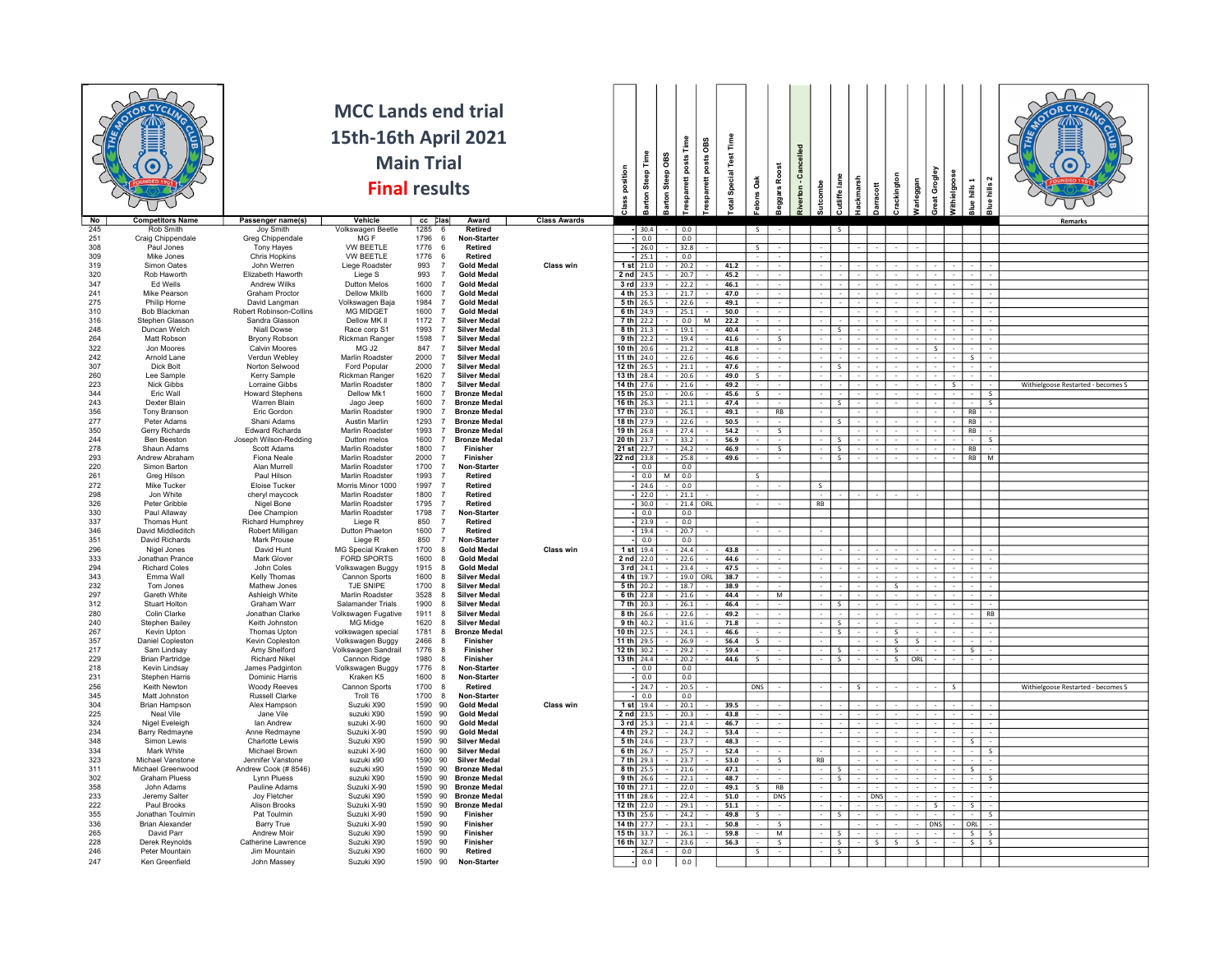|                      |                                    | <b>MCC Lands end trial</b>                  |                                |                                                                              |                     |                            |                            |           |                  |                 |                        |                         |                         |                |          |                                   |             |                   |              |                               |                |                              |                                    |
|----------------------|------------------------------------|---------------------------------------------|--------------------------------|------------------------------------------------------------------------------|---------------------|----------------------------|----------------------------|-----------|------------------|-----------------|------------------------|-------------------------|-------------------------|----------------|----------|-----------------------------------|-------------|-------------------|--------------|-------------------------------|----------------|------------------------------|------------------------------------|
|                      |                                    |                                             |                                |                                                                              |                     |                            |                            |           |                  |                 |                        |                         |                         |                |          |                                   |             |                   |              |                               |                |                              |                                    |
|                      |                                    | 15th-16th April 2021                        |                                |                                                                              |                     |                            |                            |           | Time             | œs              |                        |                         |                         | lled           |          |                                   |             |                   |              |                               |                |                              |                                    |
|                      |                                    | <b>Main Trial</b>                           |                                |                                                                              |                     |                            | Steep Time                 | Steep OBS |                  |                 | otal Special Test Time |                         |                         |                |          |                                   |             |                   |              |                               |                |                              |                                    |
|                      |                                    | <b>Final results</b>                        |                                |                                                                              |                     |                            |                            |           |                  |                 |                        | $\mathsf{d}$            |                         |                |          |                                   |             |                   |              |                               |                |                              |                                    |
|                      |                                    |                                             |                                |                                                                              |                     | Class position             | Barton                     | Barton    | esparrett posts  | esparrett posts |                        | elons                   | Beggars Roost           | Riverton - Car | tcombe   | Cutliffe lane<br><b>Hackmarsh</b> | ă           | <b>rackington</b> | Warleggan    | Great Grogley<br>Withielgoose | $hills$ 1      | Blue hills 2                 |                                    |
| No                   | <b>Competitors Name</b>            | Passenger name(s)<br>Vehicle                | $cc$ $Class$                   | Award                                                                        | <b>Class Awards</b> |                            |                            |           |                  |                 |                        |                         |                         |                |          |                                   |             |                   |              |                               | $\overline{m}$ |                              | Remarks                            |
| -6                   | Michael Tizard                     | Greeves Challenger                          | 499                            | $\overline{A}$<br><b>Gold Medal</b>                                          | Class win           |                            | 1 st 17.8                  |           | 17.9             |                 | 35.7                   |                         |                         |                |          |                                   |             |                   |              |                               |                |                              |                                    |
| 67                   | <b>Matthew Bibby</b>               | BSA C15T                                    | 250                            | $\overline{A}$<br><b>Gold Medal</b>                                          |                     | 2 nd 20.7                  |                            |           | 17.6             |                 | 38.3                   |                         |                         |                |          | b                                 |             |                   |              |                               |                |                              | Hackmarsh baulk                    |
| 66<br>40             | Peter Smith<br>Tom O'Connell       | BSA B44<br>Royal Enfield Bullet 500         | 441<br>500                     | $\overline{A}$<br><b>Gold Medal</b><br><b>Silver Medal</b><br>$\overline{A}$ |                     |                            | 3 rd 22.1<br>$4th$ 21.0    |           | 17.0<br>16.9     |                 | 39.1<br>37.9           | F.                      |                         |                |          | b                                 |             |                   |              |                               |                |                              | Hackmarsh baulk                    |
| 95                   | Dave Hewlett                       | Norton Model 50                             | 350                            | <b>Silver Medal</b><br>$\overline{A}$                                        |                     |                            | 5 th 22.7                  |           | 18.4             |                 | 41.1                   | $\mathsf F$             |                         |                |          |                                   |             |                   |              |                               |                |                              |                                    |
| 121                  | <b>Rick Lees</b>                   | Triumph Tiger Cub                           | 200                            | <b>Silver Medal</b><br>A                                                     |                     |                            | 6 th 23.1                  |           | 19.1             |                 | 42.2                   |                         |                         |                |          |                                   |             |                   |              |                               |                | F.                           |                                    |
| 54                   | Ben Bishop                         | Norton Model 18                             | 500<br>$\overline{A}$          | Finisher<br>Finisher                                                         |                     |                            | 7 th 20.9                  |           | 44.2             |                 | 65.1                   | F.                      |                         |                |          | $\overline{\mathbf{s}}$<br>F.     |             | F                 | $\mathbf{s}$ |                               | - F            | F.                           |                                    |
| 123<br>207           | Glen English<br>Fred Spaven        | <b>GILERA GIUBILEO</b><br><b>BSA Bantam</b> | 175 A<br>175<br>$\overline{A}$ | Finisher                                                                     |                     |                            | $8 th$ 33.9<br>9 th $23.1$ |           | 31.7<br>17.8 ORL |                 | 65.6<br>40.9           | <b>DNS</b><br>S         | RB<br>F                 |                |          | $\mathsf{s}$<br>F<br>s l          | S.          | S<br>$-$ F        |              | S M M M M                     | DNS            | $\mathsf{s}$                 |                                    |
| 31                   | Callum Ives                        | Ariel HS                                    | 497<br>A                       | Non-Starter                                                                  |                     |                            | 0.0                        |           | 0.0              |                 |                        |                         |                         |                |          |                                   |             |                   |              |                               |                |                              |                                    |
| 85                   | Patrick Lloyd-Jacob                | Triumph T100                                | 498                            | $\overline{A}$<br><b>Non-Starter</b>                                         |                     |                            | 0.0                        |           | 0.0              |                 |                        |                         |                         |                |          |                                   |             |                   |              |                               |                |                              |                                    |
| 149                  | Joshua Gotts<br>Daniel Wade        | BSA B44                                     | 441<br>650                     | A<br>Non-Starter                                                             |                     |                            | 0.0                        |           | 0.0              |                 |                        |                         |                         |                |          |                                   |             |                   |              |                               |                |                              |                                    |
| 151<br>152           | Peter Bulley                       | <b>BSA B 40</b><br>BSA B44                  | 441                            | Non-Starter<br>$\overline{A}$<br>$\overline{A}$<br>Non-Starter               |                     |                            | 0.0<br>0.0                 |           | 0.0<br>0.0       |                 |                        |                         |                         |                |          |                                   |             |                   |              |                               |                |                              |                                    |
| 209                  | Michael Barker                     | Royal Enfield Bullet 500                    | 499                            | A<br>Non-Starter                                                             |                     |                            | 0.0                        |           | 0.0              |                 |                        |                         |                         |                |          |                                   |             |                   |              |                               |                |                              |                                    |
| 41                   | Joe Wills                          | Beta Alp                                    | 200                            | <b>Gold Medal</b><br><b>B</b>                                                | Class win           |                            | $1$ st $16.1$              |           | 15.2             |                 | 31.3                   |                         |                         |                |          |                                   |             |                   |              |                               |                |                              |                                    |
| 79<br>165            | Peter Jenkins<br>Chris Palfrey     | Suzuki DRZ 400<br>Suzuki DR350              | 400<br>349                     | <b>Gold Medal</b><br><b>B</b><br><b>Gold Medal</b><br><b>B</b>               |                     | 2 nd 15.6                  | $3$ rd $16.7$              |           | 15.8<br>15.5     |                 | 31.4<br>32.2           |                         |                         |                |          |                                   |             |                   |              |                               |                |                              |                                    |
| 161                  | David Johnson                      | Honda Crf250I                               | 250                            | <b>Gold Medal</b><br><b>B</b>                                                |                     |                            | 4 th $21.2$                |           | 18.2             |                 | 39.4                   |                         |                         |                |          |                                   |             |                   |              |                               |                |                              |                                    |
| -5                   | lan Thompson                       | Yamaha XT225 Serow                          | 224                            | <b>Gold Medal</b><br><b>R</b>                                                |                     |                            | $5 th$ 22.3                |           | 17.6             |                 | 39.9                   |                         |                         |                |          |                                   |             |                   |              |                               |                |                              |                                    |
| 9                    | Robert Evans                       | HUSABERG FE                                 | 250                            | $\overline{B}$<br><b>Gold Medal</b>                                          |                     |                            | 6 th 24.3                  |           | 17.4             |                 | 41.7                   |                         |                         |                |          |                                   |             |                   |              |                               |                |                              |                                    |
| $\overline{2}$<br>38 | <b>Nick Williams</b><br>Lionel Cox | Beta Alp<br>Scorpa TRide                    | 200<br>249                     | $\overline{B}$<br><b>Gold Medal</b><br>$\overline{B}$<br><b>Gold Medal</b>   |                     |                            | $7th$ 24.3<br>8 th 25.7    |           | 19.3<br>20.2     |                 | 43.6<br>45.9           |                         |                         |                |          |                                   |             |                   |              |                               |                |                              |                                    |
| 83                   | Danny Haste                        | Beta X TRAINER                              | 300                            | <b>Silver Medal</b><br><b>B</b>                                              |                     |                            | 9 th $14.3$                |           | 14.5             |                 | 28.8                   | F.                      |                         |                |          |                                   |             |                   |              |                               |                |                              |                                    |
| 70                   | Chris Northover                    | Royal Enfield Meteor                        | 350                            | B<br><b>Silver Medal</b>                                                     |                     | 10 th $16.4$               |                            |           | 14.8             |                 | 31.2                   |                         |                         |                |          |                                   |             |                   |              |                               |                |                              | Withielgoose Restarted - becomes S |
| 39                   | Mark Wills                         | Beta Alp                                    | 200                            | <b>B</b><br><b>Silver Medal</b><br><b>B</b>                                  |                     | 11 th 17.0                 |                            |           | 15.3             |                 | 32.3                   | S                       |                         |                | <b>F</b> |                                   |             |                   |              |                               |                |                              |                                    |
| 176<br>77            | Pete Greaves<br>Chris Roos         | Husqvarna TE<br>Beta X TRAINER              | 300<br>300                     | <b>Silver Medal</b><br>$\overline{B}$<br>Silver Medal                        |                     | 12 th 16.7<br>13 th $18.0$ |                            |           | 16.4<br>16.0     |                 | 33.1<br>34.0           | $\mathsf{S}$            | S                       |                |          |                                   |             |                   |              |                               |                |                              |                                    |
| 101                  | Graham Lloyd                       | Honda CRF250L                               | 250                            | Silver Medal<br><b>B</b>                                                     |                     | 14 th 19.1                 |                            |           | $16.8\,$         |                 | 35.9                   |                         |                         |                |          |                                   |             |                   |              |                               |                | $\mathsf{s}$                 |                                    |
| 50                   | Derek Walter                       | Yamaha XT225 Serow                          | 223                            | Silver Medal<br><b>B</b>                                                     |                     | $15 th$ 18.4               |                            |           | $18.0\,$         |                 | 36.4                   |                         |                         |                | ×.       |                                   |             |                   |              |                               | $\mathcal{S}$  |                              |                                    |
| 89                   | Kathryn Martin<br>Patrick Bramman  | Honda CRF 230                               | 223<br>250                     | <b>Silver Medal</b><br>B.<br><b>Silver Medal</b><br><b>B</b>                 |                     | 16 th 19.5                 |                            |           | 18.4             |                 | 37.9                   |                         |                         |                | $\sim$   |                                   |             |                   |              |                               |                | $\mathsf{s}$                 |                                    |
| 199<br>81            | Alan Ross                          | Honda XR250<br>Beta X TRAINER               | 300                            | B.<br><b>Bronze Medal</b>                                                    |                     | 17 th 21.0<br>18 th 17.2   |                            |           | 19.1<br>15.5     |                 | 40.1<br>32.7           | F.                      | $\mathsf{RB}$           |                |          |                                   | <b>RB</b>   |                   |              |                               |                |                              |                                    |
| 10                   | Martin Penfold                     | Honda CRF300L                               | 286                            | B.<br><b>Bronze Medal</b>                                                    |                     | 19 th 20.2                 |                            |           | 15.5             |                 | 35.7                   |                         |                         |                |          |                                   |             | F.                |              | F.                            |                |                              |                                    |
| 29                   | James O'Hara                       | Husqvarna TE                                | 300                            | <b>Bronze Medal</b><br>B                                                     |                     | 20 th 19.7                 |                            |           | 16.0             |                 | 35.7                   | F.                      |                         |                |          | $\mathbf{s}$                      |             |                   |              |                               |                |                              |                                    |
| 129                  | George Dennison                    | Honda CRF250                                | 250                            | <b>Bronze Medal</b><br>B.                                                    |                     | 21 st 19.5                 |                            |           | 16.8             |                 | 36.3                   | $\mathsf S$             |                         |                |          |                                   |             | s.                |              |                               |                |                              |                                    |
| 105<br>162           | Carl Kiddle<br>Jimmy Keet          | Yamaha XT250 Serow<br>Yamaha WR250          | 250<br>249                     | $\overline{B}$<br><b>Bronze Medal</b><br><b>Bronze Medal</b><br>B            |                     | 22 nd 18.5<br>23 rd 20.7   |                            |           | 17.9<br>16.6     |                 | 36.4<br>37.3           | S<br>$\sf S$            | F.                      |                |          |                                   |             |                   |              |                               |                | F                            |                                    |
| 157                  | Robert Thorpe                      | Yamaha TTR                                  | 250                            | <b>Bronze Medal</b><br><b>B</b>                                              |                     | 24 th 20.6                 |                            |           | 17.9             |                 | 38.5                   |                         |                         |                | S        |                                   | F.          |                   |              |                               |                | $\mathsf F$                  |                                    |
| 198                  | Steve Wildmore                     | Kawasaki Klx                                | 450                            | <b>Bronze Medal</b><br><b>B</b>                                              |                     | 25 th 20.0                 |                            |           | 19.6             |                 | 39.6                   |                         |                         |                | $\sim$   | -F                                |             |                   |              |                               |                | $\sf S$                      |                                    |
| 34                   | Simon Webb                         | Yamaha XT225 Serow                          | 223                            | B<br><b>Bronze Medal</b>                                                     |                     | 26 th 23.3                 |                            |           | 19.6             |                 | 42.9                   |                         |                         |                |          |                                   |             |                   |              |                               | DNS            | F.                           |                                    |
| 185                  | Suzanna Prevett                    | Scorpa TY125                                | 125                            | <b>Bronze Medal</b><br>B                                                     |                     | 27 th 23.0                 |                            |           | 21.9             |                 | 44.9                   | $\sf S$                 |                         |                |          |                                   |             |                   |              |                               |                |                              | Withielgoose Restarted - becomes S |
| 59<br>204            | James Sheppard<br>Andy Avenell     | Yamaha WR250<br><b>Beta X TRAINER</b>       | 250<br>300<br><b>B</b>         | $\overline{B}$<br><b>Bronze Medal</b><br>Finisher                            |                     | 28 th 28.8<br>29 th 17.6   |                            |           | 28.8<br>15.9     |                 | 57.6<br>33.5           | $\sf S$                 |                         |                |          | $\leq$                            | b           | $\mathbb{R}$      |              |                               |                | ORL<br>$\mathsf{S}$          | Darracott baulk                    |
| 97                   | James Wheeler                      | Honda XR250                                 | 250<br>$\overline{B}$          | Finisher                                                                     |                     | 30 th 19.3                 |                            |           | 17.7             |                 | 37.0                   | S                       | RB                      |                |          |                                   |             |                   |              | ORL                           |                |                              |                                    |
| 183                  | <b>Adam Hawkins</b>                | Yamaha WR 426                               | 426                            | Finisher<br><b>B</b>                                                         |                     | 31 st 19.3                 |                            |           | 17.7             |                 | 37.0                   | $\mathsf{s}$            | S                       |                |          |                                   | $\leq$      |                   |              |                               |                |                              |                                    |
| 71                   | Oli Tennent                        | Yamaha TTR                                  | 250                            | <b>B</b><br>Finisher                                                         |                     | 32 nd 19.4                 |                            |           | 17.8             |                 | 37.2                   | $\sim$                  | S                       |                |          | - F                               |             |                   | M            |                               |                |                              |                                    |
| 18                   | Russell Hesketh-Roberts            | KTM Exc 400                                 | 400                            | $\overline{B}$<br>Finisher                                                   |                     | 33 rd 21.6                 |                            |           | 16.7             |                 | 38.3                   | $\overline{\mathsf{S}}$ | $\overline{\mathsf{S}}$ |                |          |                                   | $\mathsf S$ |                   |              |                               |                |                              |                                    |
| 208<br>111           | Tim Whittle<br>Darren Miles        | <b>WK 400</b><br>Suzuki DR350               | 397<br>348                     | $\overline{B}$<br>Finisher<br>$\overline{R}$<br>Finisher                     |                     | 34 th 20.5<br>35 th 22.3   |                            |           | 18.8<br>21.0     |                 | 39.3<br>43.3           | F.                      |                         |                |          | $\mathsf{s}$                      | RB          |                   | F.           |                               |                | $\mathsf{s}$<br>$\sf S$      |                                    |
| 206                  | Jack Kemp                          | Suzuki DR-Z 440                             | 434<br><b>B</b>                | Finisher                                                                     |                     | 36 th 21.2                 |                            |           | 22.8             | ORL             | 44.0                   | $\mathsf S$             |                         |                |          |                                   | $\mathsf S$ |                   |              |                               |                |                              |                                    |
| 17                   | <b>Hadley Fulbrook</b>             | KTM Exc-f 250                               | 249                            | B<br>Finisher                                                                |                     | 37 th 31.2                 |                            |           | 13.9             |                 | 45.1                   | S                       | RB                      |                | RB       |                                   |             |                   |              |                               | DNS            |                              |                                    |
| 16                   | Josh Kern                          | KTM Exc-f 250                               | 249<br><b>B</b>                | Finisher                                                                     |                     | 38 th 41.3                 |                            |           | 19.2             |                 | 60.5                   | $\sf S$                 |                         |                |          |                                   |             |                   |              |                               |                | DNS RB                       |                                    |
| 155                  | Simon Bould                        | Suzuki DRZ 400                              | 400<br><b>B</b>                | Finisher                                                                     |                     | 39 th 16.4                 |                            |           | 15.6             |                 | 32.0                   | S                       | $\mathsf{S}$            |                |          | $\overline{\mathbf{s}}$<br>$\sim$ |             |                   |              |                               |                |                              |                                    |
| 131<br>73            | Paul Rusby<br>Kelvin Prevett       | Honda CRF300L                               | 289<br>450                     | Finisher<br><b>B</b><br>Finisher<br><b>B</b>                                 |                     | 40 th 17.2<br>41 st 17.3   |                            |           | 15.1 ORL<br>16.2 |                 | 32.3<br>33.5           | F                       | F.                      |                |          |                                   | <b>RB</b>   |                   |              |                               |                | F<br>$\overline{\mathbf{s}}$ |                                    |
| 117                  | Paul Pettitt                       | Husqvarna TE450<br>honda crf 300I           | 286                            | <b>B</b><br>Finisher                                                         |                     | 42 nd 19.0                 |                            |           | 15.0             |                 | 34.0                   | $\sim$                  | S                       |                | DNS      | M<br>M                            | M           |                   |              |                               |                |                              | Withielgoose Restarted - becomes S |
| 56                   | <b>Graham Melhuish</b>             | Suzuki DR350S                               | 349                            | $\overline{B}$<br>Finisher                                                   |                     | 43 rd 18.5                 |                            |           | 17.1             |                 | 35.6                   | F.                      |                         |                |          |                                   |             | S                 | $\sim$       |                               |                | S DNS                        |                                    |
| 178                  | Robert Burns                       | <b>WK 400</b>                               | 397                            | B<br>Finisher                                                                |                     | 44 th 18.7                 |                            |           | 17.3             |                 | 36.0                   | $\mathsf{S}$            | F.                      |                | RB       |                                   |             | F                 | F            |                               |                |                              |                                    |
| 99                   | Roger Ashby (Marlow)               | Skyjet 250                                  | 250                            | $\overline{B}$<br>Finisher                                                   |                     | 45 th 19.5                 |                            |           | 17.3             |                 | 36.8                   |                         | RB                      |                |          |                                   |             |                   |              |                               |                | $\mathsf{s}$                 |                                    |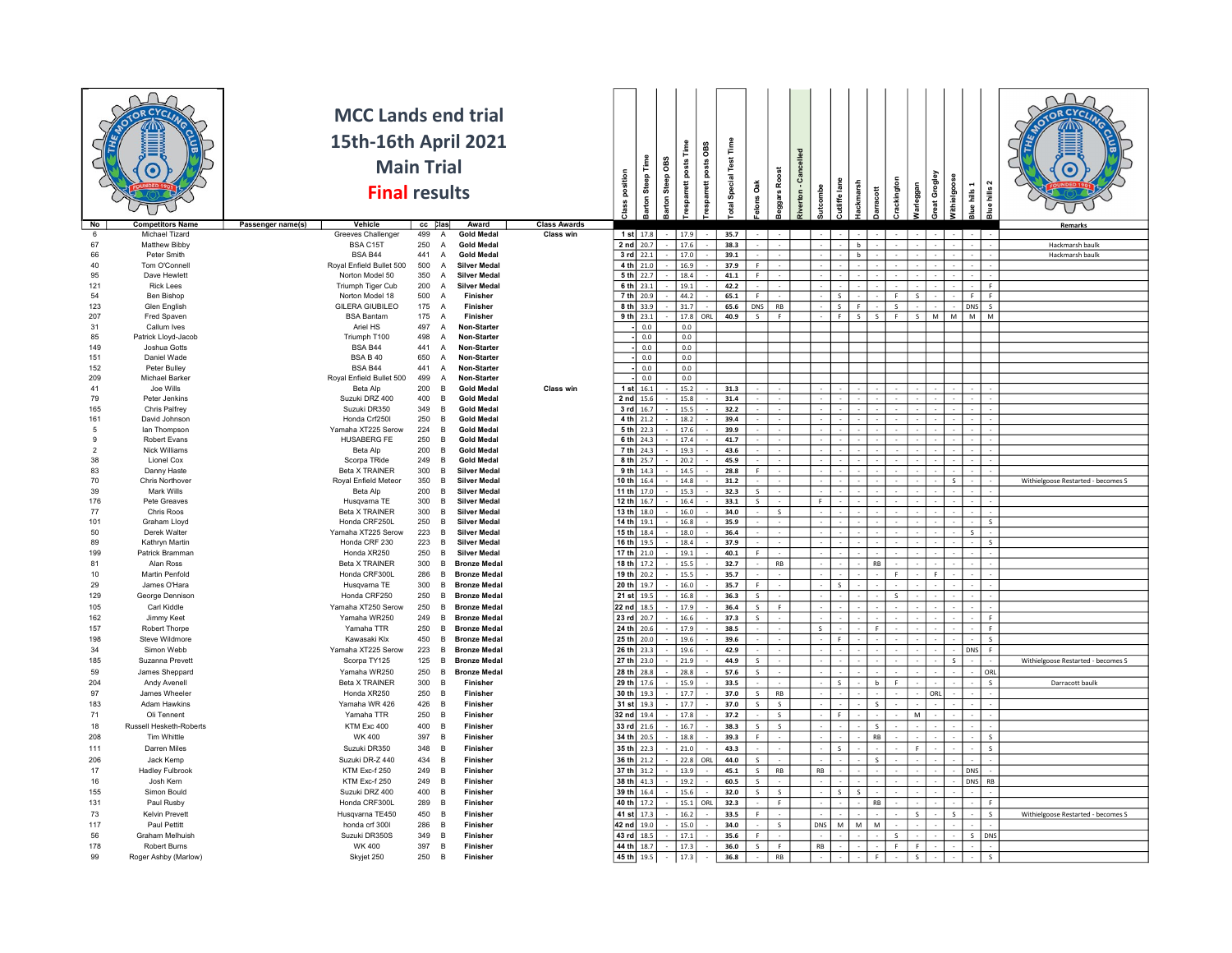| 46 th 19.8<br>19.1<br>38.9<br>S<br>163<br><b>Bill Dauncey</b><br>Harley Davidson MT350<br>349<br>B<br>Finisher<br>F<br>F.<br>F.<br>47 th 22.2<br>15<br>Richard Raw<br>Honda Crf250I<br>250<br>B<br>Finisher<br>20.0<br>42.2<br>$\mathsf{s}$<br>RB<br>F.<br>48 th 24.9<br>17.9<br>42<br>Paul Hills<br>Honda XR250<br>249<br>42.8<br>$\overline{B}$<br>Finisher<br>F.<br>$\overline{\mathbf{s}}$<br>- F<br>36<br>Honda Crf250x<br>249<br>49 th 26.4<br>18.9<br>45.3<br>M<br>M<br><b>Mark Harris</b><br>Finisher<br><b>RB</b><br>$\sf S$<br><b>B</b><br>M<br>50 th 29.9<br>16.2<br>46.1<br>12<br>Honda CRF 250 RLA-H<br>250<br>$\mathsf{S}$<br>$\mathsf{s}$<br>Michael Bolsover<br>$\overline{R}$<br>F.<br>Finisher<br>OR<br>$51$ st $31.8$<br>250<br>63<br>Yamaha tt250r<br>29.3<br>61.1<br>s<br>Raymond Webb<br>- B<br>Finisher<br>F.<br>-S.<br>52 nd 20.6<br>0.0<br>171<br>Stephen Dorman<br>swm RS300R<br>295 B<br>Finisher<br>20.6<br>F.<br>S<br>F.<br>53 rd 19.8<br>18.8<br>46<br>Kristian Tokeley<br>Honda CRF250L<br>250<br>B<br>Finisher<br>38.6<br>RB<br>F.<br>Withielgoose Restarted - becomes S<br>-F<br>S.<br>S.<br>47<br><b>Daniel Peters</b><br>Suzuki DRZ 400<br>400 B<br>54 th 20.3<br>18.8<br>39.1<br>$\mathsf F$<br><b>RB</b><br>Finisher<br><b>F</b><br>F.<br>S<br>55 th 22.6<br>174<br>Paddy Tyson<br>Beta Beta Alp 4.0<br>350 B<br>Finisher<br>16.7<br>39.3<br>$\sf S$<br><b>RB</b><br>RB<br>F.<br>$\sim$<br>56 th 21.9<br>200<br><b>Roger Morris</b><br>Kawasaki KL250<br>250 B<br>Finisher<br>17.6<br>39.5<br>S<br>F<br>S<br>$\mathsf{s}$<br>$\sf S$<br>Yamaha XT225 Serow<br>57 th 21.2<br>18.6<br>39.8<br>${\sf M}$<br>M M<br>${\sf M}$<br>156<br>223<br>S<br><b>Harry Forrest</b><br>Finisher<br>$\overline{B}$<br>58 th 25.8<br>18.7<br>44.5<br>$\overline{\mathsf{s}}$<br>RB<br>$\overline{\mathsf{s}}$<br>45<br>Alex Whatley<br>124 B<br>Honda XI.<br>Finisher<br>F.<br>$\overline{\mathsf{s}}$<br>59 th 28.8<br>16.5<br>RB<br>$\mathsf{RB}$<br>$\mathsf{RB}$<br>$\overline{\mathsf{s}}$<br>350<br>45.3<br>Withielgoose Restarted - becomes S<br>19<br>Gareth Brown<br><b>KTM Freeride</b><br>$\overline{B}$<br>Finisher<br>60 th 27.4<br>$\overline{\mathsf{s}}$<br>Honda CRF250L<br>250<br>18.2<br>45.6<br>RB<br>$\mathsf{RB}$<br>S<br>$\sf S$<br>339<br>Anthony Reid<br>B<br>Finisher<br>$\leq$<br>61 st 28.9<br>186<br><b>Martin Bunting</b><br>Yamaha XT225 Serow<br>223<br>20.9<br>49.8<br>F<br>RB<br>$\mathsf{RB}$<br>$\sf S$<br>B<br>Finishe<br>Suzuki DRZ 400<br>62 nd 28.4<br>24.5<br>52.9<br>F<br>F<br>61<br>Wesley Ham<br>400<br>B<br>Finisher<br>RB<br>$\mathbb{R}^+$<br>DNS<br>63 rd 22.1<br>17.8<br>115<br><b>Gwilym Ellis</b><br>Honda XR250<br>250<br>$\overline{B}$<br>Finisher<br>39.9<br>F<br>F<br>F<br>F.<br>F.<br>64 th 23.1<br>Paul Foxton<br>650<br>19.0<br>42.1<br>DNS<br>ORL<br>RB<br>191<br>Yamaha TTR250<br>Finisher<br><b>B</b><br>F.<br>s<br>65 th 27.4<br>350<br>19.4<br>46.8<br>$\overline{\mathsf{s}}$<br>169<br>Clare Griffin<br><b>KTM Freeride</b><br>$\mathsf{S}$<br>S<br>$\mathsf{s}$<br>s<br><b>B</b><br>Finisher<br>- F<br>66 th 24.0<br>68<br>125<br>23.1<br>47.1<br>Kirsty Northover<br>Honda CG<br>S<br>RB<br>$\sf S$<br>$\overline{B}$<br>Finisher<br>$\mathsf{S}$<br>s<br><b>RB</b><br>S.<br>67 th 16.5<br>15.8<br>23<br>Paul Khambatta<br>350<br>32.3<br>Beta Beta Alp 4.0<br>B<br>Finisher<br>S<br>S<br>-S<br>S<br>S<br>$\mathsf{s}$<br>s<br>68 th 18.8<br>113<br>Pete Mugford<br>Suzuki DRZ 400<br>400<br>B<br>Finisher<br>20.7<br>39.5<br>F.<br>$\mathsf{S}$<br>RB<br>S<br>F<br>F.<br>$\mathsf{S}$<br>F I<br>69 th 25.9<br>202<br>Peter Ashby<br>KTM 390 Adventure<br>373<br>Finisher<br>17.1<br>43.0<br>S<br>$\mathsf{S}$<br>DNS<br>$\mathsf{s}$<br>Darracott baulk<br>B<br>-S<br>b<br>F.<br>Jody Patterson<br>125<br>70 th 27.5<br>20.4<br>47.9<br>S<br>$\mathsf{s}$<br>133<br>Honda XLR<br><b>B</b><br>Finisher<br>DNS<br>$\mathsf{s}$<br>F<br>F.<br>Withielgoose Restarted - becomes S<br>71 st 28.9<br>65<br>Sam Wake<br>Honda CRF300L<br>286<br>Finisher<br>22.7<br>51.6<br>$\mathsf{s}$<br>$\mathsf{s}$<br>F DNS<br>F<br>$\mathsf{S}$<br>$\overline{B}$<br>$\mathsf{s}$<br>Timothy Ham<br>Yamaha XT225 Serow<br>223<br>Finisher<br>72 nd 33.3<br>26.1<br>59.4<br>S<br><b>DNS</b><br>$\mathbf{F}$<br>S DNS<br>F<br>$\mathsf{s}$<br>60<br>$\overline{B}$<br>73 rd 25.9<br>20.3<br>46.2<br>$\mathsf F$<br>S<br>53<br>KTM Exc<br>250<br>RB<br>$\mathsf{S}$<br>Andrew Mansourov<br>Finisher<br>$\leq$<br>$\mathcal{S}$<br>$\leq$<br>Withielgoose Restarted - becomes S<br><b>B</b><br>ORI<br>74 th 31.2<br>22.1<br>53.3<br>$\mathsf F$<br>F<br>25<br><b>Glynn Roberts</b><br>Yamaha XT225 Serow<br>223<br>Finisher<br>F<br>F.<br>$\mathbf{F}$<br>F.<br><b>B</b><br>75 th 0.0<br>19.2<br>DNS<br>S<br>M<br>M<br>$\mathsf S$<br>167<br>Chris Angove<br><b>KTM Freeride</b><br>350<br>$\overline{B}$<br>Finisher<br>M<br>19.2<br>$\mathsf{S}$<br>F<br>s<br>Withielgoose Restarted - becomes S<br>127<br>76 th 36.4<br>S<br>Russell Allen<br>Moto Guzzi Stornello<br>125<br>$\overline{B}$<br>Finisher<br>ORL<br>24.7<br>61.1<br>F<br>DNS<br>$\leq$<br>DNS<br>F<br>F.<br>-F<br>F<br>$\mathsf{S}$<br>93<br>Dave Sharp<br>Husqvarna TE410E<br>398<br>18.6<br>0.0<br>S<br>$\overline{B}$<br>Retired<br>Suzuki DRZ 400<br>398<br>0.0<br>0.0<br>$\mathbf{3}$<br>lan Reynalds<br>$\overline{B}$<br>Non-Starter<br>Stephen Reynalds<br>Beta X TRAINER<br>300<br>Non-Starter<br>0.0<br>0.0<br>$\overline{4}$<br>$\overline{B}$<br>0.0<br>Dean Hall<br>Honda CRF300L<br>286<br>0.0<br>11<br><b>Non-Starter</b><br><b>B</b><br>398<br>27<br><b>Birgit Erdmann</b><br>Suzuki DRZ 400<br>0.0<br>0.0<br><b>Non-Starter</b><br>- B<br>30<br>KTM EXC<br>250<br>0.0<br>$0.0\,$<br>Jeff Webster<br>B<br><b>Non-Starter</b><br>32<br>249<br>$0.0\,$<br><b>Tristan Bishop</b><br>Bultaco Sherpa T<br>B<br><b>Non-Starter</b><br>0.0<br>35<br>Alan Hall<br>Honda CRF300L<br>286<br>31.0<br>0.0<br>RB<br>S<br>B<br>Retired<br>S<br>$\mathsf{S}$<br>58<br>lan Rothera<br>Suzuki DRZ 400<br>400<br>Retired<br>27.1<br>0.0<br>S<br>ORL<br>DNS<br>B<br>F.,<br>0.0<br>0.0<br>64<br>Hamish Smythe<br>Honda XR 440<br>440<br>B<br>Non-Starter<br>0.0<br>69<br><b>Richard Northover</b><br>Honda CRF250L<br>250<br>24.2<br>$\mathsf{s}$<br>RB<br>S<br>$\overline{B}$<br>Retired<br>Joab Forte<br>0.0<br>$0.0\,$<br>103<br>Honda XR250<br>250<br>Non-Starter<br>B<br> 19.9<br>16.2<br>450<br>$\mathsf{RB}$<br>107<br>Steve Horn<br>ORI<br>Kawasaki Klx<br>B<br>Retired<br>$\sim$<br>15.7<br> 19.1<br>$\mathsf{s}$<br><b>DNS</b><br>Andy Head<br>Suzuki DR350<br>349<br>109<br>B<br>Retired<br>0.0<br>0.0<br>175<br>Nicholas Brown<br>Beta Alp<br>200<br>B<br>Non-Starter<br>0.0<br>0.0<br>184<br>Karl Cox<br>Honda Crf250I<br>250<br>Retired<br>M<br>$\mathsf{s}$<br>B<br>205<br>Jeremy Weaver<br>300<br>16.8<br>0.0<br>S<br>F.<br>Beta X TRAINER<br>$\overline{B}$<br>Retired<br>$\mathsf{s}$<br>49<br>David Craddock<br>600<br>Class win<br>1 st $16.6$<br>15.5<br>32.1<br>Yamaha TTR600<br>$\mathsf{C}$<br><b>Gold Medal</b><br>87<br><b>Philip Sanders</b><br>Beta RR Enduro 480<br>480<br>$2$ nd $17.0$<br>17.4<br>34.4<br>$\mathbf{C}$<br><b>Gold Medal</b><br>3 rd 17.9<br>18.2<br>164<br>Robert McIntosh<br>690<br>36.1<br>Ktm 690 enduro r<br><b>Gold Medal</b><br>$\mathsf{C}$<br>4 th 21.0<br>William Pixley<br>499<br>16.8<br>37.8<br>43<br>Triumph T100<br><b>Gold Medal</b><br>C.<br>$5 th$ 22.8<br>500<br>17.9<br>40.7<br>44<br>Stephen Leonard-Williams<br>Royal Enfield Bullet 500<br>$\mathbf{C}$<br><b>Gold Medal</b><br>52<br>480<br>6 th $16.9$<br>15.1<br>32.0<br>John Kenny<br>Beta RR Enduro<br>С<br><b>Silver Medal</b><br>ORL<br>158<br><b>KTM EXC</b><br>510<br><b>Silver Medal</b><br>7 th 17.9<br>16.1<br>ORL<br>34.0<br>Gregory Rayner<br>$\mathbf{C}$<br>74<br>Husqvarna 701 Enduro<br>693<br><b>Silver Medal</b><br>$8 th$ 19.0<br>17.8<br>36.8<br>$\sf S$<br>Andrew Craig<br>$\mathbf{C}$<br>$9th$ 22.1<br>17.4<br>168<br>Richard Griffin<br>KTM 950 Adventure<br>942<br>$\mathbf{C}$<br><b>Silver Medal</b><br>39.5<br>$\mathsf F$<br>119<br>Steven Smith<br>Cotton Triumph<br>500<br>$\mathbf{C}$<br><b>Silver Medal</b><br>10 th $22.3$<br>21.2<br>43.5<br>$\mathsf F$<br>75<br>11 th 15.9<br>$\overline{\mathsf{s}}$<br>Michael Green<br>Husqvarna 701 Enduro<br>693 C Bronze Medal<br>16.5<br>32.4<br>F | $\cap$<br><b>No</b><br><b>Competitors Name</b> | <b>MCC Lands end trial</b><br>15th-16th April 2021<br><b>Final results</b><br>Passenger name(s)<br>Vehicle | <b>Main Trial</b><br>cc Clas | Award | <b>Class Awards</b> | position<br>Class | arton Steep Time | OBS<br>arton Steep | resparrett posts Time | parrett posts OBS | Special Test Time<br><b>B</b> | ð<br>alons | ggars Roost | erton - Cancelled | iutcombe | utliffe lane<br>ackmarsh | <b>Jarracott</b> | <b>rackington</b> | Narleggan | <b>Great Grogley</b><br>Vithielgoose | Blue hills 1 | Blue hills | <b>Remarks</b> |
|------------------------------------------------------------------------------------------------------------------------------------------------------------------------------------------------------------------------------------------------------------------------------------------------------------------------------------------------------------------------------------------------------------------------------------------------------------------------------------------------------------------------------------------------------------------------------------------------------------------------------------------------------------------------------------------------------------------------------------------------------------------------------------------------------------------------------------------------------------------------------------------------------------------------------------------------------------------------------------------------------------------------------------------------------------------------------------------------------------------------------------------------------------------------------------------------------------------------------------------------------------------------------------------------------------------------------------------------------------------------------------------------------------------------------------------------------------------------------------------------------------------------------------------------------------------------------------------------------------------------------------------------------------------------------------------------------------------------------------------------------------------------------------------------------------------------------------------------------------------------------------------------------------------------------------------------------------------------------------------------------------------------------------------------------------------------------------------------------------------------------------------------------------------------------------------------------------------------------------------------------------------------------------------------------------------------------------------------------------------------------------------------------------------------------------------------------------------------------------------------------------------------------------------------------------------------------------------------------------------------------------------------------------------------------------------------------------------------------------------------------------------------------------------------------------------------------------------------------------------------------------------------------------------------------------------------------------------------------------------------------------------------------------------------------------------------------------------------------------------------------------------------------------------------------------------------------------------------------------------------------------------------------------------------------------------------------------------------------------------------------------------------------------------------------------------------------------------------------------------------------------------------------------------------------------------------------------------------------------------------------------------------------------------------------------------------------------------------------------------------------------------------------------------------------------------------------------------------------------------------------------------------------------------------------------------------------------------------------------------------------------------------------------------------------------------------------------------------------------------------------------------------------------------------------------------------------------------------------------------------------------------------------------------------------------------------------------------------------------------------------------------------------------------------------------------------------------------------------------------------------------------------------------------------------------------------------------------------------------------------------------------------------------------------------------------------------------------------------------------------------------------------------------------------------------------------------------------------------------------------------------------------------------------------------------------------------------------------------------------------------------------------------------------------------------------------------------------------------------------------------------------------------------------------------------------------------------------------------------------------------------------------------------------------------------------------------------------------------------------------------------------------------------------------------------------------------------------------------------------------------------------------------------------------------------------------------------------------------------------------------------------------------------------------------------------------------------------------------------------------------------------------------------------------------------------------------------------------------------------------------------------------------------------------------------------------------------------------------------------------------------------------------------------------------------------------------------------------------------------------------------------------------------------------------------------------------------------------------------------------------------------------------------------------------------------------------------------------------------------------------------------------------------------------------------------------------------------------------------------------------------------------------------------------------------------------------------------------------------------------------------------------------------------------------------------------------------------------------------------------------------------------------------------------------------------------------------------------------------------------------------------------------------------------------------------------------------------------------------------------------------------------------------------------------------------------------------------------------------------------------------------------------------------------------------------------------------------------------------------------------------------------------------------------------------------------------------------------------------------------------------------------------------------------------------------------------------------------------------------------------------------------------------------------------------------------------------------------------------------------------------------------------------------------------------------------------------------------------------------------------------------------------------------------------------------------------------------------------------------------------------------------------------------------------------------------------------------------------------------------------------------------------------------------------------------------------------------------------------------------------------------------------------------------------------------------------------------------------------------------------------------------------------------------------------------------------------------------------------------------------------------|------------------------------------------------|------------------------------------------------------------------------------------------------------------|------------------------------|-------|---------------------|-------------------|------------------|--------------------|-----------------------|-------------------|-------------------------------|------------|-------------|-------------------|----------|--------------------------|------------------|-------------------|-----------|--------------------------------------|--------------|------------|----------------|
|                                                                                                                                                                                                                                                                                                                                                                                                                                                                                                                                                                                                                                                                                                                                                                                                                                                                                                                                                                                                                                                                                                                                                                                                                                                                                                                                                                                                                                                                                                                                                                                                                                                                                                                                                                                                                                                                                                                                                                                                                                                                                                                                                                                                                                                                                                                                                                                                                                                                                                                                                                                                                                                                                                                                                                                                                                                                                                                                                                                                                                                                                                                                                                                                                                                                                                                                                                                                                                                                                                                                                                                                                                                                                                                                                                                                                                                                                                                                                                                                                                                                                                                                                                                                                                                                                                                                                                                                                                                                                                                                                                                                                                                                                                                                                                                                                                                                                                                                                                                                                                                                                                                                                                                                                                                                                                                                                                                                                                                                                                                                                                                                                                                                                                                                                                                                                                                                                                                                                                                                                                                                                                                                                                                                                                                                                                                                                                                                                                                                                                                                                                                                                                                                                                                                                                                                                                                                                                                                                                                                                                                                                                                                                                                                                                                                                                                                                                                                                                                                                                                                                                                                                                                                                                                                                                                                                                                                                                                                                                                                                                                                                                                                                                                                                                                                                                                                                                                          |                                                |                                                                                                            |                              |       |                     |                   |                  |                    |                       |                   |                               |            |             |                   |          |                          |                  |                   |           |                                      |              |            |                |
|                                                                                                                                                                                                                                                                                                                                                                                                                                                                                                                                                                                                                                                                                                                                                                                                                                                                                                                                                                                                                                                                                                                                                                                                                                                                                                                                                                                                                                                                                                                                                                                                                                                                                                                                                                                                                                                                                                                                                                                                                                                                                                                                                                                                                                                                                                                                                                                                                                                                                                                                                                                                                                                                                                                                                                                                                                                                                                                                                                                                                                                                                                                                                                                                                                                                                                                                                                                                                                                                                                                                                                                                                                                                                                                                                                                                                                                                                                                                                                                                                                                                                                                                                                                                                                                                                                                                                                                                                                                                                                                                                                                                                                                                                                                                                                                                                                                                                                                                                                                                                                                                                                                                                                                                                                                                                                                                                                                                                                                                                                                                                                                                                                                                                                                                                                                                                                                                                                                                                                                                                                                                                                                                                                                                                                                                                                                                                                                                                                                                                                                                                                                                                                                                                                                                                                                                                                                                                                                                                                                                                                                                                                                                                                                                                                                                                                                                                                                                                                                                                                                                                                                                                                                                                                                                                                                                                                                                                                                                                                                                                                                                                                                                                                                                                                                                                                                                                                                          |                                                |                                                                                                            |                              |       |                     |                   |                  |                    |                       |                   |                               |            |             |                   |          |                          |                  |                   |           |                                      |              |            |                |
|                                                                                                                                                                                                                                                                                                                                                                                                                                                                                                                                                                                                                                                                                                                                                                                                                                                                                                                                                                                                                                                                                                                                                                                                                                                                                                                                                                                                                                                                                                                                                                                                                                                                                                                                                                                                                                                                                                                                                                                                                                                                                                                                                                                                                                                                                                                                                                                                                                                                                                                                                                                                                                                                                                                                                                                                                                                                                                                                                                                                                                                                                                                                                                                                                                                                                                                                                                                                                                                                                                                                                                                                                                                                                                                                                                                                                                                                                                                                                                                                                                                                                                                                                                                                                                                                                                                                                                                                                                                                                                                                                                                                                                                                                                                                                                                                                                                                                                                                                                                                                                                                                                                                                                                                                                                                                                                                                                                                                                                                                                                                                                                                                                                                                                                                                                                                                                                                                                                                                                                                                                                                                                                                                                                                                                                                                                                                                                                                                                                                                                                                                                                                                                                                                                                                                                                                                                                                                                                                                                                                                                                                                                                                                                                                                                                                                                                                                                                                                                                                                                                                                                                                                                                                                                                                                                                                                                                                                                                                                                                                                                                                                                                                                                                                                                                                                                                                                                                          |                                                |                                                                                                            |                              |       |                     |                   |                  |                    |                       |                   |                               |            |             |                   |          |                          |                  |                   |           |                                      |              |            |                |
|                                                                                                                                                                                                                                                                                                                                                                                                                                                                                                                                                                                                                                                                                                                                                                                                                                                                                                                                                                                                                                                                                                                                                                                                                                                                                                                                                                                                                                                                                                                                                                                                                                                                                                                                                                                                                                                                                                                                                                                                                                                                                                                                                                                                                                                                                                                                                                                                                                                                                                                                                                                                                                                                                                                                                                                                                                                                                                                                                                                                                                                                                                                                                                                                                                                                                                                                                                                                                                                                                                                                                                                                                                                                                                                                                                                                                                                                                                                                                                                                                                                                                                                                                                                                                                                                                                                                                                                                                                                                                                                                                                                                                                                                                                                                                                                                                                                                                                                                                                                                                                                                                                                                                                                                                                                                                                                                                                                                                                                                                                                                                                                                                                                                                                                                                                                                                                                                                                                                                                                                                                                                                                                                                                                                                                                                                                                                                                                                                                                                                                                                                                                                                                                                                                                                                                                                                                                                                                                                                                                                                                                                                                                                                                                                                                                                                                                                                                                                                                                                                                                                                                                                                                                                                                                                                                                                                                                                                                                                                                                                                                                                                                                                                                                                                                                                                                                                                                                          |                                                |                                                                                                            |                              |       |                     |                   |                  |                    |                       |                   |                               |            |             |                   |          |                          |                  |                   |           |                                      |              |            |                |
|                                                                                                                                                                                                                                                                                                                                                                                                                                                                                                                                                                                                                                                                                                                                                                                                                                                                                                                                                                                                                                                                                                                                                                                                                                                                                                                                                                                                                                                                                                                                                                                                                                                                                                                                                                                                                                                                                                                                                                                                                                                                                                                                                                                                                                                                                                                                                                                                                                                                                                                                                                                                                                                                                                                                                                                                                                                                                                                                                                                                                                                                                                                                                                                                                                                                                                                                                                                                                                                                                                                                                                                                                                                                                                                                                                                                                                                                                                                                                                                                                                                                                                                                                                                                                                                                                                                                                                                                                                                                                                                                                                                                                                                                                                                                                                                                                                                                                                                                                                                                                                                                                                                                                                                                                                                                                                                                                                                                                                                                                                                                                                                                                                                                                                                                                                                                                                                                                                                                                                                                                                                                                                                                                                                                                                                                                                                                                                                                                                                                                                                                                                                                                                                                                                                                                                                                                                                                                                                                                                                                                                                                                                                                                                                                                                                                                                                                                                                                                                                                                                                                                                                                                                                                                                                                                                                                                                                                                                                                                                                                                                                                                                                                                                                                                                                                                                                                                                                          |                                                |                                                                                                            |                              |       |                     |                   |                  |                    |                       |                   |                               |            |             |                   |          |                          |                  |                   |           |                                      |              |            |                |
|                                                                                                                                                                                                                                                                                                                                                                                                                                                                                                                                                                                                                                                                                                                                                                                                                                                                                                                                                                                                                                                                                                                                                                                                                                                                                                                                                                                                                                                                                                                                                                                                                                                                                                                                                                                                                                                                                                                                                                                                                                                                                                                                                                                                                                                                                                                                                                                                                                                                                                                                                                                                                                                                                                                                                                                                                                                                                                                                                                                                                                                                                                                                                                                                                                                                                                                                                                                                                                                                                                                                                                                                                                                                                                                                                                                                                                                                                                                                                                                                                                                                                                                                                                                                                                                                                                                                                                                                                                                                                                                                                                                                                                                                                                                                                                                                                                                                                                                                                                                                                                                                                                                                                                                                                                                                                                                                                                                                                                                                                                                                                                                                                                                                                                                                                                                                                                                                                                                                                                                                                                                                                                                                                                                                                                                                                                                                                                                                                                                                                                                                                                                                                                                                                                                                                                                                                                                                                                                                                                                                                                                                                                                                                                                                                                                                                                                                                                                                                                                                                                                                                                                                                                                                                                                                                                                                                                                                                                                                                                                                                                                                                                                                                                                                                                                                                                                                                                                          |                                                |                                                                                                            |                              |       |                     |                   |                  |                    |                       |                   |                               |            |             |                   |          |                          |                  |                   |           |                                      |              |            |                |
|                                                                                                                                                                                                                                                                                                                                                                                                                                                                                                                                                                                                                                                                                                                                                                                                                                                                                                                                                                                                                                                                                                                                                                                                                                                                                                                                                                                                                                                                                                                                                                                                                                                                                                                                                                                                                                                                                                                                                                                                                                                                                                                                                                                                                                                                                                                                                                                                                                                                                                                                                                                                                                                                                                                                                                                                                                                                                                                                                                                                                                                                                                                                                                                                                                                                                                                                                                                                                                                                                                                                                                                                                                                                                                                                                                                                                                                                                                                                                                                                                                                                                                                                                                                                                                                                                                                                                                                                                                                                                                                                                                                                                                                                                                                                                                                                                                                                                                                                                                                                                                                                                                                                                                                                                                                                                                                                                                                                                                                                                                                                                                                                                                                                                                                                                                                                                                                                                                                                                                                                                                                                                                                                                                                                                                                                                                                                                                                                                                                                                                                                                                                                                                                                                                                                                                                                                                                                                                                                                                                                                                                                                                                                                                                                                                                                                                                                                                                                                                                                                                                                                                                                                                                                                                                                                                                                                                                                                                                                                                                                                                                                                                                                                                                                                                                                                                                                                                                          |                                                |                                                                                                            |                              |       |                     |                   |                  |                    |                       |                   |                               |            |             |                   |          |                          |                  |                   |           |                                      |              |            |                |
|                                                                                                                                                                                                                                                                                                                                                                                                                                                                                                                                                                                                                                                                                                                                                                                                                                                                                                                                                                                                                                                                                                                                                                                                                                                                                                                                                                                                                                                                                                                                                                                                                                                                                                                                                                                                                                                                                                                                                                                                                                                                                                                                                                                                                                                                                                                                                                                                                                                                                                                                                                                                                                                                                                                                                                                                                                                                                                                                                                                                                                                                                                                                                                                                                                                                                                                                                                                                                                                                                                                                                                                                                                                                                                                                                                                                                                                                                                                                                                                                                                                                                                                                                                                                                                                                                                                                                                                                                                                                                                                                                                                                                                                                                                                                                                                                                                                                                                                                                                                                                                                                                                                                                                                                                                                                                                                                                                                                                                                                                                                                                                                                                                                                                                                                                                                                                                                                                                                                                                                                                                                                                                                                                                                                                                                                                                                                                                                                                                                                                                                                                                                                                                                                                                                                                                                                                                                                                                                                                                                                                                                                                                                                                                                                                                                                                                                                                                                                                                                                                                                                                                                                                                                                                                                                                                                                                                                                                                                                                                                                                                                                                                                                                                                                                                                                                                                                                                                          |                                                |                                                                                                            |                              |       |                     |                   |                  |                    |                       |                   |                               |            |             |                   |          |                          |                  |                   |           |                                      |              |            |                |
|                                                                                                                                                                                                                                                                                                                                                                                                                                                                                                                                                                                                                                                                                                                                                                                                                                                                                                                                                                                                                                                                                                                                                                                                                                                                                                                                                                                                                                                                                                                                                                                                                                                                                                                                                                                                                                                                                                                                                                                                                                                                                                                                                                                                                                                                                                                                                                                                                                                                                                                                                                                                                                                                                                                                                                                                                                                                                                                                                                                                                                                                                                                                                                                                                                                                                                                                                                                                                                                                                                                                                                                                                                                                                                                                                                                                                                                                                                                                                                                                                                                                                                                                                                                                                                                                                                                                                                                                                                                                                                                                                                                                                                                                                                                                                                                                                                                                                                                                                                                                                                                                                                                                                                                                                                                                                                                                                                                                                                                                                                                                                                                                                                                                                                                                                                                                                                                                                                                                                                                                                                                                                                                                                                                                                                                                                                                                                                                                                                                                                                                                                                                                                                                                                                                                                                                                                                                                                                                                                                                                                                                                                                                                                                                                                                                                                                                                                                                                                                                                                                                                                                                                                                                                                                                                                                                                                                                                                                                                                                                                                                                                                                                                                                                                                                                                                                                                                                                          |                                                |                                                                                                            |                              |       |                     |                   |                  |                    |                       |                   |                               |            |             |                   |          |                          |                  |                   |           |                                      |              |            |                |
|                                                                                                                                                                                                                                                                                                                                                                                                                                                                                                                                                                                                                                                                                                                                                                                                                                                                                                                                                                                                                                                                                                                                                                                                                                                                                                                                                                                                                                                                                                                                                                                                                                                                                                                                                                                                                                                                                                                                                                                                                                                                                                                                                                                                                                                                                                                                                                                                                                                                                                                                                                                                                                                                                                                                                                                                                                                                                                                                                                                                                                                                                                                                                                                                                                                                                                                                                                                                                                                                                                                                                                                                                                                                                                                                                                                                                                                                                                                                                                                                                                                                                                                                                                                                                                                                                                                                                                                                                                                                                                                                                                                                                                                                                                                                                                                                                                                                                                                                                                                                                                                                                                                                                                                                                                                                                                                                                                                                                                                                                                                                                                                                                                                                                                                                                                                                                                                                                                                                                                                                                                                                                                                                                                                                                                                                                                                                                                                                                                                                                                                                                                                                                                                                                                                                                                                                                                                                                                                                                                                                                                                                                                                                                                                                                                                                                                                                                                                                                                                                                                                                                                                                                                                                                                                                                                                                                                                                                                                                                                                                                                                                                                                                                                                                                                                                                                                                                                                          |                                                |                                                                                                            |                              |       |                     |                   |                  |                    |                       |                   |                               |            |             |                   |          |                          |                  |                   |           |                                      |              |            |                |
|                                                                                                                                                                                                                                                                                                                                                                                                                                                                                                                                                                                                                                                                                                                                                                                                                                                                                                                                                                                                                                                                                                                                                                                                                                                                                                                                                                                                                                                                                                                                                                                                                                                                                                                                                                                                                                                                                                                                                                                                                                                                                                                                                                                                                                                                                                                                                                                                                                                                                                                                                                                                                                                                                                                                                                                                                                                                                                                                                                                                                                                                                                                                                                                                                                                                                                                                                                                                                                                                                                                                                                                                                                                                                                                                                                                                                                                                                                                                                                                                                                                                                                                                                                                                                                                                                                                                                                                                                                                                                                                                                                                                                                                                                                                                                                                                                                                                                                                                                                                                                                                                                                                                                                                                                                                                                                                                                                                                                                                                                                                                                                                                                                                                                                                                                                                                                                                                                                                                                                                                                                                                                                                                                                                                                                                                                                                                                                                                                                                                                                                                                                                                                                                                                                                                                                                                                                                                                                                                                                                                                                                                                                                                                                                                                                                                                                                                                                                                                                                                                                                                                                                                                                                                                                                                                                                                                                                                                                                                                                                                                                                                                                                                                                                                                                                                                                                                                                                          |                                                |                                                                                                            |                              |       |                     |                   |                  |                    |                       |                   |                               |            |             |                   |          |                          |                  |                   |           |                                      |              |            |                |
|                                                                                                                                                                                                                                                                                                                                                                                                                                                                                                                                                                                                                                                                                                                                                                                                                                                                                                                                                                                                                                                                                                                                                                                                                                                                                                                                                                                                                                                                                                                                                                                                                                                                                                                                                                                                                                                                                                                                                                                                                                                                                                                                                                                                                                                                                                                                                                                                                                                                                                                                                                                                                                                                                                                                                                                                                                                                                                                                                                                                                                                                                                                                                                                                                                                                                                                                                                                                                                                                                                                                                                                                                                                                                                                                                                                                                                                                                                                                                                                                                                                                                                                                                                                                                                                                                                                                                                                                                                                                                                                                                                                                                                                                                                                                                                                                                                                                                                                                                                                                                                                                                                                                                                                                                                                                                                                                                                                                                                                                                                                                                                                                                                                                                                                                                                                                                                                                                                                                                                                                                                                                                                                                                                                                                                                                                                                                                                                                                                                                                                                                                                                                                                                                                                                                                                                                                                                                                                                                                                                                                                                                                                                                                                                                                                                                                                                                                                                                                                                                                                                                                                                                                                                                                                                                                                                                                                                                                                                                                                                                                                                                                                                                                                                                                                                                                                                                                                                          |                                                |                                                                                                            |                              |       |                     |                   |                  |                    |                       |                   |                               |            |             |                   |          |                          |                  |                   |           |                                      |              |            |                |
|                                                                                                                                                                                                                                                                                                                                                                                                                                                                                                                                                                                                                                                                                                                                                                                                                                                                                                                                                                                                                                                                                                                                                                                                                                                                                                                                                                                                                                                                                                                                                                                                                                                                                                                                                                                                                                                                                                                                                                                                                                                                                                                                                                                                                                                                                                                                                                                                                                                                                                                                                                                                                                                                                                                                                                                                                                                                                                                                                                                                                                                                                                                                                                                                                                                                                                                                                                                                                                                                                                                                                                                                                                                                                                                                                                                                                                                                                                                                                                                                                                                                                                                                                                                                                                                                                                                                                                                                                                                                                                                                                                                                                                                                                                                                                                                                                                                                                                                                                                                                                                                                                                                                                                                                                                                                                                                                                                                                                                                                                                                                                                                                                                                                                                                                                                                                                                                                                                                                                                                                                                                                                                                                                                                                                                                                                                                                                                                                                                                                                                                                                                                                                                                                                                                                                                                                                                                                                                                                                                                                                                                                                                                                                                                                                                                                                                                                                                                                                                                                                                                                                                                                                                                                                                                                                                                                                                                                                                                                                                                                                                                                                                                                                                                                                                                                                                                                                                                          |                                                |                                                                                                            |                              |       |                     |                   |                  |                    |                       |                   |                               |            |             |                   |          |                          |                  |                   |           |                                      |              |            |                |
|                                                                                                                                                                                                                                                                                                                                                                                                                                                                                                                                                                                                                                                                                                                                                                                                                                                                                                                                                                                                                                                                                                                                                                                                                                                                                                                                                                                                                                                                                                                                                                                                                                                                                                                                                                                                                                                                                                                                                                                                                                                                                                                                                                                                                                                                                                                                                                                                                                                                                                                                                                                                                                                                                                                                                                                                                                                                                                                                                                                                                                                                                                                                                                                                                                                                                                                                                                                                                                                                                                                                                                                                                                                                                                                                                                                                                                                                                                                                                                                                                                                                                                                                                                                                                                                                                                                                                                                                                                                                                                                                                                                                                                                                                                                                                                                                                                                                                                                                                                                                                                                                                                                                                                                                                                                                                                                                                                                                                                                                                                                                                                                                                                                                                                                                                                                                                                                                                                                                                                                                                                                                                                                                                                                                                                                                                                                                                                                                                                                                                                                                                                                                                                                                                                                                                                                                                                                                                                                                                                                                                                                                                                                                                                                                                                                                                                                                                                                                                                                                                                                                                                                                                                                                                                                                                                                                                                                                                                                                                                                                                                                                                                                                                                                                                                                                                                                                                                                          |                                                |                                                                                                            |                              |       |                     |                   |                  |                    |                       |                   |                               |            |             |                   |          |                          |                  |                   |           |                                      |              |            |                |
|                                                                                                                                                                                                                                                                                                                                                                                                                                                                                                                                                                                                                                                                                                                                                                                                                                                                                                                                                                                                                                                                                                                                                                                                                                                                                                                                                                                                                                                                                                                                                                                                                                                                                                                                                                                                                                                                                                                                                                                                                                                                                                                                                                                                                                                                                                                                                                                                                                                                                                                                                                                                                                                                                                                                                                                                                                                                                                                                                                                                                                                                                                                                                                                                                                                                                                                                                                                                                                                                                                                                                                                                                                                                                                                                                                                                                                                                                                                                                                                                                                                                                                                                                                                                                                                                                                                                                                                                                                                                                                                                                                                                                                                                                                                                                                                                                                                                                                                                                                                                                                                                                                                                                                                                                                                                                                                                                                                                                                                                                                                                                                                                                                                                                                                                                                                                                                                                                                                                                                                                                                                                                                                                                                                                                                                                                                                                                                                                                                                                                                                                                                                                                                                                                                                                                                                                                                                                                                                                                                                                                                                                                                                                                                                                                                                                                                                                                                                                                                                                                                                                                                                                                                                                                                                                                                                                                                                                                                                                                                                                                                                                                                                                                                                                                                                                                                                                                                                          |                                                |                                                                                                            |                              |       |                     |                   |                  |                    |                       |                   |                               |            |             |                   |          |                          |                  |                   |           |                                      |              |            |                |
|                                                                                                                                                                                                                                                                                                                                                                                                                                                                                                                                                                                                                                                                                                                                                                                                                                                                                                                                                                                                                                                                                                                                                                                                                                                                                                                                                                                                                                                                                                                                                                                                                                                                                                                                                                                                                                                                                                                                                                                                                                                                                                                                                                                                                                                                                                                                                                                                                                                                                                                                                                                                                                                                                                                                                                                                                                                                                                                                                                                                                                                                                                                                                                                                                                                                                                                                                                                                                                                                                                                                                                                                                                                                                                                                                                                                                                                                                                                                                                                                                                                                                                                                                                                                                                                                                                                                                                                                                                                                                                                                                                                                                                                                                                                                                                                                                                                                                                                                                                                                                                                                                                                                                                                                                                                                                                                                                                                                                                                                                                                                                                                                                                                                                                                                                                                                                                                                                                                                                                                                                                                                                                                                                                                                                                                                                                                                                                                                                                                                                                                                                                                                                                                                                                                                                                                                                                                                                                                                                                                                                                                                                                                                                                                                                                                                                                                                                                                                                                                                                                                                                                                                                                                                                                                                                                                                                                                                                                                                                                                                                                                                                                                                                                                                                                                                                                                                                                                          |                                                |                                                                                                            |                              |       |                     |                   |                  |                    |                       |                   |                               |            |             |                   |          |                          |                  |                   |           |                                      |              |            |                |
|                                                                                                                                                                                                                                                                                                                                                                                                                                                                                                                                                                                                                                                                                                                                                                                                                                                                                                                                                                                                                                                                                                                                                                                                                                                                                                                                                                                                                                                                                                                                                                                                                                                                                                                                                                                                                                                                                                                                                                                                                                                                                                                                                                                                                                                                                                                                                                                                                                                                                                                                                                                                                                                                                                                                                                                                                                                                                                                                                                                                                                                                                                                                                                                                                                                                                                                                                                                                                                                                                                                                                                                                                                                                                                                                                                                                                                                                                                                                                                                                                                                                                                                                                                                                                                                                                                                                                                                                                                                                                                                                                                                                                                                                                                                                                                                                                                                                                                                                                                                                                                                                                                                                                                                                                                                                                                                                                                                                                                                                                                                                                                                                                                                                                                                                                                                                                                                                                                                                                                                                                                                                                                                                                                                                                                                                                                                                                                                                                                                                                                                                                                                                                                                                                                                                                                                                                                                                                                                                                                                                                                                                                                                                                                                                                                                                                                                                                                                                                                                                                                                                                                                                                                                                                                                                                                                                                                                                                                                                                                                                                                                                                                                                                                                                                                                                                                                                                                                          |                                                |                                                                                                            |                              |       |                     |                   |                  |                    |                       |                   |                               |            |             |                   |          |                          |                  |                   |           |                                      |              |            |                |
|                                                                                                                                                                                                                                                                                                                                                                                                                                                                                                                                                                                                                                                                                                                                                                                                                                                                                                                                                                                                                                                                                                                                                                                                                                                                                                                                                                                                                                                                                                                                                                                                                                                                                                                                                                                                                                                                                                                                                                                                                                                                                                                                                                                                                                                                                                                                                                                                                                                                                                                                                                                                                                                                                                                                                                                                                                                                                                                                                                                                                                                                                                                                                                                                                                                                                                                                                                                                                                                                                                                                                                                                                                                                                                                                                                                                                                                                                                                                                                                                                                                                                                                                                                                                                                                                                                                                                                                                                                                                                                                                                                                                                                                                                                                                                                                                                                                                                                                                                                                                                                                                                                                                                                                                                                                                                                                                                                                                                                                                                                                                                                                                                                                                                                                                                                                                                                                                                                                                                                                                                                                                                                                                                                                                                                                                                                                                                                                                                                                                                                                                                                                                                                                                                                                                                                                                                                                                                                                                                                                                                                                                                                                                                                                                                                                                                                                                                                                                                                                                                                                                                                                                                                                                                                                                                                                                                                                                                                                                                                                                                                                                                                                                                                                                                                                                                                                                                                                          |                                                |                                                                                                            |                              |       |                     |                   |                  |                    |                       |                   |                               |            |             |                   |          |                          |                  |                   |           |                                      |              |            |                |
|                                                                                                                                                                                                                                                                                                                                                                                                                                                                                                                                                                                                                                                                                                                                                                                                                                                                                                                                                                                                                                                                                                                                                                                                                                                                                                                                                                                                                                                                                                                                                                                                                                                                                                                                                                                                                                                                                                                                                                                                                                                                                                                                                                                                                                                                                                                                                                                                                                                                                                                                                                                                                                                                                                                                                                                                                                                                                                                                                                                                                                                                                                                                                                                                                                                                                                                                                                                                                                                                                                                                                                                                                                                                                                                                                                                                                                                                                                                                                                                                                                                                                                                                                                                                                                                                                                                                                                                                                                                                                                                                                                                                                                                                                                                                                                                                                                                                                                                                                                                                                                                                                                                                                                                                                                                                                                                                                                                                                                                                                                                                                                                                                                                                                                                                                                                                                                                                                                                                                                                                                                                                                                                                                                                                                                                                                                                                                                                                                                                                                                                                                                                                                                                                                                                                                                                                                                                                                                                                                                                                                                                                                                                                                                                                                                                                                                                                                                                                                                                                                                                                                                                                                                                                                                                                                                                                                                                                                                                                                                                                                                                                                                                                                                                                                                                                                                                                                                                          |                                                |                                                                                                            |                              |       |                     |                   |                  |                    |                       |                   |                               |            |             |                   |          |                          |                  |                   |           |                                      |              |            |                |
|                                                                                                                                                                                                                                                                                                                                                                                                                                                                                                                                                                                                                                                                                                                                                                                                                                                                                                                                                                                                                                                                                                                                                                                                                                                                                                                                                                                                                                                                                                                                                                                                                                                                                                                                                                                                                                                                                                                                                                                                                                                                                                                                                                                                                                                                                                                                                                                                                                                                                                                                                                                                                                                                                                                                                                                                                                                                                                                                                                                                                                                                                                                                                                                                                                                                                                                                                                                                                                                                                                                                                                                                                                                                                                                                                                                                                                                                                                                                                                                                                                                                                                                                                                                                                                                                                                                                                                                                                                                                                                                                                                                                                                                                                                                                                                                                                                                                                                                                                                                                                                                                                                                                                                                                                                                                                                                                                                                                                                                                                                                                                                                                                                                                                                                                                                                                                                                                                                                                                                                                                                                                                                                                                                                                                                                                                                                                                                                                                                                                                                                                                                                                                                                                                                                                                                                                                                                                                                                                                                                                                                                                                                                                                                                                                                                                                                                                                                                                                                                                                                                                                                                                                                                                                                                                                                                                                                                                                                                                                                                                                                                                                                                                                                                                                                                                                                                                                                                          |                                                |                                                                                                            |                              |       |                     |                   |                  |                    |                       |                   |                               |            |             |                   |          |                          |                  |                   |           |                                      |              |            |                |
|                                                                                                                                                                                                                                                                                                                                                                                                                                                                                                                                                                                                                                                                                                                                                                                                                                                                                                                                                                                                                                                                                                                                                                                                                                                                                                                                                                                                                                                                                                                                                                                                                                                                                                                                                                                                                                                                                                                                                                                                                                                                                                                                                                                                                                                                                                                                                                                                                                                                                                                                                                                                                                                                                                                                                                                                                                                                                                                                                                                                                                                                                                                                                                                                                                                                                                                                                                                                                                                                                                                                                                                                                                                                                                                                                                                                                                                                                                                                                                                                                                                                                                                                                                                                                                                                                                                                                                                                                                                                                                                                                                                                                                                                                                                                                                                                                                                                                                                                                                                                                                                                                                                                                                                                                                                                                                                                                                                                                                                                                                                                                                                                                                                                                                                                                                                                                                                                                                                                                                                                                                                                                                                                                                                                                                                                                                                                                                                                                                                                                                                                                                                                                                                                                                                                                                                                                                                                                                                                                                                                                                                                                                                                                                                                                                                                                                                                                                                                                                                                                                                                                                                                                                                                                                                                                                                                                                                                                                                                                                                                                                                                                                                                                                                                                                                                                                                                                                                          |                                                |                                                                                                            |                              |       |                     |                   |                  |                    |                       |                   |                               |            |             |                   |          |                          |                  |                   |           |                                      |              |            |                |
|                                                                                                                                                                                                                                                                                                                                                                                                                                                                                                                                                                                                                                                                                                                                                                                                                                                                                                                                                                                                                                                                                                                                                                                                                                                                                                                                                                                                                                                                                                                                                                                                                                                                                                                                                                                                                                                                                                                                                                                                                                                                                                                                                                                                                                                                                                                                                                                                                                                                                                                                                                                                                                                                                                                                                                                                                                                                                                                                                                                                                                                                                                                                                                                                                                                                                                                                                                                                                                                                                                                                                                                                                                                                                                                                                                                                                                                                                                                                                                                                                                                                                                                                                                                                                                                                                                                                                                                                                                                                                                                                                                                                                                                                                                                                                                                                                                                                                                                                                                                                                                                                                                                                                                                                                                                                                                                                                                                                                                                                                                                                                                                                                                                                                                                                                                                                                                                                                                                                                                                                                                                                                                                                                                                                                                                                                                                                                                                                                                                                                                                                                                                                                                                                                                                                                                                                                                                                                                                                                                                                                                                                                                                                                                                                                                                                                                                                                                                                                                                                                                                                                                                                                                                                                                                                                                                                                                                                                                                                                                                                                                                                                                                                                                                                                                                                                                                                                                                          |                                                |                                                                                                            |                              |       |                     |                   |                  |                    |                       |                   |                               |            |             |                   |          |                          |                  |                   |           |                                      |              |            |                |
|                                                                                                                                                                                                                                                                                                                                                                                                                                                                                                                                                                                                                                                                                                                                                                                                                                                                                                                                                                                                                                                                                                                                                                                                                                                                                                                                                                                                                                                                                                                                                                                                                                                                                                                                                                                                                                                                                                                                                                                                                                                                                                                                                                                                                                                                                                                                                                                                                                                                                                                                                                                                                                                                                                                                                                                                                                                                                                                                                                                                                                                                                                                                                                                                                                                                                                                                                                                                                                                                                                                                                                                                                                                                                                                                                                                                                                                                                                                                                                                                                                                                                                                                                                                                                                                                                                                                                                                                                                                                                                                                                                                                                                                                                                                                                                                                                                                                                                                                                                                                                                                                                                                                                                                                                                                                                                                                                                                                                                                                                                                                                                                                                                                                                                                                                                                                                                                                                                                                                                                                                                                                                                                                                                                                                                                                                                                                                                                                                                                                                                                                                                                                                                                                                                                                                                                                                                                                                                                                                                                                                                                                                                                                                                                                                                                                                                                                                                                                                                                                                                                                                                                                                                                                                                                                                                                                                                                                                                                                                                                                                                                                                                                                                                                                                                                                                                                                                                                          |                                                |                                                                                                            |                              |       |                     |                   |                  |                    |                       |                   |                               |            |             |                   |          |                          |                  |                   |           |                                      |              |            |                |
|                                                                                                                                                                                                                                                                                                                                                                                                                                                                                                                                                                                                                                                                                                                                                                                                                                                                                                                                                                                                                                                                                                                                                                                                                                                                                                                                                                                                                                                                                                                                                                                                                                                                                                                                                                                                                                                                                                                                                                                                                                                                                                                                                                                                                                                                                                                                                                                                                                                                                                                                                                                                                                                                                                                                                                                                                                                                                                                                                                                                                                                                                                                                                                                                                                                                                                                                                                                                                                                                                                                                                                                                                                                                                                                                                                                                                                                                                                                                                                                                                                                                                                                                                                                                                                                                                                                                                                                                                                                                                                                                                                                                                                                                                                                                                                                                                                                                                                                                                                                                                                                                                                                                                                                                                                                                                                                                                                                                                                                                                                                                                                                                                                                                                                                                                                                                                                                                                                                                                                                                                                                                                                                                                                                                                                                                                                                                                                                                                                                                                                                                                                                                                                                                                                                                                                                                                                                                                                                                                                                                                                                                                                                                                                                                                                                                                                                                                                                                                                                                                                                                                                                                                                                                                                                                                                                                                                                                                                                                                                                                                                                                                                                                                                                                                                                                                                                                                                                          |                                                |                                                                                                            |                              |       |                     |                   |                  |                    |                       |                   |                               |            |             |                   |          |                          |                  |                   |           |                                      |              |            |                |
|                                                                                                                                                                                                                                                                                                                                                                                                                                                                                                                                                                                                                                                                                                                                                                                                                                                                                                                                                                                                                                                                                                                                                                                                                                                                                                                                                                                                                                                                                                                                                                                                                                                                                                                                                                                                                                                                                                                                                                                                                                                                                                                                                                                                                                                                                                                                                                                                                                                                                                                                                                                                                                                                                                                                                                                                                                                                                                                                                                                                                                                                                                                                                                                                                                                                                                                                                                                                                                                                                                                                                                                                                                                                                                                                                                                                                                                                                                                                                                                                                                                                                                                                                                                                                                                                                                                                                                                                                                                                                                                                                                                                                                                                                                                                                                                                                                                                                                                                                                                                                                                                                                                                                                                                                                                                                                                                                                                                                                                                                                                                                                                                                                                                                                                                                                                                                                                                                                                                                                                                                                                                                                                                                                                                                                                                                                                                                                                                                                                                                                                                                                                                                                                                                                                                                                                                                                                                                                                                                                                                                                                                                                                                                                                                                                                                                                                                                                                                                                                                                                                                                                                                                                                                                                                                                                                                                                                                                                                                                                                                                                                                                                                                                                                                                                                                                                                                                                                          |                                                |                                                                                                            |                              |       |                     |                   |                  |                    |                       |                   |                               |            |             |                   |          |                          |                  |                   |           |                                      |              |            |                |
|                                                                                                                                                                                                                                                                                                                                                                                                                                                                                                                                                                                                                                                                                                                                                                                                                                                                                                                                                                                                                                                                                                                                                                                                                                                                                                                                                                                                                                                                                                                                                                                                                                                                                                                                                                                                                                                                                                                                                                                                                                                                                                                                                                                                                                                                                                                                                                                                                                                                                                                                                                                                                                                                                                                                                                                                                                                                                                                                                                                                                                                                                                                                                                                                                                                                                                                                                                                                                                                                                                                                                                                                                                                                                                                                                                                                                                                                                                                                                                                                                                                                                                                                                                                                                                                                                                                                                                                                                                                                                                                                                                                                                                                                                                                                                                                                                                                                                                                                                                                                                                                                                                                                                                                                                                                                                                                                                                                                                                                                                                                                                                                                                                                                                                                                                                                                                                                                                                                                                                                                                                                                                                                                                                                                                                                                                                                                                                                                                                                                                                                                                                                                                                                                                                                                                                                                                                                                                                                                                                                                                                                                                                                                                                                                                                                                                                                                                                                                                                                                                                                                                                                                                                                                                                                                                                                                                                                                                                                                                                                                                                                                                                                                                                                                                                                                                                                                                                                          |                                                |                                                                                                            |                              |       |                     |                   |                  |                    |                       |                   |                               |            |             |                   |          |                          |                  |                   |           |                                      |              |            |                |
|                                                                                                                                                                                                                                                                                                                                                                                                                                                                                                                                                                                                                                                                                                                                                                                                                                                                                                                                                                                                                                                                                                                                                                                                                                                                                                                                                                                                                                                                                                                                                                                                                                                                                                                                                                                                                                                                                                                                                                                                                                                                                                                                                                                                                                                                                                                                                                                                                                                                                                                                                                                                                                                                                                                                                                                                                                                                                                                                                                                                                                                                                                                                                                                                                                                                                                                                                                                                                                                                                                                                                                                                                                                                                                                                                                                                                                                                                                                                                                                                                                                                                                                                                                                                                                                                                                                                                                                                                                                                                                                                                                                                                                                                                                                                                                                                                                                                                                                                                                                                                                                                                                                                                                                                                                                                                                                                                                                                                                                                                                                                                                                                                                                                                                                                                                                                                                                                                                                                                                                                                                                                                                                                                                                                                                                                                                                                                                                                                                                                                                                                                                                                                                                                                                                                                                                                                                                                                                                                                                                                                                                                                                                                                                                                                                                                                                                                                                                                                                                                                                                                                                                                                                                                                                                                                                                                                                                                                                                                                                                                                                                                                                                                                                                                                                                                                                                                                                                          |                                                |                                                                                                            |                              |       |                     |                   |                  |                    |                       |                   |                               |            |             |                   |          |                          |                  |                   |           |                                      |              |            |                |
|                                                                                                                                                                                                                                                                                                                                                                                                                                                                                                                                                                                                                                                                                                                                                                                                                                                                                                                                                                                                                                                                                                                                                                                                                                                                                                                                                                                                                                                                                                                                                                                                                                                                                                                                                                                                                                                                                                                                                                                                                                                                                                                                                                                                                                                                                                                                                                                                                                                                                                                                                                                                                                                                                                                                                                                                                                                                                                                                                                                                                                                                                                                                                                                                                                                                                                                                                                                                                                                                                                                                                                                                                                                                                                                                                                                                                                                                                                                                                                                                                                                                                                                                                                                                                                                                                                                                                                                                                                                                                                                                                                                                                                                                                                                                                                                                                                                                                                                                                                                                                                                                                                                                                                                                                                                                                                                                                                                                                                                                                                                                                                                                                                                                                                                                                                                                                                                                                                                                                                                                                                                                                                                                                                                                                                                                                                                                                                                                                                                                                                                                                                                                                                                                                                                                                                                                                                                                                                                                                                                                                                                                                                                                                                                                                                                                                                                                                                                                                                                                                                                                                                                                                                                                                                                                                                                                                                                                                                                                                                                                                                                                                                                                                                                                                                                                                                                                                                                          |                                                |                                                                                                            |                              |       |                     |                   |                  |                    |                       |                   |                               |            |             |                   |          |                          |                  |                   |           |                                      |              |            |                |
|                                                                                                                                                                                                                                                                                                                                                                                                                                                                                                                                                                                                                                                                                                                                                                                                                                                                                                                                                                                                                                                                                                                                                                                                                                                                                                                                                                                                                                                                                                                                                                                                                                                                                                                                                                                                                                                                                                                                                                                                                                                                                                                                                                                                                                                                                                                                                                                                                                                                                                                                                                                                                                                                                                                                                                                                                                                                                                                                                                                                                                                                                                                                                                                                                                                                                                                                                                                                                                                                                                                                                                                                                                                                                                                                                                                                                                                                                                                                                                                                                                                                                                                                                                                                                                                                                                                                                                                                                                                                                                                                                                                                                                                                                                                                                                                                                                                                                                                                                                                                                                                                                                                                                                                                                                                                                                                                                                                                                                                                                                                                                                                                                                                                                                                                                                                                                                                                                                                                                                                                                                                                                                                                                                                                                                                                                                                                                                                                                                                                                                                                                                                                                                                                                                                                                                                                                                                                                                                                                                                                                                                                                                                                                                                                                                                                                                                                                                                                                                                                                                                                                                                                                                                                                                                                                                                                                                                                                                                                                                                                                                                                                                                                                                                                                                                                                                                                                                                          |                                                |                                                                                                            |                              |       |                     |                   |                  |                    |                       |                   |                               |            |             |                   |          |                          |                  |                   |           |                                      |              |            |                |
|                                                                                                                                                                                                                                                                                                                                                                                                                                                                                                                                                                                                                                                                                                                                                                                                                                                                                                                                                                                                                                                                                                                                                                                                                                                                                                                                                                                                                                                                                                                                                                                                                                                                                                                                                                                                                                                                                                                                                                                                                                                                                                                                                                                                                                                                                                                                                                                                                                                                                                                                                                                                                                                                                                                                                                                                                                                                                                                                                                                                                                                                                                                                                                                                                                                                                                                                                                                                                                                                                                                                                                                                                                                                                                                                                                                                                                                                                                                                                                                                                                                                                                                                                                                                                                                                                                                                                                                                                                                                                                                                                                                                                                                                                                                                                                                                                                                                                                                                                                                                                                                                                                                                                                                                                                                                                                                                                                                                                                                                                                                                                                                                                                                                                                                                                                                                                                                                                                                                                                                                                                                                                                                                                                                                                                                                                                                                                                                                                                                                                                                                                                                                                                                                                                                                                                                                                                                                                                                                                                                                                                                                                                                                                                                                                                                                                                                                                                                                                                                                                                                                                                                                                                                                                                                                                                                                                                                                                                                                                                                                                                                                                                                                                                                                                                                                                                                                                                                          |                                                |                                                                                                            |                              |       |                     |                   |                  |                    |                       |                   |                               |            |             |                   |          |                          |                  |                   |           |                                      |              |            |                |
|                                                                                                                                                                                                                                                                                                                                                                                                                                                                                                                                                                                                                                                                                                                                                                                                                                                                                                                                                                                                                                                                                                                                                                                                                                                                                                                                                                                                                                                                                                                                                                                                                                                                                                                                                                                                                                                                                                                                                                                                                                                                                                                                                                                                                                                                                                                                                                                                                                                                                                                                                                                                                                                                                                                                                                                                                                                                                                                                                                                                                                                                                                                                                                                                                                                                                                                                                                                                                                                                                                                                                                                                                                                                                                                                                                                                                                                                                                                                                                                                                                                                                                                                                                                                                                                                                                                                                                                                                                                                                                                                                                                                                                                                                                                                                                                                                                                                                                                                                                                                                                                                                                                                                                                                                                                                                                                                                                                                                                                                                                                                                                                                                                                                                                                                                                                                                                                                                                                                                                                                                                                                                                                                                                                                                                                                                                                                                                                                                                                                                                                                                                                                                                                                                                                                                                                                                                                                                                                                                                                                                                                                                                                                                                                                                                                                                                                                                                                                                                                                                                                                                                                                                                                                                                                                                                                                                                                                                                                                                                                                                                                                                                                                                                                                                                                                                                                                                                                          |                                                |                                                                                                            |                              |       |                     |                   |                  |                    |                       |                   |                               |            |             |                   |          |                          |                  |                   |           |                                      |              |            |                |
|                                                                                                                                                                                                                                                                                                                                                                                                                                                                                                                                                                                                                                                                                                                                                                                                                                                                                                                                                                                                                                                                                                                                                                                                                                                                                                                                                                                                                                                                                                                                                                                                                                                                                                                                                                                                                                                                                                                                                                                                                                                                                                                                                                                                                                                                                                                                                                                                                                                                                                                                                                                                                                                                                                                                                                                                                                                                                                                                                                                                                                                                                                                                                                                                                                                                                                                                                                                                                                                                                                                                                                                                                                                                                                                                                                                                                                                                                                                                                                                                                                                                                                                                                                                                                                                                                                                                                                                                                                                                                                                                                                                                                                                                                                                                                                                                                                                                                                                                                                                                                                                                                                                                                                                                                                                                                                                                                                                                                                                                                                                                                                                                                                                                                                                                                                                                                                                                                                                                                                                                                                                                                                                                                                                                                                                                                                                                                                                                                                                                                                                                                                                                                                                                                                                                                                                                                                                                                                                                                                                                                                                                                                                                                                                                                                                                                                                                                                                                                                                                                                                                                                                                                                                                                                                                                                                                                                                                                                                                                                                                                                                                                                                                                                                                                                                                                                                                                                                          |                                                |                                                                                                            |                              |       |                     |                   |                  |                    |                       |                   |                               |            |             |                   |          |                          |                  |                   |           |                                      |              |            |                |
|                                                                                                                                                                                                                                                                                                                                                                                                                                                                                                                                                                                                                                                                                                                                                                                                                                                                                                                                                                                                                                                                                                                                                                                                                                                                                                                                                                                                                                                                                                                                                                                                                                                                                                                                                                                                                                                                                                                                                                                                                                                                                                                                                                                                                                                                                                                                                                                                                                                                                                                                                                                                                                                                                                                                                                                                                                                                                                                                                                                                                                                                                                                                                                                                                                                                                                                                                                                                                                                                                                                                                                                                                                                                                                                                                                                                                                                                                                                                                                                                                                                                                                                                                                                                                                                                                                                                                                                                                                                                                                                                                                                                                                                                                                                                                                                                                                                                                                                                                                                                                                                                                                                                                                                                                                                                                                                                                                                                                                                                                                                                                                                                                                                                                                                                                                                                                                                                                                                                                                                                                                                                                                                                                                                                                                                                                                                                                                                                                                                                                                                                                                                                                                                                                                                                                                                                                                                                                                                                                                                                                                                                                                                                                                                                                                                                                                                                                                                                                                                                                                                                                                                                                                                                                                                                                                                                                                                                                                                                                                                                                                                                                                                                                                                                                                                                                                                                                                                          |                                                |                                                                                                            |                              |       |                     |                   |                  |                    |                       |                   |                               |            |             |                   |          |                          |                  |                   |           |                                      |              |            |                |
|                                                                                                                                                                                                                                                                                                                                                                                                                                                                                                                                                                                                                                                                                                                                                                                                                                                                                                                                                                                                                                                                                                                                                                                                                                                                                                                                                                                                                                                                                                                                                                                                                                                                                                                                                                                                                                                                                                                                                                                                                                                                                                                                                                                                                                                                                                                                                                                                                                                                                                                                                                                                                                                                                                                                                                                                                                                                                                                                                                                                                                                                                                                                                                                                                                                                                                                                                                                                                                                                                                                                                                                                                                                                                                                                                                                                                                                                                                                                                                                                                                                                                                                                                                                                                                                                                                                                                                                                                                                                                                                                                                                                                                                                                                                                                                                                                                                                                                                                                                                                                                                                                                                                                                                                                                                                                                                                                                                                                                                                                                                                                                                                                                                                                                                                                                                                                                                                                                                                                                                                                                                                                                                                                                                                                                                                                                                                                                                                                                                                                                                                                                                                                                                                                                                                                                                                                                                                                                                                                                                                                                                                                                                                                                                                                                                                                                                                                                                                                                                                                                                                                                                                                                                                                                                                                                                                                                                                                                                                                                                                                                                                                                                                                                                                                                                                                                                                                                                          |                                                |                                                                                                            |                              |       |                     |                   |                  |                    |                       |                   |                               |            |             |                   |          |                          |                  |                   |           |                                      |              |            |                |
|                                                                                                                                                                                                                                                                                                                                                                                                                                                                                                                                                                                                                                                                                                                                                                                                                                                                                                                                                                                                                                                                                                                                                                                                                                                                                                                                                                                                                                                                                                                                                                                                                                                                                                                                                                                                                                                                                                                                                                                                                                                                                                                                                                                                                                                                                                                                                                                                                                                                                                                                                                                                                                                                                                                                                                                                                                                                                                                                                                                                                                                                                                                                                                                                                                                                                                                                                                                                                                                                                                                                                                                                                                                                                                                                                                                                                                                                                                                                                                                                                                                                                                                                                                                                                                                                                                                                                                                                                                                                                                                                                                                                                                                                                                                                                                                                                                                                                                                                                                                                                                                                                                                                                                                                                                                                                                                                                                                                                                                                                                                                                                                                                                                                                                                                                                                                                                                                                                                                                                                                                                                                                                                                                                                                                                                                                                                                                                                                                                                                                                                                                                                                                                                                                                                                                                                                                                                                                                                                                                                                                                                                                                                                                                                                                                                                                                                                                                                                                                                                                                                                                                                                                                                                                                                                                                                                                                                                                                                                                                                                                                                                                                                                                                                                                                                                                                                                                                                          |                                                |                                                                                                            |                              |       |                     |                   |                  |                    |                       |                   |                               |            |             |                   |          |                          |                  |                   |           |                                      |              |            |                |
|                                                                                                                                                                                                                                                                                                                                                                                                                                                                                                                                                                                                                                                                                                                                                                                                                                                                                                                                                                                                                                                                                                                                                                                                                                                                                                                                                                                                                                                                                                                                                                                                                                                                                                                                                                                                                                                                                                                                                                                                                                                                                                                                                                                                                                                                                                                                                                                                                                                                                                                                                                                                                                                                                                                                                                                                                                                                                                                                                                                                                                                                                                                                                                                                                                                                                                                                                                                                                                                                                                                                                                                                                                                                                                                                                                                                                                                                                                                                                                                                                                                                                                                                                                                                                                                                                                                                                                                                                                                                                                                                                                                                                                                                                                                                                                                                                                                                                                                                                                                                                                                                                                                                                                                                                                                                                                                                                                                                                                                                                                                                                                                                                                                                                                                                                                                                                                                                                                                                                                                                                                                                                                                                                                                                                                                                                                                                                                                                                                                                                                                                                                                                                                                                                                                                                                                                                                                                                                                                                                                                                                                                                                                                                                                                                                                                                                                                                                                                                                                                                                                                                                                                                                                                                                                                                                                                                                                                                                                                                                                                                                                                                                                                                                                                                                                                                                                                                                                          |                                                |                                                                                                            |                              |       |                     |                   |                  |                    |                       |                   |                               |            |             |                   |          |                          |                  |                   |           |                                      |              |            |                |
|                                                                                                                                                                                                                                                                                                                                                                                                                                                                                                                                                                                                                                                                                                                                                                                                                                                                                                                                                                                                                                                                                                                                                                                                                                                                                                                                                                                                                                                                                                                                                                                                                                                                                                                                                                                                                                                                                                                                                                                                                                                                                                                                                                                                                                                                                                                                                                                                                                                                                                                                                                                                                                                                                                                                                                                                                                                                                                                                                                                                                                                                                                                                                                                                                                                                                                                                                                                                                                                                                                                                                                                                                                                                                                                                                                                                                                                                                                                                                                                                                                                                                                                                                                                                                                                                                                                                                                                                                                                                                                                                                                                                                                                                                                                                                                                                                                                                                                                                                                                                                                                                                                                                                                                                                                                                                                                                                                                                                                                                                                                                                                                                                                                                                                                                                                                                                                                                                                                                                                                                                                                                                                                                                                                                                                                                                                                                                                                                                                                                                                                                                                                                                                                                                                                                                                                                                                                                                                                                                                                                                                                                                                                                                                                                                                                                                                                                                                                                                                                                                                                                                                                                                                                                                                                                                                                                                                                                                                                                                                                                                                                                                                                                                                                                                                                                                                                                                                                          |                                                |                                                                                                            |                              |       |                     |                   |                  |                    |                       |                   |                               |            |             |                   |          |                          |                  |                   |           |                                      |              |            |                |
|                                                                                                                                                                                                                                                                                                                                                                                                                                                                                                                                                                                                                                                                                                                                                                                                                                                                                                                                                                                                                                                                                                                                                                                                                                                                                                                                                                                                                                                                                                                                                                                                                                                                                                                                                                                                                                                                                                                                                                                                                                                                                                                                                                                                                                                                                                                                                                                                                                                                                                                                                                                                                                                                                                                                                                                                                                                                                                                                                                                                                                                                                                                                                                                                                                                                                                                                                                                                                                                                                                                                                                                                                                                                                                                                                                                                                                                                                                                                                                                                                                                                                                                                                                                                                                                                                                                                                                                                                                                                                                                                                                                                                                                                                                                                                                                                                                                                                                                                                                                                                                                                                                                                                                                                                                                                                                                                                                                                                                                                                                                                                                                                                                                                                                                                                                                                                                                                                                                                                                                                                                                                                                                                                                                                                                                                                                                                                                                                                                                                                                                                                                                                                                                                                                                                                                                                                                                                                                                                                                                                                                                                                                                                                                                                                                                                                                                                                                                                                                                                                                                                                                                                                                                                                                                                                                                                                                                                                                                                                                                                                                                                                                                                                                                                                                                                                                                                                                                          |                                                |                                                                                                            |                              |       |                     |                   |                  |                    |                       |                   |                               |            |             |                   |          |                          |                  |                   |           |                                      |              |            |                |
|                                                                                                                                                                                                                                                                                                                                                                                                                                                                                                                                                                                                                                                                                                                                                                                                                                                                                                                                                                                                                                                                                                                                                                                                                                                                                                                                                                                                                                                                                                                                                                                                                                                                                                                                                                                                                                                                                                                                                                                                                                                                                                                                                                                                                                                                                                                                                                                                                                                                                                                                                                                                                                                                                                                                                                                                                                                                                                                                                                                                                                                                                                                                                                                                                                                                                                                                                                                                                                                                                                                                                                                                                                                                                                                                                                                                                                                                                                                                                                                                                                                                                                                                                                                                                                                                                                                                                                                                                                                                                                                                                                                                                                                                                                                                                                                                                                                                                                                                                                                                                                                                                                                                                                                                                                                                                                                                                                                                                                                                                                                                                                                                                                                                                                                                                                                                                                                                                                                                                                                                                                                                                                                                                                                                                                                                                                                                                                                                                                                                                                                                                                                                                                                                                                                                                                                                                                                                                                                                                                                                                                                                                                                                                                                                                                                                                                                                                                                                                                                                                                                                                                                                                                                                                                                                                                                                                                                                                                                                                                                                                                                                                                                                                                                                                                                                                                                                                                                          |                                                |                                                                                                            |                              |       |                     |                   |                  |                    |                       |                   |                               |            |             |                   |          |                          |                  |                   |           |                                      |              |            |                |
|                                                                                                                                                                                                                                                                                                                                                                                                                                                                                                                                                                                                                                                                                                                                                                                                                                                                                                                                                                                                                                                                                                                                                                                                                                                                                                                                                                                                                                                                                                                                                                                                                                                                                                                                                                                                                                                                                                                                                                                                                                                                                                                                                                                                                                                                                                                                                                                                                                                                                                                                                                                                                                                                                                                                                                                                                                                                                                                                                                                                                                                                                                                                                                                                                                                                                                                                                                                                                                                                                                                                                                                                                                                                                                                                                                                                                                                                                                                                                                                                                                                                                                                                                                                                                                                                                                                                                                                                                                                                                                                                                                                                                                                                                                                                                                                                                                                                                                                                                                                                                                                                                                                                                                                                                                                                                                                                                                                                                                                                                                                                                                                                                                                                                                                                                                                                                                                                                                                                                                                                                                                                                                                                                                                                                                                                                                                                                                                                                                                                                                                                                                                                                                                                                                                                                                                                                                                                                                                                                                                                                                                                                                                                                                                                                                                                                                                                                                                                                                                                                                                                                                                                                                                                                                                                                                                                                                                                                                                                                                                                                                                                                                                                                                                                                                                                                                                                                                                          |                                                |                                                                                                            |                              |       |                     |                   |                  |                    |                       |                   |                               |            |             |                   |          |                          |                  |                   |           |                                      |              |            |                |
|                                                                                                                                                                                                                                                                                                                                                                                                                                                                                                                                                                                                                                                                                                                                                                                                                                                                                                                                                                                                                                                                                                                                                                                                                                                                                                                                                                                                                                                                                                                                                                                                                                                                                                                                                                                                                                                                                                                                                                                                                                                                                                                                                                                                                                                                                                                                                                                                                                                                                                                                                                                                                                                                                                                                                                                                                                                                                                                                                                                                                                                                                                                                                                                                                                                                                                                                                                                                                                                                                                                                                                                                                                                                                                                                                                                                                                                                                                                                                                                                                                                                                                                                                                                                                                                                                                                                                                                                                                                                                                                                                                                                                                                                                                                                                                                                                                                                                                                                                                                                                                                                                                                                                                                                                                                                                                                                                                                                                                                                                                                                                                                                                                                                                                                                                                                                                                                                                                                                                                                                                                                                                                                                                                                                                                                                                                                                                                                                                                                                                                                                                                                                                                                                                                                                                                                                                                                                                                                                                                                                                                                                                                                                                                                                                                                                                                                                                                                                                                                                                                                                                                                                                                                                                                                                                                                                                                                                                                                                                                                                                                                                                                                                                                                                                                                                                                                                                                                          |                                                |                                                                                                            |                              |       |                     |                   |                  |                    |                       |                   |                               |            |             |                   |          |                          |                  |                   |           |                                      |              |            |                |
|                                                                                                                                                                                                                                                                                                                                                                                                                                                                                                                                                                                                                                                                                                                                                                                                                                                                                                                                                                                                                                                                                                                                                                                                                                                                                                                                                                                                                                                                                                                                                                                                                                                                                                                                                                                                                                                                                                                                                                                                                                                                                                                                                                                                                                                                                                                                                                                                                                                                                                                                                                                                                                                                                                                                                                                                                                                                                                                                                                                                                                                                                                                                                                                                                                                                                                                                                                                                                                                                                                                                                                                                                                                                                                                                                                                                                                                                                                                                                                                                                                                                                                                                                                                                                                                                                                                                                                                                                                                                                                                                                                                                                                                                                                                                                                                                                                                                                                                                                                                                                                                                                                                                                                                                                                                                                                                                                                                                                                                                                                                                                                                                                                                                                                                                                                                                                                                                                                                                                                                                                                                                                                                                                                                                                                                                                                                                                                                                                                                                                                                                                                                                                                                                                                                                                                                                                                                                                                                                                                                                                                                                                                                                                                                                                                                                                                                                                                                                                                                                                                                                                                                                                                                                                                                                                                                                                                                                                                                                                                                                                                                                                                                                                                                                                                                                                                                                                                                          |                                                |                                                                                                            |                              |       |                     |                   |                  |                    |                       |                   |                               |            |             |                   |          |                          |                  |                   |           |                                      |              |            |                |
|                                                                                                                                                                                                                                                                                                                                                                                                                                                                                                                                                                                                                                                                                                                                                                                                                                                                                                                                                                                                                                                                                                                                                                                                                                                                                                                                                                                                                                                                                                                                                                                                                                                                                                                                                                                                                                                                                                                                                                                                                                                                                                                                                                                                                                                                                                                                                                                                                                                                                                                                                                                                                                                                                                                                                                                                                                                                                                                                                                                                                                                                                                                                                                                                                                                                                                                                                                                                                                                                                                                                                                                                                                                                                                                                                                                                                                                                                                                                                                                                                                                                                                                                                                                                                                                                                                                                                                                                                                                                                                                                                                                                                                                                                                                                                                                                                                                                                                                                                                                                                                                                                                                                                                                                                                                                                                                                                                                                                                                                                                                                                                                                                                                                                                                                                                                                                                                                                                                                                                                                                                                                                                                                                                                                                                                                                                                                                                                                                                                                                                                                                                                                                                                                                                                                                                                                                                                                                                                                                                                                                                                                                                                                                                                                                                                                                                                                                                                                                                                                                                                                                                                                                                                                                                                                                                                                                                                                                                                                                                                                                                                                                                                                                                                                                                                                                                                                                                                          |                                                |                                                                                                            |                              |       |                     |                   |                  |                    |                       |                   |                               |            |             |                   |          |                          |                  |                   |           |                                      |              |            |                |
|                                                                                                                                                                                                                                                                                                                                                                                                                                                                                                                                                                                                                                                                                                                                                                                                                                                                                                                                                                                                                                                                                                                                                                                                                                                                                                                                                                                                                                                                                                                                                                                                                                                                                                                                                                                                                                                                                                                                                                                                                                                                                                                                                                                                                                                                                                                                                                                                                                                                                                                                                                                                                                                                                                                                                                                                                                                                                                                                                                                                                                                                                                                                                                                                                                                                                                                                                                                                                                                                                                                                                                                                                                                                                                                                                                                                                                                                                                                                                                                                                                                                                                                                                                                                                                                                                                                                                                                                                                                                                                                                                                                                                                                                                                                                                                                                                                                                                                                                                                                                                                                                                                                                                                                                                                                                                                                                                                                                                                                                                                                                                                                                                                                                                                                                                                                                                                                                                                                                                                                                                                                                                                                                                                                                                                                                                                                                                                                                                                                                                                                                                                                                                                                                                                                                                                                                                                                                                                                                                                                                                                                                                                                                                                                                                                                                                                                                                                                                                                                                                                                                                                                                                                                                                                                                                                                                                                                                                                                                                                                                                                                                                                                                                                                                                                                                                                                                                                                          |                                                |                                                                                                            |                              |       |                     |                   |                  |                    |                       |                   |                               |            |             |                   |          |                          |                  |                   |           |                                      |              |            |                |
|                                                                                                                                                                                                                                                                                                                                                                                                                                                                                                                                                                                                                                                                                                                                                                                                                                                                                                                                                                                                                                                                                                                                                                                                                                                                                                                                                                                                                                                                                                                                                                                                                                                                                                                                                                                                                                                                                                                                                                                                                                                                                                                                                                                                                                                                                                                                                                                                                                                                                                                                                                                                                                                                                                                                                                                                                                                                                                                                                                                                                                                                                                                                                                                                                                                                                                                                                                                                                                                                                                                                                                                                                                                                                                                                                                                                                                                                                                                                                                                                                                                                                                                                                                                                                                                                                                                                                                                                                                                                                                                                                                                                                                                                                                                                                                                                                                                                                                                                                                                                                                                                                                                                                                                                                                                                                                                                                                                                                                                                                                                                                                                                                                                                                                                                                                                                                                                                                                                                                                                                                                                                                                                                                                                                                                                                                                                                                                                                                                                                                                                                                                                                                                                                                                                                                                                                                                                                                                                                                                                                                                                                                                                                                                                                                                                                                                                                                                                                                                                                                                                                                                                                                                                                                                                                                                                                                                                                                                                                                                                                                                                                                                                                                                                                                                                                                                                                                                                          |                                                |                                                                                                            |                              |       |                     |                   |                  |                    |                       |                   |                               |            |             |                   |          |                          |                  |                   |           |                                      |              |            |                |
|                                                                                                                                                                                                                                                                                                                                                                                                                                                                                                                                                                                                                                                                                                                                                                                                                                                                                                                                                                                                                                                                                                                                                                                                                                                                                                                                                                                                                                                                                                                                                                                                                                                                                                                                                                                                                                                                                                                                                                                                                                                                                                                                                                                                                                                                                                                                                                                                                                                                                                                                                                                                                                                                                                                                                                                                                                                                                                                                                                                                                                                                                                                                                                                                                                                                                                                                                                                                                                                                                                                                                                                                                                                                                                                                                                                                                                                                                                                                                                                                                                                                                                                                                                                                                                                                                                                                                                                                                                                                                                                                                                                                                                                                                                                                                                                                                                                                                                                                                                                                                                                                                                                                                                                                                                                                                                                                                                                                                                                                                                                                                                                                                                                                                                                                                                                                                                                                                                                                                                                                                                                                                                                                                                                                                                                                                                                                                                                                                                                                                                                                                                                                                                                                                                                                                                                                                                                                                                                                                                                                                                                                                                                                                                                                                                                                                                                                                                                                                                                                                                                                                                                                                                                                                                                                                                                                                                                                                                                                                                                                                                                                                                                                                                                                                                                                                                                                                                                          |                                                |                                                                                                            |                              |       |                     |                   |                  |                    |                       |                   |                               |            |             |                   |          |                          |                  |                   |           |                                      |              |            |                |
|                                                                                                                                                                                                                                                                                                                                                                                                                                                                                                                                                                                                                                                                                                                                                                                                                                                                                                                                                                                                                                                                                                                                                                                                                                                                                                                                                                                                                                                                                                                                                                                                                                                                                                                                                                                                                                                                                                                                                                                                                                                                                                                                                                                                                                                                                                                                                                                                                                                                                                                                                                                                                                                                                                                                                                                                                                                                                                                                                                                                                                                                                                                                                                                                                                                                                                                                                                                                                                                                                                                                                                                                                                                                                                                                                                                                                                                                                                                                                                                                                                                                                                                                                                                                                                                                                                                                                                                                                                                                                                                                                                                                                                                                                                                                                                                                                                                                                                                                                                                                                                                                                                                                                                                                                                                                                                                                                                                                                                                                                                                                                                                                                                                                                                                                                                                                                                                                                                                                                                                                                                                                                                                                                                                                                                                                                                                                                                                                                                                                                                                                                                                                                                                                                                                                                                                                                                                                                                                                                                                                                                                                                                                                                                                                                                                                                                                                                                                                                                                                                                                                                                                                                                                                                                                                                                                                                                                                                                                                                                                                                                                                                                                                                                                                                                                                                                                                                                                          |                                                |                                                                                                            |                              |       |                     |                   |                  |                    |                       |                   |                               |            |             |                   |          |                          |                  |                   |           |                                      |              |            |                |
|                                                                                                                                                                                                                                                                                                                                                                                                                                                                                                                                                                                                                                                                                                                                                                                                                                                                                                                                                                                                                                                                                                                                                                                                                                                                                                                                                                                                                                                                                                                                                                                                                                                                                                                                                                                                                                                                                                                                                                                                                                                                                                                                                                                                                                                                                                                                                                                                                                                                                                                                                                                                                                                                                                                                                                                                                                                                                                                                                                                                                                                                                                                                                                                                                                                                                                                                                                                                                                                                                                                                                                                                                                                                                                                                                                                                                                                                                                                                                                                                                                                                                                                                                                                                                                                                                                                                                                                                                                                                                                                                                                                                                                                                                                                                                                                                                                                                                                                                                                                                                                                                                                                                                                                                                                                                                                                                                                                                                                                                                                                                                                                                                                                                                                                                                                                                                                                                                                                                                                                                                                                                                                                                                                                                                                                                                                                                                                                                                                                                                                                                                                                                                                                                                                                                                                                                                                                                                                                                                                                                                                                                                                                                                                                                                                                                                                                                                                                                                                                                                                                                                                                                                                                                                                                                                                                                                                                                                                                                                                                                                                                                                                                                                                                                                                                                                                                                                                                          |                                                |                                                                                                            |                              |       |                     |                   |                  |                    |                       |                   |                               |            |             |                   |          |                          |                  |                   |           |                                      |              |            |                |
|                                                                                                                                                                                                                                                                                                                                                                                                                                                                                                                                                                                                                                                                                                                                                                                                                                                                                                                                                                                                                                                                                                                                                                                                                                                                                                                                                                                                                                                                                                                                                                                                                                                                                                                                                                                                                                                                                                                                                                                                                                                                                                                                                                                                                                                                                                                                                                                                                                                                                                                                                                                                                                                                                                                                                                                                                                                                                                                                                                                                                                                                                                                                                                                                                                                                                                                                                                                                                                                                                                                                                                                                                                                                                                                                                                                                                                                                                                                                                                                                                                                                                                                                                                                                                                                                                                                                                                                                                                                                                                                                                                                                                                                                                                                                                                                                                                                                                                                                                                                                                                                                                                                                                                                                                                                                                                                                                                                                                                                                                                                                                                                                                                                                                                                                                                                                                                                                                                                                                                                                                                                                                                                                                                                                                                                                                                                                                                                                                                                                                                                                                                                                                                                                                                                                                                                                                                                                                                                                                                                                                                                                                                                                                                                                                                                                                                                                                                                                                                                                                                                                                                                                                                                                                                                                                                                                                                                                                                                                                                                                                                                                                                                                                                                                                                                                                                                                                                                          |                                                |                                                                                                            |                              |       |                     |                   |                  |                    |                       |                   |                               |            |             |                   |          |                          |                  |                   |           |                                      |              |            |                |
|                                                                                                                                                                                                                                                                                                                                                                                                                                                                                                                                                                                                                                                                                                                                                                                                                                                                                                                                                                                                                                                                                                                                                                                                                                                                                                                                                                                                                                                                                                                                                                                                                                                                                                                                                                                                                                                                                                                                                                                                                                                                                                                                                                                                                                                                                                                                                                                                                                                                                                                                                                                                                                                                                                                                                                                                                                                                                                                                                                                                                                                                                                                                                                                                                                                                                                                                                                                                                                                                                                                                                                                                                                                                                                                                                                                                                                                                                                                                                                                                                                                                                                                                                                                                                                                                                                                                                                                                                                                                                                                                                                                                                                                                                                                                                                                                                                                                                                                                                                                                                                                                                                                                                                                                                                                                                                                                                                                                                                                                                                                                                                                                                                                                                                                                                                                                                                                                                                                                                                                                                                                                                                                                                                                                                                                                                                                                                                                                                                                                                                                                                                                                                                                                                                                                                                                                                                                                                                                                                                                                                                                                                                                                                                                                                                                                                                                                                                                                                                                                                                                                                                                                                                                                                                                                                                                                                                                                                                                                                                                                                                                                                                                                                                                                                                                                                                                                                                                          |                                                |                                                                                                            |                              |       |                     |                   |                  |                    |                       |                   |                               |            |             |                   |          |                          |                  |                   |           |                                      |              |            |                |
|                                                                                                                                                                                                                                                                                                                                                                                                                                                                                                                                                                                                                                                                                                                                                                                                                                                                                                                                                                                                                                                                                                                                                                                                                                                                                                                                                                                                                                                                                                                                                                                                                                                                                                                                                                                                                                                                                                                                                                                                                                                                                                                                                                                                                                                                                                                                                                                                                                                                                                                                                                                                                                                                                                                                                                                                                                                                                                                                                                                                                                                                                                                                                                                                                                                                                                                                                                                                                                                                                                                                                                                                                                                                                                                                                                                                                                                                                                                                                                                                                                                                                                                                                                                                                                                                                                                                                                                                                                                                                                                                                                                                                                                                                                                                                                                                                                                                                                                                                                                                                                                                                                                                                                                                                                                                                                                                                                                                                                                                                                                                                                                                                                                                                                                                                                                                                                                                                                                                                                                                                                                                                                                                                                                                                                                                                                                                                                                                                                                                                                                                                                                                                                                                                                                                                                                                                                                                                                                                                                                                                                                                                                                                                                                                                                                                                                                                                                                                                                                                                                                                                                                                                                                                                                                                                                                                                                                                                                                                                                                                                                                                                                                                                                                                                                                                                                                                                                                          |                                                |                                                                                                            |                              |       |                     |                   |                  |                    |                       |                   |                               |            |             |                   |          |                          |                  |                   |           |                                      |              |            |                |
|                                                                                                                                                                                                                                                                                                                                                                                                                                                                                                                                                                                                                                                                                                                                                                                                                                                                                                                                                                                                                                                                                                                                                                                                                                                                                                                                                                                                                                                                                                                                                                                                                                                                                                                                                                                                                                                                                                                                                                                                                                                                                                                                                                                                                                                                                                                                                                                                                                                                                                                                                                                                                                                                                                                                                                                                                                                                                                                                                                                                                                                                                                                                                                                                                                                                                                                                                                                                                                                                                                                                                                                                                                                                                                                                                                                                                                                                                                                                                                                                                                                                                                                                                                                                                                                                                                                                                                                                                                                                                                                                                                                                                                                                                                                                                                                                                                                                                                                                                                                                                                                                                                                                                                                                                                                                                                                                                                                                                                                                                                                                                                                                                                                                                                                                                                                                                                                                                                                                                                                                                                                                                                                                                                                                                                                                                                                                                                                                                                                                                                                                                                                                                                                                                                                                                                                                                                                                                                                                                                                                                                                                                                                                                                                                                                                                                                                                                                                                                                                                                                                                                                                                                                                                                                                                                                                                                                                                                                                                                                                                                                                                                                                                                                                                                                                                                                                                                                                          |                                                |                                                                                                            |                              |       |                     |                   |                  |                    |                       |                   |                               |            |             |                   |          |                          |                  |                   |           |                                      |              |            |                |
|                                                                                                                                                                                                                                                                                                                                                                                                                                                                                                                                                                                                                                                                                                                                                                                                                                                                                                                                                                                                                                                                                                                                                                                                                                                                                                                                                                                                                                                                                                                                                                                                                                                                                                                                                                                                                                                                                                                                                                                                                                                                                                                                                                                                                                                                                                                                                                                                                                                                                                                                                                                                                                                                                                                                                                                                                                                                                                                                                                                                                                                                                                                                                                                                                                                                                                                                                                                                                                                                                                                                                                                                                                                                                                                                                                                                                                                                                                                                                                                                                                                                                                                                                                                                                                                                                                                                                                                                                                                                                                                                                                                                                                                                                                                                                                                                                                                                                                                                                                                                                                                                                                                                                                                                                                                                                                                                                                                                                                                                                                                                                                                                                                                                                                                                                                                                                                                                                                                                                                                                                                                                                                                                                                                                                                                                                                                                                                                                                                                                                                                                                                                                                                                                                                                                                                                                                                                                                                                                                                                                                                                                                                                                                                                                                                                                                                                                                                                                                                                                                                                                                                                                                                                                                                                                                                                                                                                                                                                                                                                                                                                                                                                                                                                                                                                                                                                                                                                          |                                                |                                                                                                            |                              |       |                     |                   |                  |                    |                       |                   |                               |            |             |                   |          |                          |                  |                   |           |                                      |              |            |                |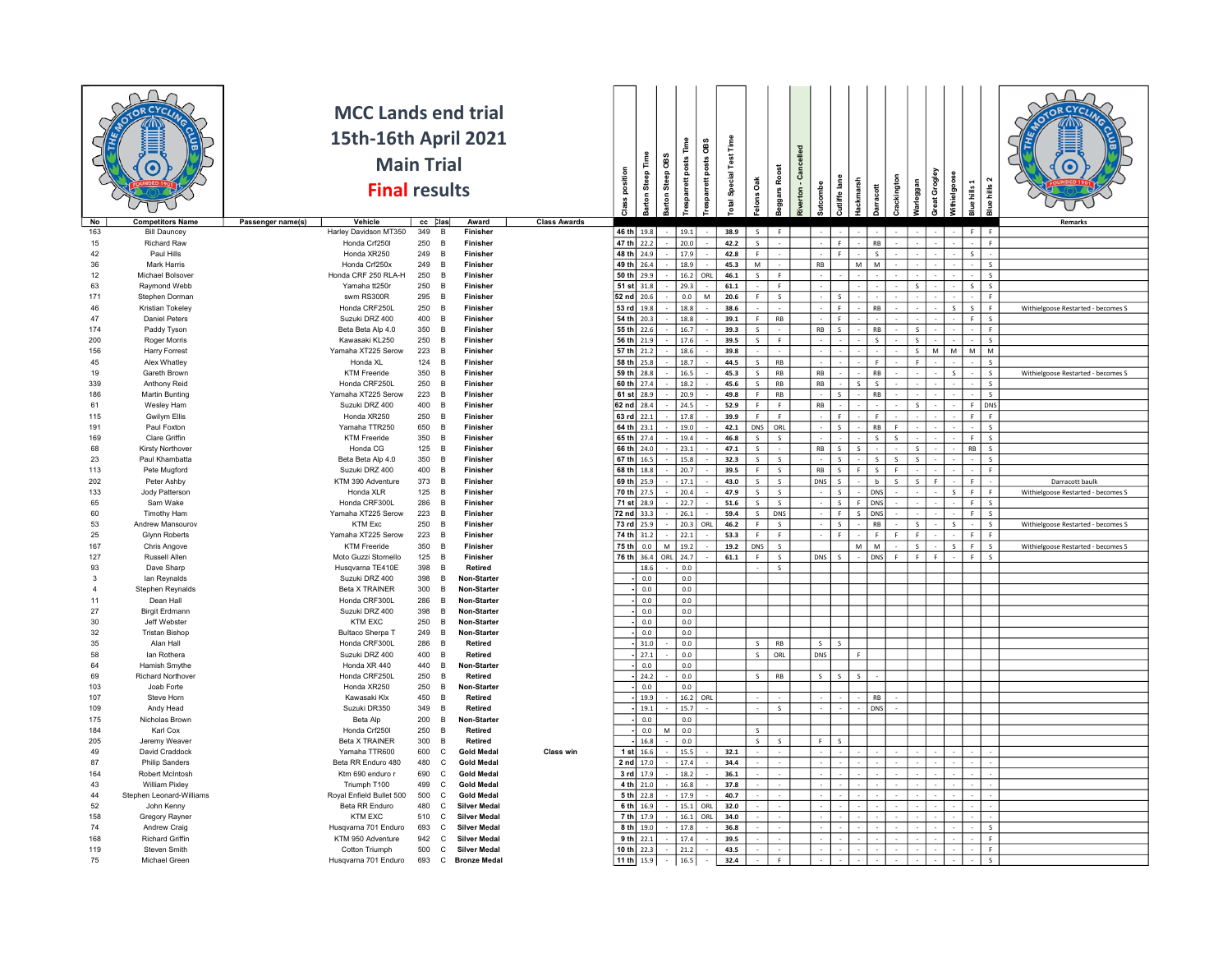|                       |                                |                              | <b>MCC Lands end trial</b><br>15th-16th April 2021<br><b>Main Trial</b> |             |                                                                 |                           |                            |                  | õв           | Time<br>OBS                       | Special Test Time |                         |                         |                    |                         |                       |              |              |              |                               |              |              |                                         |
|-----------------------|--------------------------------|------------------------------|-------------------------------------------------------------------------|-------------|-----------------------------------------------------------------|---------------------------|----------------------------|------------------|--------------|-----------------------------------|-------------------|-------------------------|-------------------------|--------------------|-------------------------|-----------------------|--------------|--------------|--------------|-------------------------------|--------------|--------------|-----------------------------------------|
|                       |                                |                              | <b>Final results</b>                                                    |             |                                                                 |                           | Class position             | arton Steep Time | <b>Steep</b> | esparrett posts<br>posts<br>rrett |                   |                         | Roost                   | verton - Cancelled |                         | ish                   |              |              |              |                               |              |              |                                         |
|                       |                                |                              |                                                                         |             |                                                                 |                           |                            |                  | larton       |                                   | <b>z</b>          | <b>Jons Oak</b>         | ggars                   |                    | tcombe                  | utliffe lane          | arracott     | rackington   | arleggan     | Great Grogley<br>Withielgoose | Blue hills 1 | lue hills 2  |                                         |
| N <sub>o</sub>        | <b>Competitors Name</b>        | Passenger name(s)            | Vehicle                                                                 | cc Clas     | Award                                                           | <b>Class Awards</b>       |                            |                  |              |                                   |                   |                         |                         |                    |                         |                       |              |              |              |                               |              |              | Remarks                                 |
| 20                    | Philip Maton                   |                              | Harley-Davidson mt500e                                                  | 485         | $\mathbf{C}$<br><b>Bronze Medal</b>                             |                           | 12 th $18.4$               |                  |              | 17.8                              | 36.2              |                         |                         |                    |                         |                       |              |              |              |                               |              | F            |                                         |
| 57                    | Ken Brooks                     |                              | BMW R80 g/s                                                             | 797         | $\mathbf{C}$<br><b>Bronze Medal</b>                             |                           | $13 th$ 19.4<br>14 th 21.2 |                  |              | 16.9<br>17.6                      | 36.3<br>38.8      |                         |                         |                    |                         | F.                    |              |              |              |                               |              | $\mathsf{s}$ |                                         |
| 182<br>21             | Nick Bowler<br>Mark Rayner     |                              | <b>BMW R 26</b><br>KTM 690 enduro r                                     | 250<br>690  | C<br><b>Bronze Medal</b><br><b>Bronze Medal</b><br>$\mathsf{C}$ |                           | 15 th 24.1                 |                  |              | 18.5                              | 42.6              |                         | RB                      |                    |                         |                       |              | S            |              |                               |              | F.           |                                         |
| 51                    | Garry Hirons                   |                              | BMW G650 XChallenge                                                     | 652         | $\mathsf{C}$<br><b>Finisher</b>                                 |                           | 16 th 16.0                 |                  |              | 16.7                              | 32.7              |                         |                         |                    |                         |                       |              | F.           |              |                               | F.           | F.           |                                         |
| 154                   | Stephen Bould                  |                              | <b>Triumph Tiger</b>                                                    | 490         | C<br>Finisher                                                   |                           | 17 th 19.9                 |                  |              | 17.7                              | 37.6              |                         |                         |                    |                         |                       |              | S            | F.           |                               | ORL          |              |                                         |
| 159                   | <b>Richard Peaker</b>          |                              | <b>KTM EXC</b>                                                          | 500         | C<br>Finisher                                                   |                           | 18 th 17.3                 |                  |              | 14.7                              | 32.0              | $\mathsf S$             | M                       |                    |                         |                       |              |              | s            |                               |              | S            |                                         |
| 62                    | <b>Mark Delves</b>             |                              | Yamaha TTR600                                                           | 600         | C<br>Finisher                                                   |                           | 19 th 27.5                 |                  |              | 25.1                              | 52.6              | $\mathsf{s}$            | F                       |                    |                         | F.                    |              |              |              |                               |              | $\mathsf{s}$ |                                         |
| -1                    | Stephen Baker                  |                              | Kawasaki KLR 650                                                        | 650         | $\mathbf{C}$<br>Finisher                                        |                           | 20 th 24.1                 |                  |              | 21.8                              | 45.9              |                         | <b>DNS</b>              |                    |                         | $\mathbb{F}$          |              | $\mathbf{S}$ |              |                               | F            | $\mathsf{s}$ |                                         |
| $\mathbf{R}$          | Erik Juntikka                  |                              | Honda XR                                                                | 600         | $\mathsf{C}$<br>Finisher                                        |                           | 21 st 29.3                 |                  |              | $_{0.0}$<br>M                     | 29.3              | $\mathsf{s}$            | F                       |                    |                         | $\mathbb{R}^n$        |              |              |              |                               | $\mathsf{s}$ | $\mathsf{s}$ |                                         |
| 203                   | <b>Martin Ashby</b>            |                              | <b>KTM 640</b>                                                          | 640         | $\mathbf{C}$<br>Finisher                                        |                           | 22 nd 22.0                 |                  |              | 21.3                              | 43.3              |                         | $\overline{\mathsf{s}}$ |                    |                         | s.                    |              |              | s            | <sub>S</sub>                  | F            | $\mathsf S$  |                                         |
| 179                   | Tim Race                       |                              | Royal Enfield Himalayan                                                 | 410         | $\mathbf C$<br>Finisher                                         |                           | 23 rd 25.7                 |                  |              | 17.8<br>ORL                       | 43.5              | S                       | DNS                     |                    |                         | $\mathsf{S}$<br>S     |              | S            | s.           |                               | F            | S            |                                         |
| 180<br>$\overline{7}$ | Matt Roberts<br>Urban Bolander |                              | ARMSTRONG MT500<br>Yamaha Xtz750                                        | 500<br>750  | $\mathbf C$<br>Finisher<br>$\mathsf{C}$<br>Retired              |                           | 24 th 25.8                 | 27.0             | ORL          | 20.8<br>ORL<br>0.0                | 46.6              | $\mathsf{s}$<br>$\sf S$ | RB<br>DNS               |                    |                         |                       | F.           | F            | $\mathsf{S}$ | - F                           | F.           | F.           |                                         |
| 13                    | <b>Stuart Tucker</b>           |                              | Yamaha XT500                                                            | 500         | $\mathbf C$<br><b>Retired</b>                                   |                           |                            | 26.9             |              | $_{0.0}$                          |                   | $\sf S$                 | $\mathsf S$             |                    |                         |                       |              |              |              |                               |              |              |                                         |
| 14                    | David Dickins                  |                              | ARMSTRONG MT500                                                         | 580         | $\mathbf{C}$<br>Retired                                         |                           |                            | 26.9             |              | $_{0.0}$                          |                   |                         |                         |                    |                         |                       |              |              |              |                               |              |              |                                         |
| 26                    | Dierk Kretschmer               |                              | Husqvarna 701 Enduro                                                    | 693         | $\mathbf{C}$<br>Non-Starter                                     |                           |                            | 0.0              |              | $0.0\,$                           |                   |                         |                         |                    |                         |                       |              |              |              |                               |              |              |                                         |
| 55                    | Roger Bishop                   |                              | Triumph T100SS                                                          | 490         | $\mathbf{C}$<br>Non-Starter                                     |                           |                            | 0.0              |              | $0.0\,$                           |                   |                         |                         |                    |                         |                       |              |              |              |                               |              |              |                                         |
| 125                   | <b>Rick Howell</b>             |                              | Royal Enfield Himalayan                                                 | 401         | C<br>Retired                                                    |                           |                            | 21.4             |              | 0.0                               |                   |                         |                         |                    |                         |                       |              |              |              |                               |              |              |                                         |
| 166                   | Benjamin Round                 |                              | KTM 790 Adventure R Rally 790                                           |             | $\mathbf{C}$<br>Non-Starter                                     |                           |                            | 0.0              |              | 0.0                               |                   |                         |                         |                    |                         |                       |              |              |              |                               |              |              |                                         |
| 194                   | Andrew Wright                  |                              | Husqvarna 701 Enduro                                                    | 693         | $\mathsf{C}$<br>Retired                                         |                           |                            | 22.8             |              | $_{0.0}$                          |                   | $\overline{\mathbf{s}}$ | RB                      |                    | $\overline{\mathsf{s}}$ | $\epsilon$            |              |              |              |                               |              |              |                                         |
| 201                   | John Boothroyd                 |                              | Triumph T100                                                            | 498         | $\mathsf{C}$<br>Non-Starter                                     |                           |                            | $0.0\,$          |              | $0.0\,$                           |                   |                         |                         |                    |                         |                       |              |              |              |                               |              |              |                                         |
| 91                    | Stephen Urell                  | Julie Williams               | Aprilia Tuareg                                                          | 600         | D<br><b>Gold Medal</b>                                          | The Field award for bikes | 1 st $15.1$                |                  |              | 15.7                              | 30.8              |                         |                         |                    |                         |                       |              |              |              |                               |              |              |                                         |
| 22<br>28              | John Young<br>Anthony Brown    | John R Hind<br>Leah Tokelove | Yamaha. XT600 Sidecar<br><b>CCM 604</b>                                 | 600<br>598  | D<br><b>Silver Medal</b><br>D<br><b>Bronze Medal</b>            |                           | $2$ nd $20.2$<br>3 rd 21.7 |                  |              | 18.5<br>17.7                      | 38.7<br>39.4      |                         | S<br>S                  |                    |                         |                       |              |              |              |                               |              | F.           |                                         |
| 33                    | Ian Marshall                   | Morgan Hamilton              | Wasp Outfit                                                             | 840         | $\Gamma$<br>Finisher                                            |                           | 4 th 19.4                  |                  |              | 20.1<br>ORL                       | 39.5              |                         | DNS                     |                    |                         | b                     |              |              |              |                               |              | $\mathsf{s}$ | Hackmarsh baulk                         |
| 24                    | Alexander Elbrow               | <b>Edward Elbrow</b>         | <b>KTM 640</b>                                                          | 654         | $\overline{D}$<br>Finisher                                      |                           | $5th$ 23.2                 |                  |              | 18.2                              | 41.4              |                         | S                       |                    |                         | $\mathsf{s}$          |              |              | S.           |                               | <b>RB</b>    | S            |                                         |
| 181                   | William Howe (snr)             | William Howe (jnr)           | Wasp Outfit                                                             | 750         | D<br>Finisher                                                   |                           | 6 th 28.8                  |                  |              | 21.3                              | 50.1              | $\mathsf{s}$            | S                       |                    |                         | $\mathsf{s}$<br>F.    | s.           | S            | S            | - F                           |              | S            |                                         |
| 153                   | Andy Harper                    | Andy Harper                  | KTm 690                                                                 | 690         | D<br>Retired                                                    |                           |                            | 17.5             |              | 16.7                              |                   | S                       | S                       |                    |                         | $\mathsf{S}$          | F            |              |              |                               |              |              |                                         |
| 160                   | <b>Oliver Avers</b>            | <b>Brian Courage</b>         | Wasp Outfit                                                             | 850         | D<br>Non-Starter                                                |                           |                            | 0.0              |              | 0.0                               |                   |                         |                         |                    |                         |                       |              |              |              |                               |              |              |                                         |
| 170                   | Wayne Noble                    | Adam Hope                    | Royal Enfield Himalayan                                                 | 410         | D<br>Retired                                                    |                           |                            | $0.0\,$          | M            | $0.0\,$                           |                   |                         | $\mathsf{s}$            |                    |                         |                       |              |              |              |                               |              |              |                                         |
| 177                   | Geoff Westcott                 | Jonathan Westcott            | <b>KTM 500</b>                                                          | 500         | <b>Retired</b><br>D                                             |                           |                            | 23.5             |              | $_{0.0}$                          |                   | in 1                    | F                       |                    |                         | $\sim$                |              |              |              |                               |              |              |                                         |
| 360                   | Nathan Rice                    | Nathan Rice                  | Ural Dalesman                                                           | 750         | D<br>Retired                                                    |                           |                            | $0.0\,$          | M            | $0.0\,$                           |                   | $\mathsf{s}$            | S                       |                    |                         |                       |              |              |              |                               |              |              |                                         |
| 190                   | George Osborn                  | Celia Walton                 | Reliant Super Robin                                                     | 848         | E<br><b>Gold Medal</b>                                          | <b>Too few for Class</b>  |                            | 18.8             |              | 15.9                              | 34.7              |                         |                         |                    |                         |                       |              |              |              |                               |              |              |                                         |
| 48                    | Jason Byrom                    | Alex Byrom                   | Reliant Rialto                                                          | 1298        | E<br>Non-Starter                                                | <b>Too few for Class</b>  |                            | 0.0              |              | 0.0                               |                   |                         |                         |                    |                         |                       |              |              |              |                               |              |              |                                         |
| 187                   | Tim Flooks                     |                              | Yamaha XTZ690 Tenere                                                    | 690         | Finisher<br>E                                                   |                           | 1 st 14.4                  |                  |              | 16.1                              | 30.5              |                         |                         |                    |                         |                       |              |              | $\mathsf{S}$ | $\overline{\mathbf{s}}$       |              | F.           | Withielgoose Restarted - becomes S      |
| $72\,$<br>192         | Jennifer Huntley<br>Ben Spear  |                              | BMW R80<br><b>BMW R1200</b>                                             | 800<br>1170 | <b>Finisher</b><br>Retired<br>-F                                |                           | 2 nd 18.8                  |                  |              | 18.1<br>0.0                       | 36.9              | S                       | S                       |                    |                         | S<br>S<br>- F         |              |              | S            |                               |              | $\mathsf F$  |                                         |
| 193                   | <b>Bradley Johns</b>           |                              | <b>BMW R1200</b>                                                        | 1200        | Retired<br>-F                                                   |                           |                            | 18.4<br>18.1     |              | $_{0.0}$                          |                   | M                       | S                       |                    |                         | $\mathsf{s}$<br>F.    |              |              |              |                               |              |              |                                         |
| 211                   | Chris Poel                     |                              | Honda C90                                                               | 85          | - S<br><b>Gold Medal</b>                                        | Class win                 | 1 st $16.9$                |                  |              | 15.7                              | 32.6              |                         |                         |                    |                         |                       |              |              |              |                               |              | f            | BH2 Non Counting foot as no-one cleaned |
| 137                   | Ryan Tonkin                    |                              | Honda Ct90                                                              | 89          | <b>Silver Medal</b><br>-S                                       |                           | $2$ nd $26.1$              |                  |              | 23.8                              | 49.9              |                         |                         |                    |                         | $\leq$                |              |              |              |                               |              | $\ddot{f}$   | BH2 Non Counting foot as no-one cleaned |
| 145                   | Dale Tonkin                    |                              | Honda C90                                                               | 85          | -S<br><b>Bronze Medal</b>                                       |                           | 3 rd 20.5                  |                  |              | 16.3<br>ORI                       | 36.8              | $\mathsf{F}$            |                         |                    |                         |                       |              |              |              |                               |              |              | BH2 Non Counting foot as no-one cleaned |
| 139                   | Tom Powell                     |                              | Honda C90                                                               | 85          | -S<br><b>Bronze Medal</b>                                       |                           | 4 th 20.5                  |                  |              | 17.1                              | 37.6              |                         |                         |                    |                         |                       |              | F            | F.           |                               |              | $\ddot{f}$   | BH2 Non Counting foot as no-one cleaned |
| 173                   | Christopher White              |                              | Honda C90                                                               | 85          | s<br>Finisher                                                   |                           | 5 th 22.6                  |                  |              | 22.3                              | 44.9              |                         |                         |                    |                         |                       |              | $\mathsf{S}$ | F.           |                               |              | s            |                                         |
| 212                   | Steve Elford                   |                              | Honda Innova                                                            | 125         | Finisher<br>-S                                                  |                           | 6 th 23.8                  |                  |              | 18.6<br>ORL                       | 42.4              |                         | F                       |                    |                         |                       |              | F            | s.           |                               |              | f            | BH2 Non Counting foot as no-one cleaned |
| 135                   | Martin Chapman                 |                              | Honda C90                                                               | 85          | s<br>Finisher                                                   |                           | 7 th 19.7                  |                  |              | 17.8                              | 37.5              | F.                      | F<br>$\mathbb{R}^+$     |                    |                         | -S<br>$\mathbf{F}$    | s            | F            | s.           |                               |              | f            | BH2 Non Counting foot as no-one cleaned |
| 210<br>141            | James Collett<br>Chris Glasson |                              | Honda Innova<br>Honda C90                                               | 125<br>85   | $\mathbf{s}$<br>Finisher<br>- S<br>Finisher                     |                           | $8 th$ 22.0<br>$9 th$ 20.5 |                  |              | 17.8                              | 39.8<br>39.9      | $\mathsf F$             | F                       |                    |                         | <b>C</b><br>-F.<br>F. |              | S<br>F       | F.<br>F.     | -F                            |              | f<br>f       | BH2 Non Counting foot as no-one cleaned |
| 172                   | <b>Richard White</b>           |                              | Honda Honda 90                                                          | 90          | s<br>Finisher                                                   |                           | $10 th$ 26.1               |                  |              | 19.4<br>20.8                      | 46.9              | F.                      | F.                      |                    |                         | F.                    |              | F            | F.           |                               |              | $\mathsf S$  | BH2 Non Counting foot as no-one cleaned |
| 189                   | Samuel Hill                    |                              | Honda C90                                                               | 85          | s<br>Finisher                                                   |                           | 11 th 20.5                 |                  |              | 15.9                              | 36.4              |                         | S                       |                    |                         | s.                    | S            | F            | s.           | -F                            |              | S            |                                         |
| 188                   | <b>Adam Clements</b>           |                              | Honda C90                                                               | 85          | s.<br>Finisher                                                  |                           | 12 th                      | 18.6             |              | 18.9<br>ORL                       | 37.5              | $\mathsf{s}$            | F                       |                    |                         | F.                    | $\mathbf{s}$ | F            | F.           |                               |              | S            |                                         |
| 147                   | Jon Powell                     |                              | Honda C90                                                               | 85          | s<br>Finisher                                                   |                           | $13 th$ 31.0               |                  |              | 18.3<br>ORL                       | 49.3              | $\sf S$                 | F                       |                    |                         | F<br>F.               | F.           | F            | F.           |                               |              | $\mathsf{f}$ | BH2 Non Counting foot as no-one cleaned |
| 335                   | Connor Lean                    |                              | Honda C90                                                               | 85          | -S<br>Finisher                                                  |                           | 14 th 37.7 ORL             |                  |              | 20.3                              | 58.0              | $\mathsf{s}$            | $\overline{\mathsf{s}}$ |                    |                         | $\sim$<br>$\sim$      | $\mathsf S$  | $\mathsf{s}$ |              |                               |              | $\epsilon$   | BH2 Non Counting foot as no-one cleaned |
| 143                   | Simon Groves                   |                              | Honda C90                                                               | 85          | s<br>Finisher                                                   |                           | 15 th                      | 26.6             |              | 19.9<br>ORL                       | 46.5              | $\mathsf{s}$            | F                       |                    |                         | $\leq$<br>F.          | $\mathbf{s}$ | F            |              |                               |              | s            |                                         |
| 37                    | Tom Collett                    |                              | Honda C90                                                               | 85          | s<br>Non-Starter                                                |                           |                            | $0.0\,$          |              | $0.0\,$                           |                   |                         |                         |                    |                         |                       |              |              |              |                               |              |              |                                         |
| 195                   | <b>Richard Rowe</b>            |                              | Honda CT110                                                             | 110         | <sub>S</sub><br>Retired                                         |                           |                            | 21.3             | ORL          | 20.2                              |                   | F.                      | F.                      |                    | F.                      | l e l<br>$\mathsf{S}$ | F.           | F            |              |                               |              |              |                                         |
| 196                   | Michael Belcher                |                              | Honda CT110                                                             | 110         | $\mathbb S$<br>Retired                                          |                           |                            | 29.1             |              | 0.0                               |                   | S.                      | S                       |                    | S.                      |                       |              |              |              |                               |              |              |                                         |
| 197                   | Nathan Millward                |                              | Honda CT110                                                             | 110         | $\mathbb S$<br>Retired                                          |                           |                            | 31.0             |              | 21.2                              |                   | F                       | F                       |                    |                         | F                     |              |              |              |                               |              |              |                                         |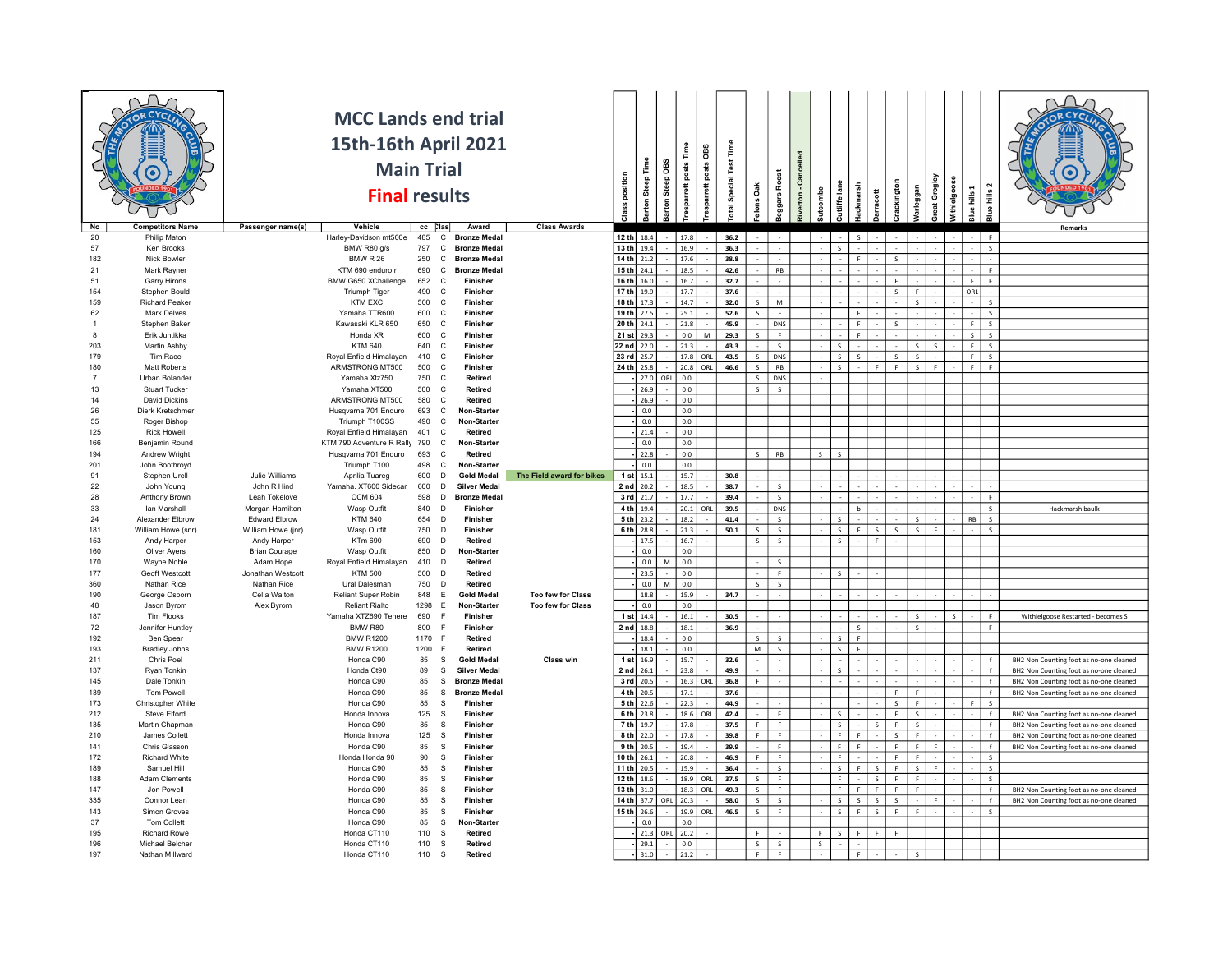| OT <sub>1</sub><br>OT2<br>cc Class<br><b>Competitors Name</b><br>Passenger Name<br>Vehicle<br>Award<br><b>Best Bike/Car</b><br>No<br><b>Remarks</b><br>Harley-Davidson mt500e 485<br><b>BH Tin Award</b><br>Class O Bike<br>1 st<br>38.4<br>509<br>Matthew Hyde<br>OB<br>20.5<br>17.9<br>$\sim$<br>÷<br>16.6<br>525<br>Kawasaki Super sherpa<br>249<br>2 nd<br>17.0<br>33.6<br>Jon Batty<br>OB<br><b>BH Copper award</b><br>S.<br>$\sim$<br>÷<br>18.1<br>17.0<br>523<br>Richard May<br>Suzuki DR350S<br>349<br><b>OB</b><br><b>BH Copper award</b><br>35.1<br>3rd<br>$\sim$<br>S.<br>$\sim$<br>20.6<br>507<br>Suzuki DR350SET<br>23.4<br>348<br>OB<br><b>BH Copper award</b><br>4 th<br>44.0<br>Robert Fram<br>Ξ<br>÷<br>$\overline{\mathsf{s}}$<br>٠<br>25.0<br>OB<br>505<br>Georgina Mason<br>yamaha XT250 Serow<br>223<br><b>BH Copper award</b><br>5 th<br>25.0<br>50.0<br>RB<br>$\sim$<br>$\overline{a}$<br>28.1<br>24.0<br>Robert Hyde<br>Honda XIr<br>125<br>OB<br><b>BH Copper award</b><br>6 <sub>th</sub><br>52.1<br>$\overline{\mathsf{s}}$<br>$\sim$<br>÷<br>17.1<br><b>Beta X TRAINER</b><br>300<br>OB<br>Finisher<br>7 th<br>32.9<br>50.0<br>S<br>M<br><b>Russell Benney</b><br>$\sim$<br>$\sim$<br>$\sim$<br>18.3<br>Phil Hingley<br>Triumph T100<br>498<br>OB<br>Finisher<br>8 <sub>th</sub><br>23.6<br>41.9<br>S.<br>S<br>S<br>$\sim$<br>$\overline{\phantom{a}}$<br>$\sim$<br>OB<br>32.5<br>Craig Carey-Clinch<br><b>Triumph Trail Blazer</b><br>350<br><b>Finisher</b><br>9 <sub>th</sub><br>38.9<br>71.4<br>M<br>M<br>M<br>M<br>RB<br>S<br>÷<br>$\sim$<br>$\overline{\phantom{a}}$<br>0.0<br>Jason Markos<br>BMW HP2<br>$^{\circ}$<br>OB<br>Non-Starter<br>0.0<br>$\sim$<br>0.0<br>690<br>OB<br>0.0<br>503<br><b>Guy Nash</b><br>KTM 690 enduro r<br><b>Non-Starter</b><br><b>Phil David</b><br>Harley-Davidson MT 604<br>OB<br>0.0<br>513<br>604<br><b>Non-Starter</b><br>0.0<br>0.0<br>Peter Tudor<br>Yamaha XT225 Serow<br>223<br>OB<br>Retired<br>28.1<br>RB<br>515<br>$\sim$<br>OB<br>0.0<br>517<br>Tim Tudor<br>Yamaha XT225 Serow<br>223<br><b>Retired</b><br>24.9<br>$\overline{\mathsf{s}}$<br>$\sim$<br>$\sim$<br>0.0<br>527<br>Honda XR250<br>250<br>OB<br>0.0<br><b>Antony Moore</b><br>Non-Starter<br>$\sim$<br>$\sim$<br>571<br>Honda XR250<br>250<br>OB<br>0.0<br>0.0<br>Martin Way<br>Non-Starter<br>$\sim$<br>$\sim$<br>40.4<br>OB<br>37.2<br>DNS<br>M<br>M<br>F<br><b>DNS</b><br>DNS<br>573<br>Royal Enfield Himalayan 401<br>Retired<br>william brewerton<br>$\sim$<br>$\sim$<br>35.4<br>$\mathsf{s}$<br>M<br>990<br>OB<br>29.2<br>M<br>$\mathsf{S}$<br>$\mathsf{F}$<br>575<br>ktm 990<br>Retired<br>martin brewerton<br>$\overline{\phantom{a}}$<br>$\sim$<br>$\overline{\phantom{a}}$<br>1285<br><b>Class O Car</b><br>33.7<br>30.1<br>63.8<br>549<br>Volkswagen BEETLE<br>ОC<br><b>BH Tin Award</b><br>Michael Leete<br>Mike Hayward<br>1 st<br>$\sim$<br>$\sim$<br>$\overline{\phantom{a}}$<br>41.7<br>38.5<br>James Burridge<br>Colin Burridge<br>volkswagen BEETLE<br>1285<br><b>OC</b><br><b>BH Tin Award</b><br>2 nd<br>80.2<br>535<br>$\sim$<br>$\sim$<br>÷<br>29.6<br>20.1<br>Miles Hood<br><b>Philip Bergqvist</b><br>Ariel Nomad<br><b>OC</b><br><b>BH Copper award</b><br>49.7<br>2400<br>3 rd<br>-S<br>$\overline{\phantom{a}}$<br>÷<br>$\overline{\phantom{a}}$<br>John Wells<br>Alan Wells<br>MG PA<br><b>OC</b><br><b>BH Copper award</b><br>31.2<br>25.8<br>57.0<br><sub>S</sub><br>850<br>4 th<br>$\overline{a}$<br>29.2<br>Suzuki X90<br><b>BH Copper award</b><br>32.4<br>61.6<br>$\mathsf{s}$<br>James Douglas<br>S Carol Cheetham<br>1600<br>ОC<br>5 th<br>$\sim$<br>$\overline{a}$<br>BMW E30<br>40.6<br>21.2<br>61.8<br>$\mathsf{s}$<br>Simon Jordan<br>1800<br>OC<br><b>BH Copper award</b><br>6 th<br>Dilys Leigh<br>$\sim$<br>22.9<br>Suzuki X-90<br><b>OC</b><br>30.0<br>RB<br>Peter Hodgkinson<br>Nicola Mitchell<br>1590<br>Finisher<br>7 th<br>52.9<br>$\mathsf{S}$<br>$\sim$<br>$\overline{\phantom{a}}$<br>$\overline{\phantom{a}}$<br>٠<br>30.4<br>24.1<br>54.5<br>$\mathsf{s}$<br>RB<br>Mike Plush<br>Roger Dowden<br>suzuki X-90<br>1590 OC<br>Finisher<br>8 th<br>30.3<br>$\mathsf{s}$<br>$\mathsf{s}$<br>Michael Webster<br>Gary Webster<br>Toyota MR2<br>1794 OC<br>Finisher<br>9 th<br>24.3<br>54.6<br>$\overline{\phantom{a}}$<br>32.2<br>26.4<br>$\mathsf{s}$<br>$\mathsf{s}$<br><b>Stuart Palmer</b><br><b>Phil Bannister</b><br>Austin Seven<br>747 OC<br><b>Finisher</b><br>10 th<br>58.6<br>$\sim$<br>ORL<br><b>Richard Crew</b><br>Susan Barrow<br>Volkswagen Beetle<br>1300 OC<br><b>Finisher</b><br>30.6<br>30.1<br>60.7<br>$\mathsf{s}$<br>11 th<br>$\sim$<br>$\overline{a}$<br>22.7<br>MG F<br>1796 OC<br>Finisher<br>12 th<br>28.4<br>$\mathsf{s}$<br>$\mathsf S$<br>559<br>John Guy<br>Jo Guy<br>51.1<br>$\mathsf{S}$<br>$\sim$<br>$\mathsf S$<br>1100 OC<br>34.2<br>21.6<br>55.8<br>$\mathsf{s}$<br>$\mathsf{s}$<br><b>Andrew Dams</b><br>Lisa Dams<br>Peugeot 106<br>Finisher<br>13 th<br>541<br>$\overline{\phantom{a}}$<br>1600 OC<br>25.3<br>21.2<br>46.5<br>$\mathsf{s}$<br>S<br>RB<br>$\mathsf{s}$<br>565<br>James Perry<br>Owen Perry<br>Toyota MR2<br>Finisher<br>14 th<br>25.0<br>$\mathsf{s}$<br><b>Toby Parkins</b><br><b>Tobi Crowther</b><br>Citroen Mehari<br>602 OC<br>Finisher<br>15 th<br>21.4<br>46.4<br>S<br>$\mathsf{S}$<br>$\mathsf{S}$<br>581<br>S<br>$\mathsf{s}$<br>22.3<br>48.4<br>$\mathsf{s}$<br>M<br>$\mathsf{s}$<br><b>Mark Bennett</b><br><b>XAVIA AMY BENNETT</b><br>Mazda MX5<br>1600 OC<br>Finisher<br>16 th<br>26.1<br>M<br>M<br>M<br>539<br>$\sim$<br>27.2<br>Harrison Bennett<br>Triumph herald<br>1298 OC<br><b>Finisher</b><br>17 th<br>M<br>M<br>M<br>M<br>M<br>RB<br>Daisy Palmer<br>0.0<br>27.2<br>$\mathsf{S}$<br>$\mathsf{S}$<br>$\sim$<br>25.6<br>$\mathsf{s}$<br>$\mathsf{RB}$<br>RB<br>DNS DNS<br>Fiat Panda<br>1242 OC<br><b>Finisher</b><br>18 th<br>40.6<br>66.2<br>$\mathbf{0}$<br>M<br>$\mathsf{s}$<br><b>Philip Bowring</b><br>Max Bowring<br><sub>S</sub><br>37.2<br>1590 OC<br>ORL<br>DNS<br>Simon Clarke<br>Suzuki X90<br><b>Retired</b><br>45.9<br>$\mathsf{S}$<br>$\overline{\phantom{a}}$<br><sub>S</sub><br>$\sim$<br>22.3<br>31.5<br>Malcolm Norman<br><b>Stuart Hughes</b><br>Toyota Mr2<br>1790 OC<br><b>Retired</b><br>$\sim$<br>$_{\rm OC}$<br>0.0<br><b>Bronwen Spraggett</b><br>Citroen 2CV<br>760<br>Non-Starter<br>0.0<br>David Spraggett<br>23.7<br>Ann Laver<br>MG MGB<br>1860 OC<br>Retired<br>26.7<br>DNS<br>RB<br>DNS DNS<br>Jonathan Laver<br>M<br>M<br>33.1<br>39.6<br>$\mathsf{s}$<br>Mini<br>1600<br><b>OC</b><br>M<br>S<br>M<br>$\mathsf{S}$<br>Matthew Fry<br><b>Andrew Nurrish</b><br><b>Excluded</b><br>M |     |  | <b>MCC Lands end trial</b><br><b>16th April 2022</b><br><b>Class O</b><br><b>Final results</b> |  |  | Position<br>Class | Steep Time<br>Barton: | Steep OBS<br>Barton | Time<br>posts<br>resparrett | <b>OBS</b><br>posts<br>resparrett | Times<br>Test<br>otal Observed | Catsash | Roost<br><b>Beggars</b> | F.<br>Kipscombe | Sutcombe | Darracott<br>Treworld | $\overline{\overline{\mathbf{s}}}$<br>Ruses | Great Grogley | <b>Withielgoose</b> | Old Blue hills | $\sim$<br>Blue hills |  |
|------------------------------------------------------------------------------------------------------------------------------------------------------------------------------------------------------------------------------------------------------------------------------------------------------------------------------------------------------------------------------------------------------------------------------------------------------------------------------------------------------------------------------------------------------------------------------------------------------------------------------------------------------------------------------------------------------------------------------------------------------------------------------------------------------------------------------------------------------------------------------------------------------------------------------------------------------------------------------------------------------------------------------------------------------------------------------------------------------------------------------------------------------------------------------------------------------------------------------------------------------------------------------------------------------------------------------------------------------------------------------------------------------------------------------------------------------------------------------------------------------------------------------------------------------------------------------------------------------------------------------------------------------------------------------------------------------------------------------------------------------------------------------------------------------------------------------------------------------------------------------------------------------------------------------------------------------------------------------------------------------------------------------------------------------------------------------------------------------------------------------------------------------------------------------------------------------------------------------------------------------------------------------------------------------------------------------------------------------------------------------------------------------------------------------------------------------------------------------------------------------------------------------------------------------------------------------------------------------------------------------------------------------------------------------------------------------------------------------------------------------------------------------------------------------------------------------------------------------------------------------------------------------------------------------------------------------------------------------------------------------------------------------------------------------------------------------------------------------------------------------------------------------------------------------------------------------------------------------------------------------------------------------------------------------------------------------------------------------------------------------------------------------------------------------------------------------------------------------------------------------------------------------------------------------------------------------------------------------------------------------------------------------------------------------------------------------------------------------------------------------------------------------------------------------------------------------------------------------------------------------------------------------------------------------------------------------------------------------------------------------------------------------------------------------------------------------------------------------------------------------------------------------------------------------------------------------------------------------------------------------------------------------------------------------------------------------------------------------------------------------------------------------------------------------------------------------------------------------------------------------------------------------------------------------------------------------------------------------------------------------------------------------------------------------------------------------------------------------------------------------------------------------------------------------------------------------------------------------------------------------------------------------------------------------------------------------------------------------------------------------------------------------------------------------------------------------------------------------------------------------------------------------------------------------------------------------------------------------------------------------------------------------------------------------------------------------------------------------------------------------------------------------------------------------------------------------------------------------------------------------------------------------------------------------------------------------------------------------------------------------------------------------------------------------------------------------------------------------------------------------------------------------------------------------------------------------------------------------------------------------------------------------------------------------------------------------------------------------------------------------------------------------------------------------------------------------------------------------------------------------------------------------------------------------------------------------------------------------------------------------------------------------------------------------------------------------------------------------------------------------------------------------------------------------------------------------------------------------------------------------------------------------------------------------------------------------------------------------------------------------------------------------------------------------------------|-----|--|------------------------------------------------------------------------------------------------|--|--|-------------------|-----------------------|---------------------|-----------------------------|-----------------------------------|--------------------------------|---------|-------------------------|-----------------|----------|-----------------------|---------------------------------------------|---------------|---------------------|----------------|----------------------|--|
|                                                                                                                                                                                                                                                                                                                                                                                                                                                                                                                                                                                                                                                                                                                                                                                                                                                                                                                                                                                                                                                                                                                                                                                                                                                                                                                                                                                                                                                                                                                                                                                                                                                                                                                                                                                                                                                                                                                                                                                                                                                                                                                                                                                                                                                                                                                                                                                                                                                                                                                                                                                                                                                                                                                                                                                                                                                                                                                                                                                                                                                                                                                                                                                                                                                                                                                                                                                                                                                                                                                                                                                                                                                                                                                                                                                                                                                                                                                                                                                                                                                                                                                                                                                                                                                                                                                                                                                                                                                                                                                                                                                                                                                                                                                                                                                                                                                                                                                                                                                                                                                                                                                                                                                                                                                                                                                                                                                                                                                                                                                                                                                                                                                                                                                                                                                                                                                                                                                                                                                                                                                                                                                                                                                                                                                                                                                                                                                                                                                                                                                                                                                                                                                                                          |     |  |                                                                                                |  |  |                   |                       |                     |                             |                                   |                                |         |                         |                 |          |                       |                                             |               |                     |                |                      |  |
|                                                                                                                                                                                                                                                                                                                                                                                                                                                                                                                                                                                                                                                                                                                                                                                                                                                                                                                                                                                                                                                                                                                                                                                                                                                                                                                                                                                                                                                                                                                                                                                                                                                                                                                                                                                                                                                                                                                                                                                                                                                                                                                                                                                                                                                                                                                                                                                                                                                                                                                                                                                                                                                                                                                                                                                                                                                                                                                                                                                                                                                                                                                                                                                                                                                                                                                                                                                                                                                                                                                                                                                                                                                                                                                                                                                                                                                                                                                                                                                                                                                                                                                                                                                                                                                                                                                                                                                                                                                                                                                                                                                                                                                                                                                                                                                                                                                                                                                                                                                                                                                                                                                                                                                                                                                                                                                                                                                                                                                                                                                                                                                                                                                                                                                                                                                                                                                                                                                                                                                                                                                                                                                                                                                                                                                                                                                                                                                                                                                                                                                                                                                                                                                                                          |     |  |                                                                                                |  |  |                   |                       |                     |                             |                                   |                                |         |                         |                 |          |                       |                                             |               |                     |                |                      |  |
|                                                                                                                                                                                                                                                                                                                                                                                                                                                                                                                                                                                                                                                                                                                                                                                                                                                                                                                                                                                                                                                                                                                                                                                                                                                                                                                                                                                                                                                                                                                                                                                                                                                                                                                                                                                                                                                                                                                                                                                                                                                                                                                                                                                                                                                                                                                                                                                                                                                                                                                                                                                                                                                                                                                                                                                                                                                                                                                                                                                                                                                                                                                                                                                                                                                                                                                                                                                                                                                                                                                                                                                                                                                                                                                                                                                                                                                                                                                                                                                                                                                                                                                                                                                                                                                                                                                                                                                                                                                                                                                                                                                                                                                                                                                                                                                                                                                                                                                                                                                                                                                                                                                                                                                                                                                                                                                                                                                                                                                                                                                                                                                                                                                                                                                                                                                                                                                                                                                                                                                                                                                                                                                                                                                                                                                                                                                                                                                                                                                                                                                                                                                                                                                                                          |     |  |                                                                                                |  |  |                   |                       |                     |                             |                                   |                                |         |                         |                 |          |                       |                                             |               |                     |                |                      |  |
|                                                                                                                                                                                                                                                                                                                                                                                                                                                                                                                                                                                                                                                                                                                                                                                                                                                                                                                                                                                                                                                                                                                                                                                                                                                                                                                                                                                                                                                                                                                                                                                                                                                                                                                                                                                                                                                                                                                                                                                                                                                                                                                                                                                                                                                                                                                                                                                                                                                                                                                                                                                                                                                                                                                                                                                                                                                                                                                                                                                                                                                                                                                                                                                                                                                                                                                                                                                                                                                                                                                                                                                                                                                                                                                                                                                                                                                                                                                                                                                                                                                                                                                                                                                                                                                                                                                                                                                                                                                                                                                                                                                                                                                                                                                                                                                                                                                                                                                                                                                                                                                                                                                                                                                                                                                                                                                                                                                                                                                                                                                                                                                                                                                                                                                                                                                                                                                                                                                                                                                                                                                                                                                                                                                                                                                                                                                                                                                                                                                                                                                                                                                                                                                                                          |     |  |                                                                                                |  |  |                   |                       |                     |                             |                                   |                                |         |                         |                 |          |                       |                                             |               |                     |                |                      |  |
|                                                                                                                                                                                                                                                                                                                                                                                                                                                                                                                                                                                                                                                                                                                                                                                                                                                                                                                                                                                                                                                                                                                                                                                                                                                                                                                                                                                                                                                                                                                                                                                                                                                                                                                                                                                                                                                                                                                                                                                                                                                                                                                                                                                                                                                                                                                                                                                                                                                                                                                                                                                                                                                                                                                                                                                                                                                                                                                                                                                                                                                                                                                                                                                                                                                                                                                                                                                                                                                                                                                                                                                                                                                                                                                                                                                                                                                                                                                                                                                                                                                                                                                                                                                                                                                                                                                                                                                                                                                                                                                                                                                                                                                                                                                                                                                                                                                                                                                                                                                                                                                                                                                                                                                                                                                                                                                                                                                                                                                                                                                                                                                                                                                                                                                                                                                                                                                                                                                                                                                                                                                                                                                                                                                                                                                                                                                                                                                                                                                                                                                                                                                                                                                                                          |     |  |                                                                                                |  |  |                   |                       |                     |                             |                                   |                                |         |                         |                 |          |                       |                                             |               |                     |                |                      |  |
|                                                                                                                                                                                                                                                                                                                                                                                                                                                                                                                                                                                                                                                                                                                                                                                                                                                                                                                                                                                                                                                                                                                                                                                                                                                                                                                                                                                                                                                                                                                                                                                                                                                                                                                                                                                                                                                                                                                                                                                                                                                                                                                                                                                                                                                                                                                                                                                                                                                                                                                                                                                                                                                                                                                                                                                                                                                                                                                                                                                                                                                                                                                                                                                                                                                                                                                                                                                                                                                                                                                                                                                                                                                                                                                                                                                                                                                                                                                                                                                                                                                                                                                                                                                                                                                                                                                                                                                                                                                                                                                                                                                                                                                                                                                                                                                                                                                                                                                                                                                                                                                                                                                                                                                                                                                                                                                                                                                                                                                                                                                                                                                                                                                                                                                                                                                                                                                                                                                                                                                                                                                                                                                                                                                                                                                                                                                                                                                                                                                                                                                                                                                                                                                                                          | 511 |  |                                                                                                |  |  |                   |                       |                     |                             |                                   |                                |         |                         |                 |          |                       |                                             |               |                     |                |                      |  |
|                                                                                                                                                                                                                                                                                                                                                                                                                                                                                                                                                                                                                                                                                                                                                                                                                                                                                                                                                                                                                                                                                                                                                                                                                                                                                                                                                                                                                                                                                                                                                                                                                                                                                                                                                                                                                                                                                                                                                                                                                                                                                                                                                                                                                                                                                                                                                                                                                                                                                                                                                                                                                                                                                                                                                                                                                                                                                                                                                                                                                                                                                                                                                                                                                                                                                                                                                                                                                                                                                                                                                                                                                                                                                                                                                                                                                                                                                                                                                                                                                                                                                                                                                                                                                                                                                                                                                                                                                                                                                                                                                                                                                                                                                                                                                                                                                                                                                                                                                                                                                                                                                                                                                                                                                                                                                                                                                                                                                                                                                                                                                                                                                                                                                                                                                                                                                                                                                                                                                                                                                                                                                                                                                                                                                                                                                                                                                                                                                                                                                                                                                                                                                                                                                          | 577 |  |                                                                                                |  |  |                   |                       |                     |                             |                                   |                                |         |                         |                 |          |                       |                                             |               |                     |                |                      |  |
|                                                                                                                                                                                                                                                                                                                                                                                                                                                                                                                                                                                                                                                                                                                                                                                                                                                                                                                                                                                                                                                                                                                                                                                                                                                                                                                                                                                                                                                                                                                                                                                                                                                                                                                                                                                                                                                                                                                                                                                                                                                                                                                                                                                                                                                                                                                                                                                                                                                                                                                                                                                                                                                                                                                                                                                                                                                                                                                                                                                                                                                                                                                                                                                                                                                                                                                                                                                                                                                                                                                                                                                                                                                                                                                                                                                                                                                                                                                                                                                                                                                                                                                                                                                                                                                                                                                                                                                                                                                                                                                                                                                                                                                                                                                                                                                                                                                                                                                                                                                                                                                                                                                                                                                                                                                                                                                                                                                                                                                                                                                                                                                                                                                                                                                                                                                                                                                                                                                                                                                                                                                                                                                                                                                                                                                                                                                                                                                                                                                                                                                                                                                                                                                                                          | 521 |  |                                                                                                |  |  |                   |                       |                     |                             |                                   |                                |         |                         |                 |          |                       |                                             |               |                     |                |                      |  |
|                                                                                                                                                                                                                                                                                                                                                                                                                                                                                                                                                                                                                                                                                                                                                                                                                                                                                                                                                                                                                                                                                                                                                                                                                                                                                                                                                                                                                                                                                                                                                                                                                                                                                                                                                                                                                                                                                                                                                                                                                                                                                                                                                                                                                                                                                                                                                                                                                                                                                                                                                                                                                                                                                                                                                                                                                                                                                                                                                                                                                                                                                                                                                                                                                                                                                                                                                                                                                                                                                                                                                                                                                                                                                                                                                                                                                                                                                                                                                                                                                                                                                                                                                                                                                                                                                                                                                                                                                                                                                                                                                                                                                                                                                                                                                                                                                                                                                                                                                                                                                                                                                                                                                                                                                                                                                                                                                                                                                                                                                                                                                                                                                                                                                                                                                                                                                                                                                                                                                                                                                                                                                                                                                                                                                                                                                                                                                                                                                                                                                                                                                                                                                                                                                          | 519 |  |                                                                                                |  |  |                   |                       |                     |                             |                                   |                                |         |                         |                 |          |                       |                                             |               |                     |                |                      |  |
|                                                                                                                                                                                                                                                                                                                                                                                                                                                                                                                                                                                                                                                                                                                                                                                                                                                                                                                                                                                                                                                                                                                                                                                                                                                                                                                                                                                                                                                                                                                                                                                                                                                                                                                                                                                                                                                                                                                                                                                                                                                                                                                                                                                                                                                                                                                                                                                                                                                                                                                                                                                                                                                                                                                                                                                                                                                                                                                                                                                                                                                                                                                                                                                                                                                                                                                                                                                                                                                                                                                                                                                                                                                                                                                                                                                                                                                                                                                                                                                                                                                                                                                                                                                                                                                                                                                                                                                                                                                                                                                                                                                                                                                                                                                                                                                                                                                                                                                                                                                                                                                                                                                                                                                                                                                                                                                                                                                                                                                                                                                                                                                                                                                                                                                                                                                                                                                                                                                                                                                                                                                                                                                                                                                                                                                                                                                                                                                                                                                                                                                                                                                                                                                                                          | 501 |  |                                                                                                |  |  |                   |                       |                     |                             |                                   |                                |         |                         |                 |          |                       |                                             |               |                     |                |                      |  |
|                                                                                                                                                                                                                                                                                                                                                                                                                                                                                                                                                                                                                                                                                                                                                                                                                                                                                                                                                                                                                                                                                                                                                                                                                                                                                                                                                                                                                                                                                                                                                                                                                                                                                                                                                                                                                                                                                                                                                                                                                                                                                                                                                                                                                                                                                                                                                                                                                                                                                                                                                                                                                                                                                                                                                                                                                                                                                                                                                                                                                                                                                                                                                                                                                                                                                                                                                                                                                                                                                                                                                                                                                                                                                                                                                                                                                                                                                                                                                                                                                                                                                                                                                                                                                                                                                                                                                                                                                                                                                                                                                                                                                                                                                                                                                                                                                                                                                                                                                                                                                                                                                                                                                                                                                                                                                                                                                                                                                                                                                                                                                                                                                                                                                                                                                                                                                                                                                                                                                                                                                                                                                                                                                                                                                                                                                                                                                                                                                                                                                                                                                                                                                                                                                          |     |  |                                                                                                |  |  |                   |                       |                     |                             |                                   |                                |         |                         |                 |          |                       |                                             |               |                     |                |                      |  |
|                                                                                                                                                                                                                                                                                                                                                                                                                                                                                                                                                                                                                                                                                                                                                                                                                                                                                                                                                                                                                                                                                                                                                                                                                                                                                                                                                                                                                                                                                                                                                                                                                                                                                                                                                                                                                                                                                                                                                                                                                                                                                                                                                                                                                                                                                                                                                                                                                                                                                                                                                                                                                                                                                                                                                                                                                                                                                                                                                                                                                                                                                                                                                                                                                                                                                                                                                                                                                                                                                                                                                                                                                                                                                                                                                                                                                                                                                                                                                                                                                                                                                                                                                                                                                                                                                                                                                                                                                                                                                                                                                                                                                                                                                                                                                                                                                                                                                                                                                                                                                                                                                                                                                                                                                                                                                                                                                                                                                                                                                                                                                                                                                                                                                                                                                                                                                                                                                                                                                                                                                                                                                                                                                                                                                                                                                                                                                                                                                                                                                                                                                                                                                                                                                          |     |  |                                                                                                |  |  |                   |                       |                     |                             |                                   |                                |         |                         |                 |          |                       |                                             |               |                     |                |                      |  |
|                                                                                                                                                                                                                                                                                                                                                                                                                                                                                                                                                                                                                                                                                                                                                                                                                                                                                                                                                                                                                                                                                                                                                                                                                                                                                                                                                                                                                                                                                                                                                                                                                                                                                                                                                                                                                                                                                                                                                                                                                                                                                                                                                                                                                                                                                                                                                                                                                                                                                                                                                                                                                                                                                                                                                                                                                                                                                                                                                                                                                                                                                                                                                                                                                                                                                                                                                                                                                                                                                                                                                                                                                                                                                                                                                                                                                                                                                                                                                                                                                                                                                                                                                                                                                                                                                                                                                                                                                                                                                                                                                                                                                                                                                                                                                                                                                                                                                                                                                                                                                                                                                                                                                                                                                                                                                                                                                                                                                                                                                                                                                                                                                                                                                                                                                                                                                                                                                                                                                                                                                                                                                                                                                                                                                                                                                                                                                                                                                                                                                                                                                                                                                                                                                          |     |  |                                                                                                |  |  |                   |                       |                     |                             |                                   |                                |         |                         |                 |          |                       |                                             |               |                     |                |                      |  |
|                                                                                                                                                                                                                                                                                                                                                                                                                                                                                                                                                                                                                                                                                                                                                                                                                                                                                                                                                                                                                                                                                                                                                                                                                                                                                                                                                                                                                                                                                                                                                                                                                                                                                                                                                                                                                                                                                                                                                                                                                                                                                                                                                                                                                                                                                                                                                                                                                                                                                                                                                                                                                                                                                                                                                                                                                                                                                                                                                                                                                                                                                                                                                                                                                                                                                                                                                                                                                                                                                                                                                                                                                                                                                                                                                                                                                                                                                                                                                                                                                                                                                                                                                                                                                                                                                                                                                                                                                                                                                                                                                                                                                                                                                                                                                                                                                                                                                                                                                                                                                                                                                                                                                                                                                                                                                                                                                                                                                                                                                                                                                                                                                                                                                                                                                                                                                                                                                                                                                                                                                                                                                                                                                                                                                                                                                                                                                                                                                                                                                                                                                                                                                                                                                          |     |  |                                                                                                |  |  |                   |                       |                     |                             |                                   |                                |         |                         |                 |          |                       |                                             |               |                     |                |                      |  |
|                                                                                                                                                                                                                                                                                                                                                                                                                                                                                                                                                                                                                                                                                                                                                                                                                                                                                                                                                                                                                                                                                                                                                                                                                                                                                                                                                                                                                                                                                                                                                                                                                                                                                                                                                                                                                                                                                                                                                                                                                                                                                                                                                                                                                                                                                                                                                                                                                                                                                                                                                                                                                                                                                                                                                                                                                                                                                                                                                                                                                                                                                                                                                                                                                                                                                                                                                                                                                                                                                                                                                                                                                                                                                                                                                                                                                                                                                                                                                                                                                                                                                                                                                                                                                                                                                                                                                                                                                                                                                                                                                                                                                                                                                                                                                                                                                                                                                                                                                                                                                                                                                                                                                                                                                                                                                                                                                                                                                                                                                                                                                                                                                                                                                                                                                                                                                                                                                                                                                                                                                                                                                                                                                                                                                                                                                                                                                                                                                                                                                                                                                                                                                                                                                          |     |  |                                                                                                |  |  |                   |                       |                     |                             |                                   |                                |         |                         |                 |          |                       |                                             |               |                     |                |                      |  |
|                                                                                                                                                                                                                                                                                                                                                                                                                                                                                                                                                                                                                                                                                                                                                                                                                                                                                                                                                                                                                                                                                                                                                                                                                                                                                                                                                                                                                                                                                                                                                                                                                                                                                                                                                                                                                                                                                                                                                                                                                                                                                                                                                                                                                                                                                                                                                                                                                                                                                                                                                                                                                                                                                                                                                                                                                                                                                                                                                                                                                                                                                                                                                                                                                                                                                                                                                                                                                                                                                                                                                                                                                                                                                                                                                                                                                                                                                                                                                                                                                                                                                                                                                                                                                                                                                                                                                                                                                                                                                                                                                                                                                                                                                                                                                                                                                                                                                                                                                                                                                                                                                                                                                                                                                                                                                                                                                                                                                                                                                                                                                                                                                                                                                                                                                                                                                                                                                                                                                                                                                                                                                                                                                                                                                                                                                                                                                                                                                                                                                                                                                                                                                                                                                          |     |  |                                                                                                |  |  |                   |                       |                     |                             |                                   |                                |         |                         |                 |          |                       |                                             |               |                     |                |                      |  |
|                                                                                                                                                                                                                                                                                                                                                                                                                                                                                                                                                                                                                                                                                                                                                                                                                                                                                                                                                                                                                                                                                                                                                                                                                                                                                                                                                                                                                                                                                                                                                                                                                                                                                                                                                                                                                                                                                                                                                                                                                                                                                                                                                                                                                                                                                                                                                                                                                                                                                                                                                                                                                                                                                                                                                                                                                                                                                                                                                                                                                                                                                                                                                                                                                                                                                                                                                                                                                                                                                                                                                                                                                                                                                                                                                                                                                                                                                                                                                                                                                                                                                                                                                                                                                                                                                                                                                                                                                                                                                                                                                                                                                                                                                                                                                                                                                                                                                                                                                                                                                                                                                                                                                                                                                                                                                                                                                                                                                                                                                                                                                                                                                                                                                                                                                                                                                                                                                                                                                                                                                                                                                                                                                                                                                                                                                                                                                                                                                                                                                                                                                                                                                                                                                          |     |  |                                                                                                |  |  |                   |                       |                     |                             |                                   |                                |         |                         |                 |          |                       |                                             |               |                     |                |                      |  |
|                                                                                                                                                                                                                                                                                                                                                                                                                                                                                                                                                                                                                                                                                                                                                                                                                                                                                                                                                                                                                                                                                                                                                                                                                                                                                                                                                                                                                                                                                                                                                                                                                                                                                                                                                                                                                                                                                                                                                                                                                                                                                                                                                                                                                                                                                                                                                                                                                                                                                                                                                                                                                                                                                                                                                                                                                                                                                                                                                                                                                                                                                                                                                                                                                                                                                                                                                                                                                                                                                                                                                                                                                                                                                                                                                                                                                                                                                                                                                                                                                                                                                                                                                                                                                                                                                                                                                                                                                                                                                                                                                                                                                                                                                                                                                                                                                                                                                                                                                                                                                                                                                                                                                                                                                                                                                                                                                                                                                                                                                                                                                                                                                                                                                                                                                                                                                                                                                                                                                                                                                                                                                                                                                                                                                                                                                                                                                                                                                                                                                                                                                                                                                                                                                          |     |  |                                                                                                |  |  |                   |                       |                     |                             |                                   |                                |         |                         |                 |          |                       |                                             |               |                     |                |                      |  |
|                                                                                                                                                                                                                                                                                                                                                                                                                                                                                                                                                                                                                                                                                                                                                                                                                                                                                                                                                                                                                                                                                                                                                                                                                                                                                                                                                                                                                                                                                                                                                                                                                                                                                                                                                                                                                                                                                                                                                                                                                                                                                                                                                                                                                                                                                                                                                                                                                                                                                                                                                                                                                                                                                                                                                                                                                                                                                                                                                                                                                                                                                                                                                                                                                                                                                                                                                                                                                                                                                                                                                                                                                                                                                                                                                                                                                                                                                                                                                                                                                                                                                                                                                                                                                                                                                                                                                                                                                                                                                                                                                                                                                                                                                                                                                                                                                                                                                                                                                                                                                                                                                                                                                                                                                                                                                                                                                                                                                                                                                                                                                                                                                                                                                                                                                                                                                                                                                                                                                                                                                                                                                                                                                                                                                                                                                                                                                                                                                                                                                                                                                                                                                                                                                          |     |  |                                                                                                |  |  |                   |                       |                     |                             |                                   |                                |         |                         |                 |          |                       |                                             |               |                     |                |                      |  |
|                                                                                                                                                                                                                                                                                                                                                                                                                                                                                                                                                                                                                                                                                                                                                                                                                                                                                                                                                                                                                                                                                                                                                                                                                                                                                                                                                                                                                                                                                                                                                                                                                                                                                                                                                                                                                                                                                                                                                                                                                                                                                                                                                                                                                                                                                                                                                                                                                                                                                                                                                                                                                                                                                                                                                                                                                                                                                                                                                                                                                                                                                                                                                                                                                                                                                                                                                                                                                                                                                                                                                                                                                                                                                                                                                                                                                                                                                                                                                                                                                                                                                                                                                                                                                                                                                                                                                                                                                                                                                                                                                                                                                                                                                                                                                                                                                                                                                                                                                                                                                                                                                                                                                                                                                                                                                                                                                                                                                                                                                                                                                                                                                                                                                                                                                                                                                                                                                                                                                                                                                                                                                                                                                                                                                                                                                                                                                                                                                                                                                                                                                                                                                                                                                          |     |  |                                                                                                |  |  |                   |                       |                     |                             |                                   |                                |         |                         |                 |          |                       |                                             |               |                     |                |                      |  |
|                                                                                                                                                                                                                                                                                                                                                                                                                                                                                                                                                                                                                                                                                                                                                                                                                                                                                                                                                                                                                                                                                                                                                                                                                                                                                                                                                                                                                                                                                                                                                                                                                                                                                                                                                                                                                                                                                                                                                                                                                                                                                                                                                                                                                                                                                                                                                                                                                                                                                                                                                                                                                                                                                                                                                                                                                                                                                                                                                                                                                                                                                                                                                                                                                                                                                                                                                                                                                                                                                                                                                                                                                                                                                                                                                                                                                                                                                                                                                                                                                                                                                                                                                                                                                                                                                                                                                                                                                                                                                                                                                                                                                                                                                                                                                                                                                                                                                                                                                                                                                                                                                                                                                                                                                                                                                                                                                                                                                                                                                                                                                                                                                                                                                                                                                                                                                                                                                                                                                                                                                                                                                                                                                                                                                                                                                                                                                                                                                                                                                                                                                                                                                                                                                          | 533 |  |                                                                                                |  |  |                   |                       |                     |                             |                                   |                                |         |                         |                 |          |                       |                                             |               |                     |                |                      |  |
|                                                                                                                                                                                                                                                                                                                                                                                                                                                                                                                                                                                                                                                                                                                                                                                                                                                                                                                                                                                                                                                                                                                                                                                                                                                                                                                                                                                                                                                                                                                                                                                                                                                                                                                                                                                                                                                                                                                                                                                                                                                                                                                                                                                                                                                                                                                                                                                                                                                                                                                                                                                                                                                                                                                                                                                                                                                                                                                                                                                                                                                                                                                                                                                                                                                                                                                                                                                                                                                                                                                                                                                                                                                                                                                                                                                                                                                                                                                                                                                                                                                                                                                                                                                                                                                                                                                                                                                                                                                                                                                                                                                                                                                                                                                                                                                                                                                                                                                                                                                                                                                                                                                                                                                                                                                                                                                                                                                                                                                                                                                                                                                                                                                                                                                                                                                                                                                                                                                                                                                                                                                                                                                                                                                                                                                                                                                                                                                                                                                                                                                                                                                                                                                                                          | 561 |  |                                                                                                |  |  |                   |                       |                     |                             |                                   |                                |         |                         |                 |          |                       |                                             |               |                     |                |                      |  |
|                                                                                                                                                                                                                                                                                                                                                                                                                                                                                                                                                                                                                                                                                                                                                                                                                                                                                                                                                                                                                                                                                                                                                                                                                                                                                                                                                                                                                                                                                                                                                                                                                                                                                                                                                                                                                                                                                                                                                                                                                                                                                                                                                                                                                                                                                                                                                                                                                                                                                                                                                                                                                                                                                                                                                                                                                                                                                                                                                                                                                                                                                                                                                                                                                                                                                                                                                                                                                                                                                                                                                                                                                                                                                                                                                                                                                                                                                                                                                                                                                                                                                                                                                                                                                                                                                                                                                                                                                                                                                                                                                                                                                                                                                                                                                                                                                                                                                                                                                                                                                                                                                                                                                                                                                                                                                                                                                                                                                                                                                                                                                                                                                                                                                                                                                                                                                                                                                                                                                                                                                                                                                                                                                                                                                                                                                                                                                                                                                                                                                                                                                                                                                                                                                          | 543 |  |                                                                                                |  |  |                   |                       |                     |                             |                                   |                                |         |                         |                 |          |                       |                                             |               |                     |                |                      |  |
|                                                                                                                                                                                                                                                                                                                                                                                                                                                                                                                                                                                                                                                                                                                                                                                                                                                                                                                                                                                                                                                                                                                                                                                                                                                                                                                                                                                                                                                                                                                                                                                                                                                                                                                                                                                                                                                                                                                                                                                                                                                                                                                                                                                                                                                                                                                                                                                                                                                                                                                                                                                                                                                                                                                                                                                                                                                                                                                                                                                                                                                                                                                                                                                                                                                                                                                                                                                                                                                                                                                                                                                                                                                                                                                                                                                                                                                                                                                                                                                                                                                                                                                                                                                                                                                                                                                                                                                                                                                                                                                                                                                                                                                                                                                                                                                                                                                                                                                                                                                                                                                                                                                                                                                                                                                                                                                                                                                                                                                                                                                                                                                                                                                                                                                                                                                                                                                                                                                                                                                                                                                                                                                                                                                                                                                                                                                                                                                                                                                                                                                                                                                                                                                                                          | 545 |  |                                                                                                |  |  |                   |                       |                     |                             |                                   |                                |         |                         |                 |          |                       |                                             |               |                     |                |                      |  |
|                                                                                                                                                                                                                                                                                                                                                                                                                                                                                                                                                                                                                                                                                                                                                                                                                                                                                                                                                                                                                                                                                                                                                                                                                                                                                                                                                                                                                                                                                                                                                                                                                                                                                                                                                                                                                                                                                                                                                                                                                                                                                                                                                                                                                                                                                                                                                                                                                                                                                                                                                                                                                                                                                                                                                                                                                                                                                                                                                                                                                                                                                                                                                                                                                                                                                                                                                                                                                                                                                                                                                                                                                                                                                                                                                                                                                                                                                                                                                                                                                                                                                                                                                                                                                                                                                                                                                                                                                                                                                                                                                                                                                                                                                                                                                                                                                                                                                                                                                                                                                                                                                                                                                                                                                                                                                                                                                                                                                                                                                                                                                                                                                                                                                                                                                                                                                                                                                                                                                                                                                                                                                                                                                                                                                                                                                                                                                                                                                                                                                                                                                                                                                                                                                          | 531 |  |                                                                                                |  |  |                   |                       |                     |                             |                                   |                                |         |                         |                 |          |                       |                                             |               |                     |                |                      |  |
|                                                                                                                                                                                                                                                                                                                                                                                                                                                                                                                                                                                                                                                                                                                                                                                                                                                                                                                                                                                                                                                                                                                                                                                                                                                                                                                                                                                                                                                                                                                                                                                                                                                                                                                                                                                                                                                                                                                                                                                                                                                                                                                                                                                                                                                                                                                                                                                                                                                                                                                                                                                                                                                                                                                                                                                                                                                                                                                                                                                                                                                                                                                                                                                                                                                                                                                                                                                                                                                                                                                                                                                                                                                                                                                                                                                                                                                                                                                                                                                                                                                                                                                                                                                                                                                                                                                                                                                                                                                                                                                                                                                                                                                                                                                                                                                                                                                                                                                                                                                                                                                                                                                                                                                                                                                                                                                                                                                                                                                                                                                                                                                                                                                                                                                                                                                                                                                                                                                                                                                                                                                                                                                                                                                                                                                                                                                                                                                                                                                                                                                                                                                                                                                                                          | 567 |  |                                                                                                |  |  |                   |                       |                     |                             |                                   |                                |         |                         |                 |          |                       |                                             |               |                     |                |                      |  |
|                                                                                                                                                                                                                                                                                                                                                                                                                                                                                                                                                                                                                                                                                                                                                                                                                                                                                                                                                                                                                                                                                                                                                                                                                                                                                                                                                                                                                                                                                                                                                                                                                                                                                                                                                                                                                                                                                                                                                                                                                                                                                                                                                                                                                                                                                                                                                                                                                                                                                                                                                                                                                                                                                                                                                                                                                                                                                                                                                                                                                                                                                                                                                                                                                                                                                                                                                                                                                                                                                                                                                                                                                                                                                                                                                                                                                                                                                                                                                                                                                                                                                                                                                                                                                                                                                                                                                                                                                                                                                                                                                                                                                                                                                                                                                                                                                                                                                                                                                                                                                                                                                                                                                                                                                                                                                                                                                                                                                                                                                                                                                                                                                                                                                                                                                                                                                                                                                                                                                                                                                                                                                                                                                                                                                                                                                                                                                                                                                                                                                                                                                                                                                                                                                          | 557 |  |                                                                                                |  |  |                   |                       |                     |                             |                                   |                                |         |                         |                 |          |                       |                                             |               |                     |                |                      |  |
|                                                                                                                                                                                                                                                                                                                                                                                                                                                                                                                                                                                                                                                                                                                                                                                                                                                                                                                                                                                                                                                                                                                                                                                                                                                                                                                                                                                                                                                                                                                                                                                                                                                                                                                                                                                                                                                                                                                                                                                                                                                                                                                                                                                                                                                                                                                                                                                                                                                                                                                                                                                                                                                                                                                                                                                                                                                                                                                                                                                                                                                                                                                                                                                                                                                                                                                                                                                                                                                                                                                                                                                                                                                                                                                                                                                                                                                                                                                                                                                                                                                                                                                                                                                                                                                                                                                                                                                                                                                                                                                                                                                                                                                                                                                                                                                                                                                                                                                                                                                                                                                                                                                                                                                                                                                                                                                                                                                                                                                                                                                                                                                                                                                                                                                                                                                                                                                                                                                                                                                                                                                                                                                                                                                                                                                                                                                                                                                                                                                                                                                                                                                                                                                                                          | 551 |  |                                                                                                |  |  |                   |                       |                     |                             |                                   |                                |         |                         |                 |          |                       |                                             |               |                     |                |                      |  |
|                                                                                                                                                                                                                                                                                                                                                                                                                                                                                                                                                                                                                                                                                                                                                                                                                                                                                                                                                                                                                                                                                                                                                                                                                                                                                                                                                                                                                                                                                                                                                                                                                                                                                                                                                                                                                                                                                                                                                                                                                                                                                                                                                                                                                                                                                                                                                                                                                                                                                                                                                                                                                                                                                                                                                                                                                                                                                                                                                                                                                                                                                                                                                                                                                                                                                                                                                                                                                                                                                                                                                                                                                                                                                                                                                                                                                                                                                                                                                                                                                                                                                                                                                                                                                                                                                                                                                                                                                                                                                                                                                                                                                                                                                                                                                                                                                                                                                                                                                                                                                                                                                                                                                                                                                                                                                                                                                                                                                                                                                                                                                                                                                                                                                                                                                                                                                                                                                                                                                                                                                                                                                                                                                                                                                                                                                                                                                                                                                                                                                                                                                                                                                                                                                          | 555 |  |                                                                                                |  |  |                   |                       |                     |                             |                                   |                                |         |                         |                 |          |                       |                                             |               |                     |                |                      |  |
|                                                                                                                                                                                                                                                                                                                                                                                                                                                                                                                                                                                                                                                                                                                                                                                                                                                                                                                                                                                                                                                                                                                                                                                                                                                                                                                                                                                                                                                                                                                                                                                                                                                                                                                                                                                                                                                                                                                                                                                                                                                                                                                                                                                                                                                                                                                                                                                                                                                                                                                                                                                                                                                                                                                                                                                                                                                                                                                                                                                                                                                                                                                                                                                                                                                                                                                                                                                                                                                                                                                                                                                                                                                                                                                                                                                                                                                                                                                                                                                                                                                                                                                                                                                                                                                                                                                                                                                                                                                                                                                                                                                                                                                                                                                                                                                                                                                                                                                                                                                                                                                                                                                                                                                                                                                                                                                                                                                                                                                                                                                                                                                                                                                                                                                                                                                                                                                                                                                                                                                                                                                                                                                                                                                                                                                                                                                                                                                                                                                                                                                                                                                                                                                                                          |     |  |                                                                                                |  |  |                   |                       |                     |                             |                                   |                                |         |                         |                 |          |                       |                                             |               |                     |                |                      |  |
|                                                                                                                                                                                                                                                                                                                                                                                                                                                                                                                                                                                                                                                                                                                                                                                                                                                                                                                                                                                                                                                                                                                                                                                                                                                                                                                                                                                                                                                                                                                                                                                                                                                                                                                                                                                                                                                                                                                                                                                                                                                                                                                                                                                                                                                                                                                                                                                                                                                                                                                                                                                                                                                                                                                                                                                                                                                                                                                                                                                                                                                                                                                                                                                                                                                                                                                                                                                                                                                                                                                                                                                                                                                                                                                                                                                                                                                                                                                                                                                                                                                                                                                                                                                                                                                                                                                                                                                                                                                                                                                                                                                                                                                                                                                                                                                                                                                                                                                                                                                                                                                                                                                                                                                                                                                                                                                                                                                                                                                                                                                                                                                                                                                                                                                                                                                                                                                                                                                                                                                                                                                                                                                                                                                                                                                                                                                                                                                                                                                                                                                                                                                                                                                                                          |     |  |                                                                                                |  |  |                   |                       |                     |                             |                                   |                                |         |                         |                 |          |                       |                                             |               |                     |                |                      |  |
|                                                                                                                                                                                                                                                                                                                                                                                                                                                                                                                                                                                                                                                                                                                                                                                                                                                                                                                                                                                                                                                                                                                                                                                                                                                                                                                                                                                                                                                                                                                                                                                                                                                                                                                                                                                                                                                                                                                                                                                                                                                                                                                                                                                                                                                                                                                                                                                                                                                                                                                                                                                                                                                                                                                                                                                                                                                                                                                                                                                                                                                                                                                                                                                                                                                                                                                                                                                                                                                                                                                                                                                                                                                                                                                                                                                                                                                                                                                                                                                                                                                                                                                                                                                                                                                                                                                                                                                                                                                                                                                                                                                                                                                                                                                                                                                                                                                                                                                                                                                                                                                                                                                                                                                                                                                                                                                                                                                                                                                                                                                                                                                                                                                                                                                                                                                                                                                                                                                                                                                                                                                                                                                                                                                                                                                                                                                                                                                                                                                                                                                                                                                                                                                                                          |     |  |                                                                                                |  |  |                   |                       |                     |                             |                                   |                                |         |                         |                 |          |                       |                                             |               |                     |                |                      |  |
|                                                                                                                                                                                                                                                                                                                                                                                                                                                                                                                                                                                                                                                                                                                                                                                                                                                                                                                                                                                                                                                                                                                                                                                                                                                                                                                                                                                                                                                                                                                                                                                                                                                                                                                                                                                                                                                                                                                                                                                                                                                                                                                                                                                                                                                                                                                                                                                                                                                                                                                                                                                                                                                                                                                                                                                                                                                                                                                                                                                                                                                                                                                                                                                                                                                                                                                                                                                                                                                                                                                                                                                                                                                                                                                                                                                                                                                                                                                                                                                                                                                                                                                                                                                                                                                                                                                                                                                                                                                                                                                                                                                                                                                                                                                                                                                                                                                                                                                                                                                                                                                                                                                                                                                                                                                                                                                                                                                                                                                                                                                                                                                                                                                                                                                                                                                                                                                                                                                                                                                                                                                                                                                                                                                                                                                                                                                                                                                                                                                                                                                                                                                                                                                                                          |     |  |                                                                                                |  |  |                   |                       |                     |                             |                                   |                                |         |                         |                 |          |                       |                                             |               |                     |                |                      |  |
|                                                                                                                                                                                                                                                                                                                                                                                                                                                                                                                                                                                                                                                                                                                                                                                                                                                                                                                                                                                                                                                                                                                                                                                                                                                                                                                                                                                                                                                                                                                                                                                                                                                                                                                                                                                                                                                                                                                                                                                                                                                                                                                                                                                                                                                                                                                                                                                                                                                                                                                                                                                                                                                                                                                                                                                                                                                                                                                                                                                                                                                                                                                                                                                                                                                                                                                                                                                                                                                                                                                                                                                                                                                                                                                                                                                                                                                                                                                                                                                                                                                                                                                                                                                                                                                                                                                                                                                                                                                                                                                                                                                                                                                                                                                                                                                                                                                                                                                                                                                                                                                                                                                                                                                                                                                                                                                                                                                                                                                                                                                                                                                                                                                                                                                                                                                                                                                                                                                                                                                                                                                                                                                                                                                                                                                                                                                                                                                                                                                                                                                                                                                                                                                                                          |     |  |                                                                                                |  |  |                   |                       |                     |                             |                                   |                                |         |                         |                 |          |                       |                                             |               |                     |                |                      |  |
|                                                                                                                                                                                                                                                                                                                                                                                                                                                                                                                                                                                                                                                                                                                                                                                                                                                                                                                                                                                                                                                                                                                                                                                                                                                                                                                                                                                                                                                                                                                                                                                                                                                                                                                                                                                                                                                                                                                                                                                                                                                                                                                                                                                                                                                                                                                                                                                                                                                                                                                                                                                                                                                                                                                                                                                                                                                                                                                                                                                                                                                                                                                                                                                                                                                                                                                                                                                                                                                                                                                                                                                                                                                                                                                                                                                                                                                                                                                                                                                                                                                                                                                                                                                                                                                                                                                                                                                                                                                                                                                                                                                                                                                                                                                                                                                                                                                                                                                                                                                                                                                                                                                                                                                                                                                                                                                                                                                                                                                                                                                                                                                                                                                                                                                                                                                                                                                                                                                                                                                                                                                                                                                                                                                                                                                                                                                                                                                                                                                                                                                                                                                                                                                                                          |     |  |                                                                                                |  |  |                   |                       |                     |                             |                                   |                                |         |                         |                 |          |                       |                                             |               |                     |                |                      |  |
|                                                                                                                                                                                                                                                                                                                                                                                                                                                                                                                                                                                                                                                                                                                                                                                                                                                                                                                                                                                                                                                                                                                                                                                                                                                                                                                                                                                                                                                                                                                                                                                                                                                                                                                                                                                                                                                                                                                                                                                                                                                                                                                                                                                                                                                                                                                                                                                                                                                                                                                                                                                                                                                                                                                                                                                                                                                                                                                                                                                                                                                                                                                                                                                                                                                                                                                                                                                                                                                                                                                                                                                                                                                                                                                                                                                                                                                                                                                                                                                                                                                                                                                                                                                                                                                                                                                                                                                                                                                                                                                                                                                                                                                                                                                                                                                                                                                                                                                                                                                                                                                                                                                                                                                                                                                                                                                                                                                                                                                                                                                                                                                                                                                                                                                                                                                                                                                                                                                                                                                                                                                                                                                                                                                                                                                                                                                                                                                                                                                                                                                                                                                                                                                                                          | 537 |  |                                                                                                |  |  |                   |                       |                     |                             |                                   |                                |         |                         |                 |          |                       |                                             |               |                     |                |                      |  |
|                                                                                                                                                                                                                                                                                                                                                                                                                                                                                                                                                                                                                                                                                                                                                                                                                                                                                                                                                                                                                                                                                                                                                                                                                                                                                                                                                                                                                                                                                                                                                                                                                                                                                                                                                                                                                                                                                                                                                                                                                                                                                                                                                                                                                                                                                                                                                                                                                                                                                                                                                                                                                                                                                                                                                                                                                                                                                                                                                                                                                                                                                                                                                                                                                                                                                                                                                                                                                                                                                                                                                                                                                                                                                                                                                                                                                                                                                                                                                                                                                                                                                                                                                                                                                                                                                                                                                                                                                                                                                                                                                                                                                                                                                                                                                                                                                                                                                                                                                                                                                                                                                                                                                                                                                                                                                                                                                                                                                                                                                                                                                                                                                                                                                                                                                                                                                                                                                                                                                                                                                                                                                                                                                                                                                                                                                                                                                                                                                                                                                                                                                                                                                                                                                          | 547 |  |                                                                                                |  |  |                   |                       |                     |                             |                                   |                                |         |                         |                 |          |                       |                                             |               |                     |                |                      |  |
|                                                                                                                                                                                                                                                                                                                                                                                                                                                                                                                                                                                                                                                                                                                                                                                                                                                                                                                                                                                                                                                                                                                                                                                                                                                                                                                                                                                                                                                                                                                                                                                                                                                                                                                                                                                                                                                                                                                                                                                                                                                                                                                                                                                                                                                                                                                                                                                                                                                                                                                                                                                                                                                                                                                                                                                                                                                                                                                                                                                                                                                                                                                                                                                                                                                                                                                                                                                                                                                                                                                                                                                                                                                                                                                                                                                                                                                                                                                                                                                                                                                                                                                                                                                                                                                                                                                                                                                                                                                                                                                                                                                                                                                                                                                                                                                                                                                                                                                                                                                                                                                                                                                                                                                                                                                                                                                                                                                                                                                                                                                                                                                                                                                                                                                                                                                                                                                                                                                                                                                                                                                                                                                                                                                                                                                                                                                                                                                                                                                                                                                                                                                                                                                                                          | 529 |  |                                                                                                |  |  |                   |                       |                     |                             |                                   |                                |         |                         |                 |          |                       |                                             |               |                     |                |                      |  |
|                                                                                                                                                                                                                                                                                                                                                                                                                                                                                                                                                                                                                                                                                                                                                                                                                                                                                                                                                                                                                                                                                                                                                                                                                                                                                                                                                                                                                                                                                                                                                                                                                                                                                                                                                                                                                                                                                                                                                                                                                                                                                                                                                                                                                                                                                                                                                                                                                                                                                                                                                                                                                                                                                                                                                                                                                                                                                                                                                                                                                                                                                                                                                                                                                                                                                                                                                                                                                                                                                                                                                                                                                                                                                                                                                                                                                                                                                                                                                                                                                                                                                                                                                                                                                                                                                                                                                                                                                                                                                                                                                                                                                                                                                                                                                                                                                                                                                                                                                                                                                                                                                                                                                                                                                                                                                                                                                                                                                                                                                                                                                                                                                                                                                                                                                                                                                                                                                                                                                                                                                                                                                                                                                                                                                                                                                                                                                                                                                                                                                                                                                                                                                                                                                          | 553 |  |                                                                                                |  |  |                   |                       |                     |                             |                                   |                                |         |                         |                 |          |                       |                                             |               |                     |                |                      |  |
|                                                                                                                                                                                                                                                                                                                                                                                                                                                                                                                                                                                                                                                                                                                                                                                                                                                                                                                                                                                                                                                                                                                                                                                                                                                                                                                                                                                                                                                                                                                                                                                                                                                                                                                                                                                                                                                                                                                                                                                                                                                                                                                                                                                                                                                                                                                                                                                                                                                                                                                                                                                                                                                                                                                                                                                                                                                                                                                                                                                                                                                                                                                                                                                                                                                                                                                                                                                                                                                                                                                                                                                                                                                                                                                                                                                                                                                                                                                                                                                                                                                                                                                                                                                                                                                                                                                                                                                                                                                                                                                                                                                                                                                                                                                                                                                                                                                                                                                                                                                                                                                                                                                                                                                                                                                                                                                                                                                                                                                                                                                                                                                                                                                                                                                                                                                                                                                                                                                                                                                                                                                                                                                                                                                                                                                                                                                                                                                                                                                                                                                                                                                                                                                                                          | 563 |  |                                                                                                |  |  |                   |                       |                     |                             |                                   |                                |         |                         |                 |          |                       |                                             |               |                     |                |                      |  |
|                                                                                                                                                                                                                                                                                                                                                                                                                                                                                                                                                                                                                                                                                                                                                                                                                                                                                                                                                                                                                                                                                                                                                                                                                                                                                                                                                                                                                                                                                                                                                                                                                                                                                                                                                                                                                                                                                                                                                                                                                                                                                                                                                                                                                                                                                                                                                                                                                                                                                                                                                                                                                                                                                                                                                                                                                                                                                                                                                                                                                                                                                                                                                                                                                                                                                                                                                                                                                                                                                                                                                                                                                                                                                                                                                                                                                                                                                                                                                                                                                                                                                                                                                                                                                                                                                                                                                                                                                                                                                                                                                                                                                                                                                                                                                                                                                                                                                                                                                                                                                                                                                                                                                                                                                                                                                                                                                                                                                                                                                                                                                                                                                                                                                                                                                                                                                                                                                                                                                                                                                                                                                                                                                                                                                                                                                                                                                                                                                                                                                                                                                                                                                                                                                          | 569 |  |                                                                                                |  |  |                   |                       |                     |                             |                                   |                                |         |                         |                 |          |                       |                                             |               |                     |                |                      |  |
|                                                                                                                                                                                                                                                                                                                                                                                                                                                                                                                                                                                                                                                                                                                                                                                                                                                                                                                                                                                                                                                                                                                                                                                                                                                                                                                                                                                                                                                                                                                                                                                                                                                                                                                                                                                                                                                                                                                                                                                                                                                                                                                                                                                                                                                                                                                                                                                                                                                                                                                                                                                                                                                                                                                                                                                                                                                                                                                                                                                                                                                                                                                                                                                                                                                                                                                                                                                                                                                                                                                                                                                                                                                                                                                                                                                                                                                                                                                                                                                                                                                                                                                                                                                                                                                                                                                                                                                                                                                                                                                                                                                                                                                                                                                                                                                                                                                                                                                                                                                                                                                                                                                                                                                                                                                                                                                                                                                                                                                                                                                                                                                                                                                                                                                                                                                                                                                                                                                                                                                                                                                                                                                                                                                                                                                                                                                                                                                                                                                                                                                                                                                                                                                                                          | 579 |  |                                                                                                |  |  |                   |                       |                     |                             |                                   |                                |         |                         |                 |          |                       |                                             |               |                     |                |                      |  |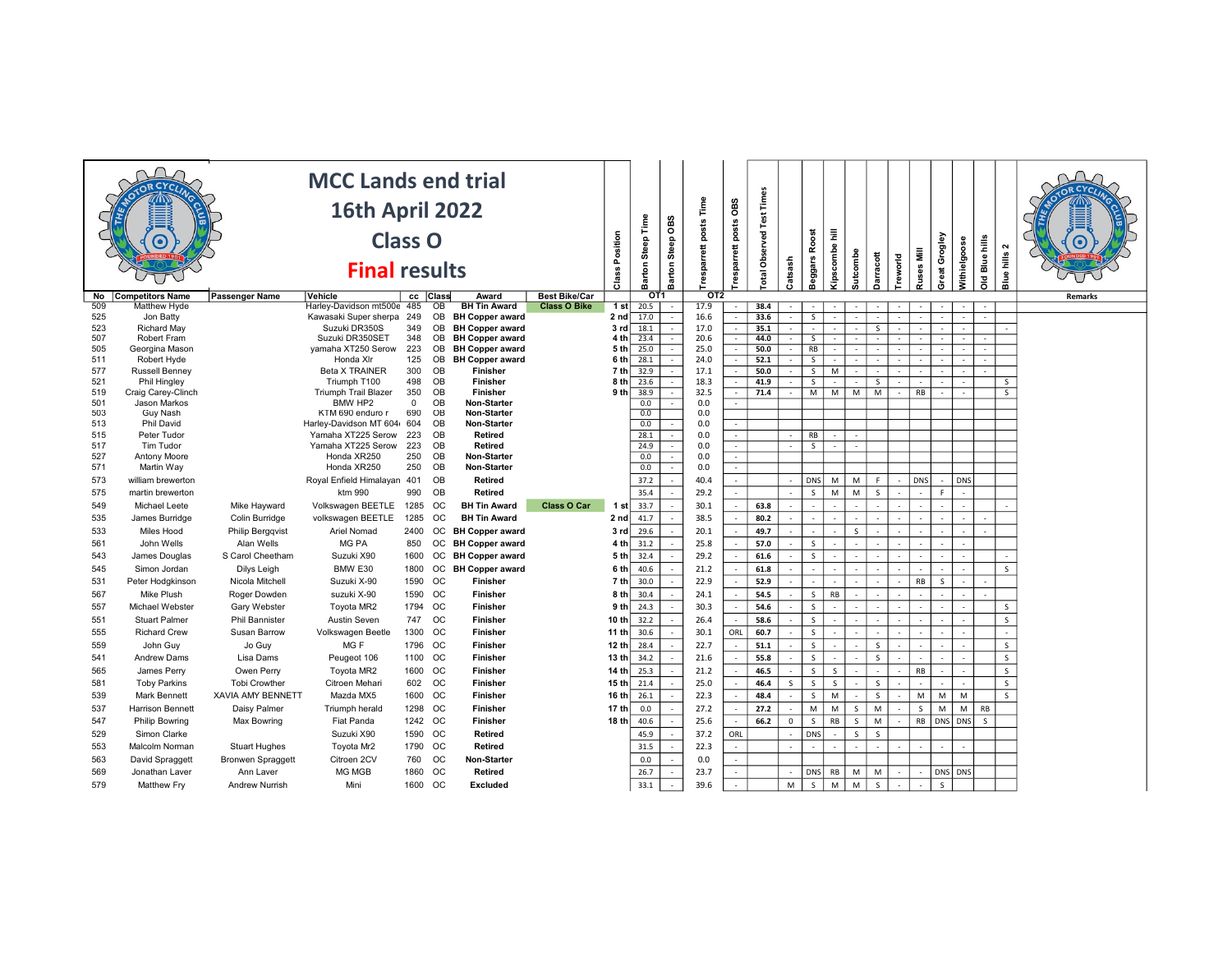|     |                     |                        | <b>MCC Lands end trial</b><br>16th April 2022<br>Classic Road trial<br><b>Final results</b> |          |   |              |                    |                         | ÷    |                    | $\circ$<br>ىم |       |               | 量<br>$\bullet$ | 픈   |           |  |  | ෪<br>8<br>යි<br>৳ |                          |          |                | ō<br>$\omega$  |        |          |              |  |
|-----|---------------------|------------------------|---------------------------------------------------------------------------------------------|----------|---|--------------|--------------------|-------------------------|------|--------------------|---------------|-------|---------------|----------------|-----|-----------|--|--|-------------------|--------------------------|----------|----------------|----------------|--------|----------|--------------|--|
|     | No Competitors Name | Passenger Name         | Vehicle                                                                                     | cc Class |   | Award        | <b>Class Award</b> |                         |      |                    |               |       |               |                |     |           |  |  |                   |                          |          |                |                |        |          |              |  |
| 709 | Keith Grant         | Cliff England          | TRIUMPH 2000                                                                                | 2498     |   | Gold award   | 1st in Class       | $\overline{1}$          | 25.9 |                    | 21.00         | 46.9  |               |                |     |           |  |  |                   | $\sim$                   | <b>.</b> | $\sim$         | $\sim$         | . .    | $\sim$   | $\sim$       |  |
| 707 | <b>Bob Chapple</b>  | Mike Chard             | MG BGT                                                                                      | 1840     |   | Gold award   | 2nd in Class       | $\overline{2}$          | 30.3 |                    | 22.70         | 53.0  |               |                |     |           |  |  |                   |                          | . .      | <b>.</b>       | $\sim$         | . .    | $\sim$   | $\sim$       |  |
| 714 | William Holding     | Basil (Bas) Wood       | VW Polo                                                                                     | 1390 R   |   | Gold award   | 3rd in Class       | $\overline{\mathbf{3}}$ | 31.4 |                    | 22.90         | 54.3  |               |                |     |           |  |  | $\overline{7}$    |                          | $\sim$   | $\sim$         | ٠.             | . .    | $\sim$   | $\sim$       |  |
| 702 | <b>Charles Neal</b> | lain Leviston          | Morgan '+4                                                                                  | 2138 R   |   | Gold award   | $\sim$             | 4                       | 27.3 |                    | 28.00         | 55.3  |               |                |     |           |  |  | $\overline{7}$    |                          | $\sim$   | $\sim$         |                | $\sim$ | $\sim$   |              |  |
| 712 | David lles          | David Bardwell         | Fiat Cinquecento                                                                            | 1242     |   | Silver award | $\sim$             | 5                       | 22.2 |                    | 20.50         | 42.7  |               |                |     |           |  |  |                   |                          | $\sim$   | $\sim$         |                |        | $\sim$   | $\sim$       |  |
| 715 | John Coupland       | John Dav               | Morgan '+4                                                                                  | 2138     |   | Silver award | $\sim$             | 6                       | 21.7 |                    | 21.30         | 43.0  |               |                |     |           |  |  |                   |                          | <b>.</b> | $\sim$         | $\sim$         | $\sim$ | $\sim$   | $\sim$       |  |
| 705 | Colin Homewood      | Adge Cutler            | Westfield SEIW                                                                              | 1800     |   | Silver award | $\sim$             | $\overline{7}$          | 22.9 |                    | 26.10         | 49.0  |               |                |     |           |  |  | $\overline{7}$    |                          | <b>.</b> | <b>.</b>       | $\sim$         |        | $\sim$   | $\sim$       |  |
| 708 | Patrick Shaw        | Ady Wiltshire          | MG BGT                                                                                      | 2000     |   | Silver award | $\sim$             | 8                       | 28.3 |                    | 21.00         | 49.3  |               | <b>RB</b>      |     |           |  |  | $\overline{7}$    |                          | $\sim$   | <b>.</b>       |                | . .    | $\sim$   | $\sim$       |  |
| 703 | Jonathan Giles      | Dorinda Thirlby        | Frazer Nash TT Replica                                                                      | 1496 R   |   | Silver award | $\sim$             | 9                       | 51.8 |                    | 36.90         | 88.7  |               |                |     |           |  |  |                   |                          | <b>.</b> | $\sim$         |                |        | $\sim$   | $\sim$       |  |
| 701 | Jane Peck           | Michael Freedman       | Morgan '4/4                                                                                 | 1800     |   | Silver award | $\sim$             | 10                      | 92.0 |                    | 32.00         | 124.0 |               | $\mathsf{S}$   |     |           |  |  | $\overline{7}$    |                          | $\sim$   | $\sim$         | ٠.             | . .    | $\sim$   | $\sim$       |  |
| 713 | <b>Ray Sissins</b>  | Julian Ellis           | Ford Fiesta                                                                                 | 1388     |   | Bronze award | $\sim$             | 11                      | 23.5 |                    | 20.50         | 44.0  |               |                |     | <b>RB</b> |  |  |                   |                          | <b>.</b> | <b>.</b>       | $\sim$         | $\sim$ | $\sim$   | $\sim$       |  |
| 706 | Mike Tredrea        | Walter Eddy            | MG MGB                                                                                      | 1796     |   | Bronze award | $\sim$             | 12                      |      | 27.2 ORL 24.10     |               | 51.3  |               | $\sim$         |     |           |  |  | $\overline{7}$    |                          | . .      | $\sim$         |                | . .    | $\sim$   | $\sim$       |  |
| 711 | Glenn Pascoe        | Nigel Kendall          | MG MGB                                                                                      | 1796 R   |   | Bronze award | $\sim$             | 13                      | 36.9 |                    | 30.10         | 67.0  |               | <b>RB</b>      |     | <b>RB</b> |  |  | $\overline{7}$    | $\overline{\phantom{a}}$ | $\sim$   | $\sim$         | $\sim$         | $\sim$ | $\sim$   | $\sim$       |  |
| 719 | Neil Christie       | <b>Richard Coombes</b> | Porsche                                                                                     | 3387     | R | Finisher     | $\sim$             | 14                      |      | 20.3 ORL 19.10 ORL |               | 39.4  |               | <b>RB</b>      |     |           |  |  |                   |                          | $\sim$   | $\sim$         |                |        | $\sim$   | $\sim$       |  |
| 718 | Jason Hammersley    | Jason Hammerslev       | <b>Reliant Regal</b>                                                                        | 700      |   | Finisher     | $\sim$             | 15                      | 34.0 |                    | 25.90         | 59.9  |               |                |     |           |  |  |                   |                          | ٠.       | $\overline{2}$ | $\overline{2}$ |        | $\sim$   | $\sim$       |  |
| 716 | Philip Cowpland     | Christopher Cowpland   | Morgan '+8                                                                                  | 3998 R   |   | Finisher     | $\sim$             | 16                      |      | 32.6 ORL 29.40 ORL |               | 62.0  | $\mathcal{S}$ |                | ORL |           |  |  | $\overline{7}$    |                          | - -      | <b>.</b>       | $\sim$         |        | $\sim$   | $\sim$       |  |
| 704 | Julian East         | Steve Parrish          | <b>VW BEETLE</b>                                                                            | 2300 R   |   | Finisher     | $\sim$             | 17                      | 23.0 |                    | 26.00         | 49.0  | <b>DNS</b>    |                |     |           |  |  | $\overline{7}$    |                          | . .      | $\overline{2}$ |                | $\sim$ | <b>1</b> | <sup>1</sup> |  |
| 710 | Ray Goodrigh        | Rosemarie Goodright    | MG MIDGET                                                                                   | 1390     |   | Non-Starter  |                    | 18                      |      |                    |               |       |               |                |     |           |  |  | $\circ$           |                          |          |                |                |        |          |              |  |
| 717 | Simon Browner       |                        | Sunbeam Imp                                                                                 | 1040     |   | Non-Starter  | $\sim$             | 18                      |      |                    |               |       |               |                |     |           |  |  | $\overline{0}$    |                          |          |                |                |        |          |              |  |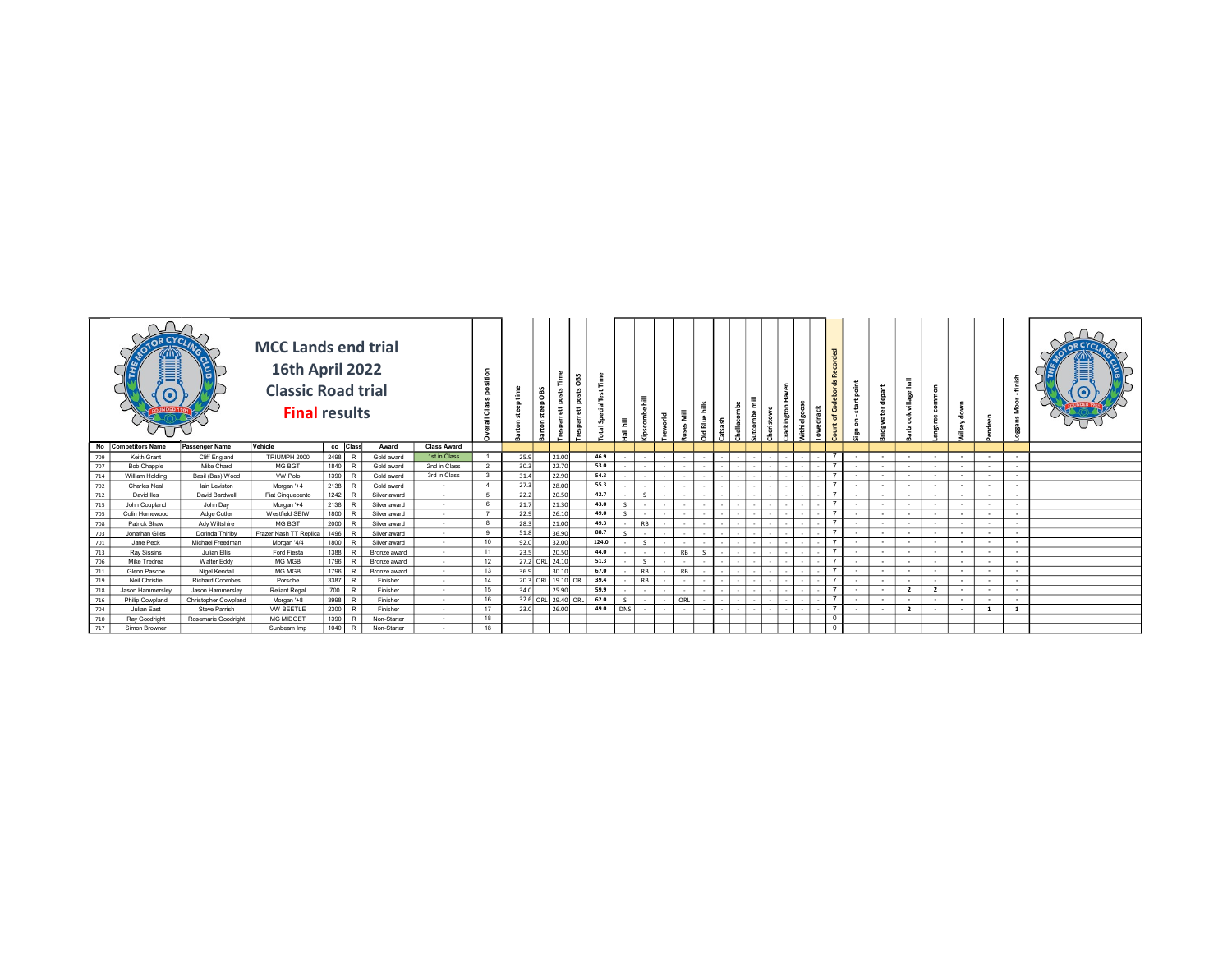| <b>Team Name</b>        | Competito<br>Number | <b>Competitors Name</b>           | Class                            | Vehicle                                 | Marks                        | Tot SCORE   | Aggregate<br>test times      | <b>TEAM</b><br><b>POSITION</b> |
|-------------------------|---------------------|-----------------------------------|----------------------------------|-----------------------------------------|------------------------------|-------------|------------------------------|--------------------------------|
|                         |                     |                                   |                                  | <b>BIKE TEAMS</b>                       |                              |             |                              |                                |
|                         | 5                   | lan Thompson                      | B                                | Yamaha XT225 Serow                      | 10                           |             |                              |                                |
| Los Desperados          | 49                  | David Craddock                    | C                                | Yamaha TTR600                           | 10                           | 26          | 108.40                       | $\mathbf{2}$                   |
|                         | 50                  | Derek Walter                      | B                                | Yamaha XT225 Serow                      | 6                            |             |                              |                                |
| Team                    | 10<br>11            | Martin Penfold<br>Dean Hall       | B<br>B                           | Honda CRF300L<br>Honda CRF300L          | 4<br><b>NF</b>               | 0           | Insufficient<br>times or     | 12                             |
| Big nose & 2 bellies    | 12                  | Michael Bolsover                  | B                                | Honda CRF 250 RLA-H                     | $\overline{2}$               |             | <b>Finishers</b>             |                                |
|                         | 26                  | Dierk Kretschmer                  | C                                | Husqvarna 701 Enduro                    | NF                           |             | Insufficient                 |                                |
| Unholden                |                     |                                   | $\overline{\phantom{a}}$         |                                         |                              | $\mathbf 0$ | times or                     | 13                             |
|                         |                     |                                   | $\sim$                           | $\overline{\phantom{a}}$                |                              |             | <b>Finishers</b>             |                                |
|                         | 39                  | Mark Wills                        | В                                | Beta Alp                                | 6                            |             |                              |                                |
| Team Woodbine           | 40<br>41            | Tom O'Connell                     | Α<br>B                           | Royal Enfield Bullet 500                | 6                            | 22          | 101.50                       | 3                              |
|                         | 59                  | Joe Wills<br>James Sheppard       | B                                | Beta Alp<br>Yamaha WR250                | 10<br>4                      |             |                              |                                |
| <b>Crooked Pigs</b>     | 60                  | <b>Timothy Ham</b>                | В                                | Yamaha XT225 Serow                      | 2                            | 8           | 169.90                       | 9                              |
|                         | 61                  | Wesley Ham                        | B                                | Suzuki DRZ 400                          | $\overline{2}$               |             |                              |                                |
|                         | 68                  | Kirsty Northover                  | B                                | Honda CG                                | $\overline{2}$               |             | Insufficient                 |                                |
| Northover Small Engines | 69                  | Richard Northover                 | В                                | Honda CRF250L                           | <b>NF</b>                    | 0           | times or<br><b>Finishers</b> | 8                              |
|                         | 70                  | Chris Northover                   | B                                | Royal Enfield Meteor                    | 6                            |             |                              |                                |
| Chicken Legs            | 73<br>74            | Kelvin Prevett<br>Andrew Craig    | B<br>C                           | Husqvarna TE450<br>Husqvarna 701 Enduro | $\overline{c}$<br>6          | 12          | 102.70                       | 5                              |
|                         | 75                  | Michael Green                     | $\mathsf C$                      | Husqvarna 701 Enduro                    | 4                            |             |                              |                                |
|                         | 81                  | Alan Ross                         | B                                | <b>Beta X TRAINER</b>                   | 4                            |             |                              |                                |
| Southern Softies        | 83                  | Danny Haste                       | В                                | <b>Beta X TRAINER</b>                   | 6                            | 20          | 92.90                        | 4                              |
|                         | 79                  | Peter Jenkins                     | В                                | Suzuki DRZ 400                          | 10                           |             |                              |                                |
| The Good, the Bad and   | 87                  | <b>Philip Sanders</b>             | $\mathsf C$                      | Beta RR Enduro 480                      | 10                           | 26          | 103.10                       | <b>Bike team</b>               |
| the Bald                | 89<br>91            | Kathryn Martin<br>Stephen Urell   | В<br>D                           | Honda CRF 230<br>Aprilia Tuareg         | 6<br>10                      |             |                              | <b>Award</b>                   |
|                         | 95                  | Dave Hewlett                      | Α                                | Norton Model 50                         | 6                            |             | Insufficient                 |                                |
| <b>BAMF</b>             | 97                  | James Wheeler                     | B                                | Honda XR250                             | $\overline{2}$               | 0           | times or                     | $\overline{\phantom{a}}$       |
|                         | 103                 | Joab Forte                        | В                                | Honda XR250                             | <b>NF</b>                    |             | <b>Finishers</b>             |                                |
|                         | 101                 | Graham Lloyd                      | B                                | Honda CRF250L                           | 6                            |             | Insufficient                 |                                |
| The Smoking Dragons     | 107                 | Steve Horn                        | B                                | Kawasaki Klx                            | NF<br>NF                     | 0           | times or<br><b>Finishers</b> | 10                             |
|                         | 109<br>174          | Andy Head<br>Paddy Tyson          | В<br>B                           | Suzuki DR350<br>Beta Beta Alp 4.0       | $\overline{c}$               |             | Insufficient                 |                                |
| <b>Team Overland</b>    | 175                 | Nicholas Brown                    | B                                | Beta Alp                                | NF                           | 0           | times or                     | 6                              |
|                         | 176                 | Pete Greaves                      | В                                | Husqvarna TE                            | 6                            |             | <b>Finishers</b>             |                                |
| Team Dorothy's Speed    | 195                 | Richard Rowe                      | S                                | Honda CT110                             | NF                           |             | Insufficient                 |                                |
| Shop                    | 196                 | Michael Belcher                   | S                                | Honda CT110                             | NF                           | 0           | times or<br><b>Finishers</b> | 13                             |
|                         | 197<br>198          | Nathan Millward<br>Steve Wildmore | S<br>B                           | Honda CT110<br>Kawasaki Klx             | NF<br>4                      |             |                              |                                |
| <b>Triple Dreamers</b>  | 200                 | <b>Roger Morris</b>               | B                                | Kawasaki KL250                          | $\overline{c}$               | 0           | Insufficient<br>times or     | 11                             |
|                         | 201                 | John Boothroyd                    | C                                | Triumph T100                            | <b>NF</b>                    |             | <b>Finishers</b>             |                                |
|                         |                     |                                   |                                  | <b>CAR TEAMS</b>                        |                              |             |                              |                                |
|                         | 230                 | Lee Peck                          | $\overline{a}$                   | Beetle                                  | $\overline{\mathbf{c}}$      |             | Insufficient                 |                                |
| The Krakeneers          | 231                 | <b>Stephen Harris</b>             | 8                                | Kraken K5                               | NF                           | $\mathbf 0$ | times or                     | 5                              |
|                         | 296                 | Nigel Jones                       | 8                                | MG Special Kraken                       | 10                           |             | <b>Finishers</b>             |                                |
| The Chain Gang          | 238<br>236          | David Leigh                       | $\overline{2}$<br>$\overline{2}$ | Frazer Nash Interceptor                 | <b>NF</b>                    | 0           | Insufficient<br>times or     | 9                              |
|                         | 239                 | Duncan Pittaway<br>Peter Kite     | $\overline{2}$                   | GN 11.9HP<br>Frazer Nash Super Sports   | $\overline{2}$<br><b>NF</b>  |             | <b>Finishers</b>             |                                |
|                         | 259                 | Roger Ashby                       | $\overline{2}$                   | Coates Orthoptera                       | 10                           |             |                              |                                |
| Team Inappropriate      | 260                 | Lee Sample                        | $\overline{7}$                   | Rickman Ranger                          | 6                            | 22          | 137.60                       | 3                              |
|                         | 264                 | Matt Robson                       | $\overline{7}$                   | Rickman Ranger                          | 6                            |             |                              |                                |
|                         | 269                 | Darrel Wheeler                    | 5                                | Triumph tr7                             | $\overline{\mathbf{c}}$      |             |                              |                                |
| Team TR                 | 270<br>271          | Wayne Scott<br>Simon Hendra       | 5                                | Triumph tr7                             | $\overline{\mathbf{c}}$<br>2 | 6           | 165.20                       | 8                              |
|                         | 286                 | Richard Goodman                   | 5<br>5                           | Triumph tr7<br>MG MGB                   | 6                            |             | Insufficient                 |                                |
| Barbrook bunch          |                     |                                   | $\Box$                           |                                         |                              | 10          | times or                     | $\overline{7}$                 |
|                         | 289                 | Laurence Payne                    | 5                                | MG BGT                                  | 4                            |             | <b>Finishers</b>             |                                |
|                         | 305                 | <b>Sticker Martin</b>             | 3                                | Ford Escort Mk 1                        | 6                            |             |                              |                                |
| Bump and grind          | 306                 | Andrew Martin                     | 3                                | Ford Escort Mk 1                        | 10                           | 22          | 132.80                       | $\mathbf{2}$                   |
|                         | 307<br>327          | Dick Bolt<br>David Symons         | $\overline{7}$<br>5              | Ford Popular<br>Mazda MX5               | 6<br><b>NF</b>               |             | Insufficient                 |                                |
| Generation gap          | 328                 | Chris Symons                      | 6                                | <b>Vw Beetle</b>                        | $\overline{2}$               | 0           | times or                     | 6                              |
|                         | 329                 | Nicholas Symons                   | 5                                | Mazda MX5                               | 10                           |             | <b>Finishers</b>             |                                |
|                         | 338                 | Karen Warren                      | 6                                | Volkswagen BEETLE                       | 10                           |             |                              | <b>Car Team</b>                |
| Mud plugging maidens    | 342                 | Nicola Butcher                    | 4                                | Volkswagen Beetle                       | 10                           | 26          | 133.40                       | Award                          |
|                         | 343                 | Emma Wall                         | 8                                | Cannon Sports                           | 6                            |             |                              |                                |
| The Duttoneers          | 346<br>347          | David Middleditch<br>Ed Wells     | $\overline{7}$<br>$\overline{7}$ | Dutton Phaeton<br><b>Dutton Melos</b>   | NF<br>10                     | 0           | Insufficient<br>times or     | 4                              |
|                         | 244                 | <b>Ben Beeston</b>                | $\overline{7}$                   | Dutton melos                            | 4                            |             | <b>Finishers</b>             |                                |
|                         |                     |                                   |                                  | <b>CLASS R TEAMS</b>                    |                              |             |                              |                                |
|                         | 702                 | Charles Neal                      | R                                | Morgan '+4                              | 10                           |             |                              | <b>Class R team</b>            |
| Morgan sports car club  | 715                 | John Coupland                     | R                                | Morgan '+4                              | 6                            | 22          |                              | award                          |
|                         | 701                 | Jane Peck                         | R                                | Morgan '4/4                             | 6                            |             |                              |                                |